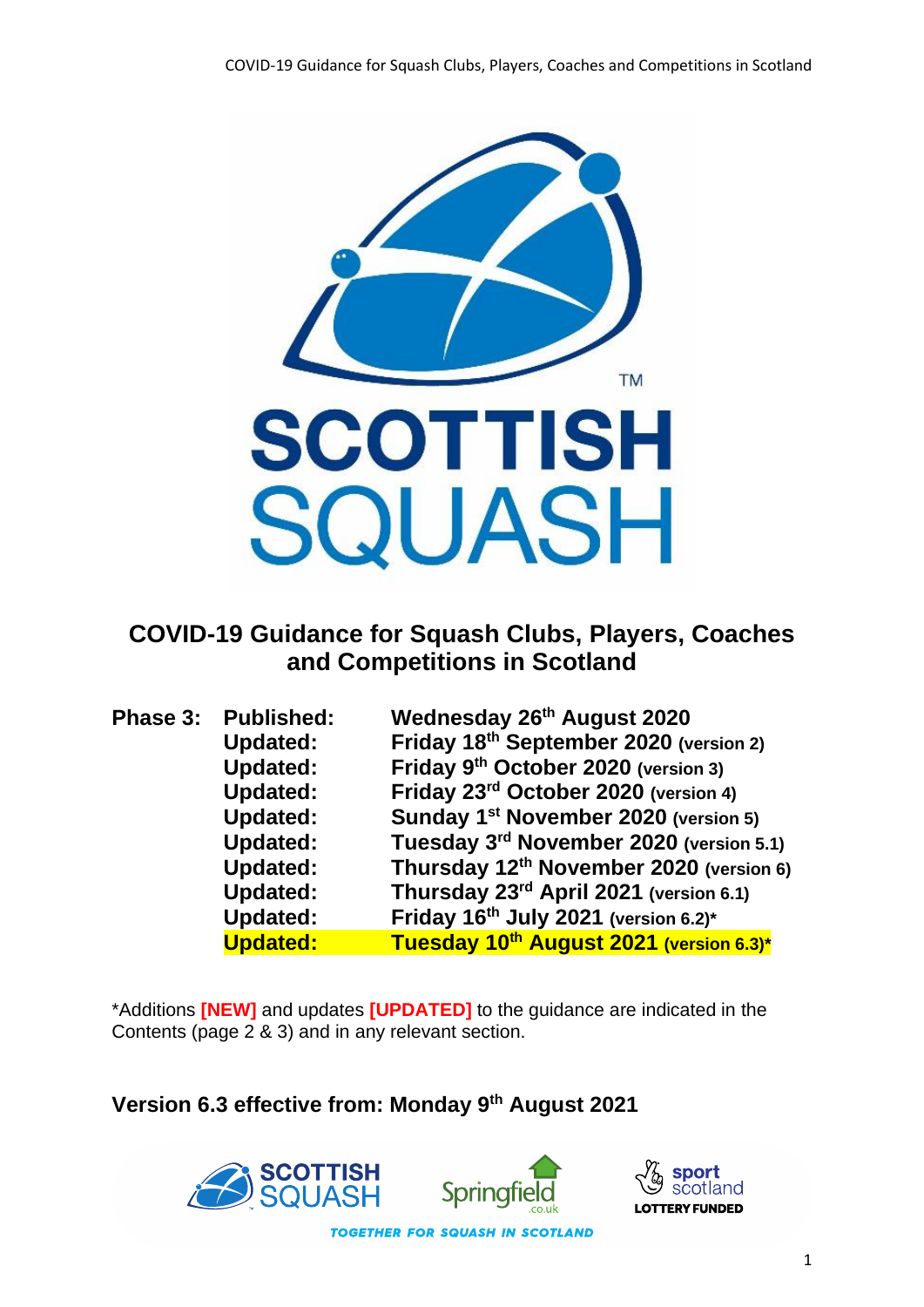# **Contents**

|     | 1.0 Introduction [UPDATED]             | 5  |
|-----|----------------------------------------|----|
|     |                                        |    |
| 2.0 | <b>General Guidance</b>                | 7  |
|     |                                        |    |
| 3.0 | <b>Guidance for Clubs</b>              | 8  |
| 3.1 | <b>Club Management</b>                 | 8  |
| 3.2 | <b>Club &amp; Court Access</b>         | 8  |
| 3.3 | <b>Health, Safety &amp; Hygiene</b>    | 9  |
| 3.4 | <b>Test &amp; Protect [UPDATED]</b>    | 12 |
| 3.5 | <b>Squash Activity</b>                 | 14 |
| 3.6 | <b>Equipment</b>                       | 16 |
| 3.7 | <b>Bookings &amp; Payments</b>         | 16 |
| 3.8 | <b>Communication</b>                   | 17 |
| 3.9 | <b>Equality &amp; Inclusion</b>        | 18 |
|     |                                        |    |
| 4.0 | <b>Guidance for Players</b>            | 20 |
| 4.1 | Stay up to date                        | 20 |
| 4.2 | <b>Court Bookings</b>                  | 20 |
| 4.3 | <b>Equipment</b>                       | 20 |
| 4.4 | <b>Travelling to and from the Club</b> | 20 |
| 4.5 | <b>Squash Activity</b>                 | 23 |
|     |                                        |    |





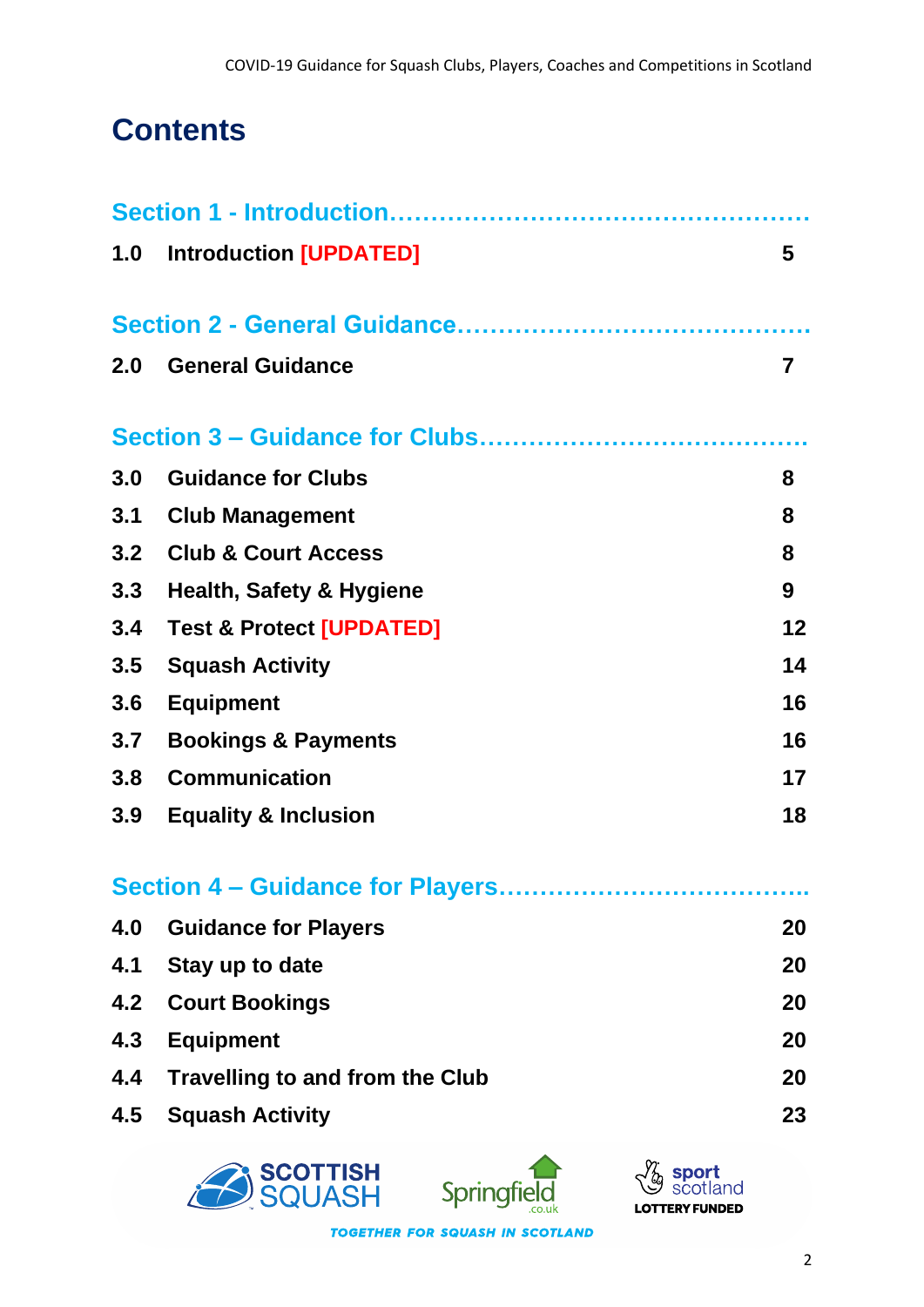| 4.6 | <b>Maintain Social Distancing</b>           | 25 |
|-----|---------------------------------------------|----|
| 4.7 | <b>Health, Safety &amp; Hygiene</b>         | 25 |
| 4.8 | <b>Test &amp; Protect [UPDATED]</b>         | 26 |
|     |                                             |    |
|     |                                             |    |
| 5.0 | <b>Guidance for Coaches</b>                 | 28 |
| 5.1 | <b>General</b>                              | 28 |
| 5.2 | <b>Squash Coaching</b>                      | 29 |
| 5.3 | <b>Additional Information</b>               | 31 |
| 5.4 | <b>Communication with Members/Customers</b> | 33 |
| 5.5 | <b>Health, Safety &amp; Hygiene</b>         | 33 |
| 5.6 | <b>Equipment Provision &amp; Use</b>        | 34 |
| 5.7 | <b>Bookings &amp; Payments</b>              | 34 |
|     |                                             |    |
|     |                                             |    |
|     | Section 6 - Guidance for Competitions       |    |
| 6.0 | <b>Guidance for Competitions</b>            | 36 |
| 6.1 | <b>Competition Activity</b>                 | 37 |
| 6.2 | <b>General</b>                              | 37 |
| 6.3 | <b>Club/Facility Management</b>             | 37 |
| 6.4 | <b>Physical Distancing</b>                  | 38 |
| 6.5 | <b>Health, Safety &amp; Hygiene</b>         | 39 |
| 6.6 | <b>Entries</b>                              | 40 |
| 6.7 | <b>Pre-Attendance Symptom Check</b>         | 40 |
| 6.8 | <b>Competition Size</b>                     | 40 |
| 6.9 | <b>Scheduling Advice</b>                    | 41 |
|     | 6.10 Supervision & Spectating               | 41 |





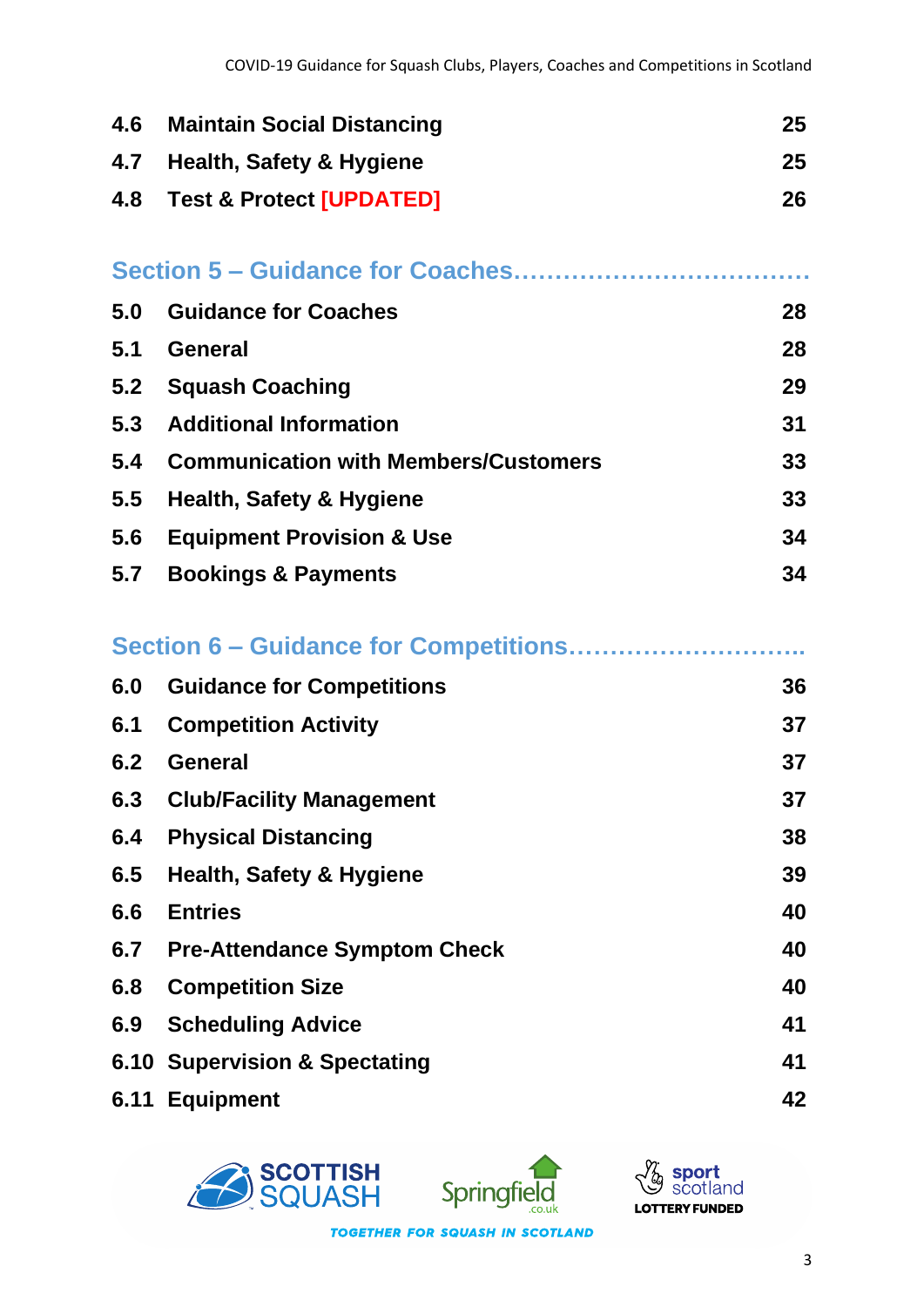| <b>6.12 Communication</b>                   | 42 |
|---------------------------------------------|----|
| 6.13 Travelling to and from the Competition | 43 |
|                                             |    |
| 7.0 Acknowledgements                        | 45 |



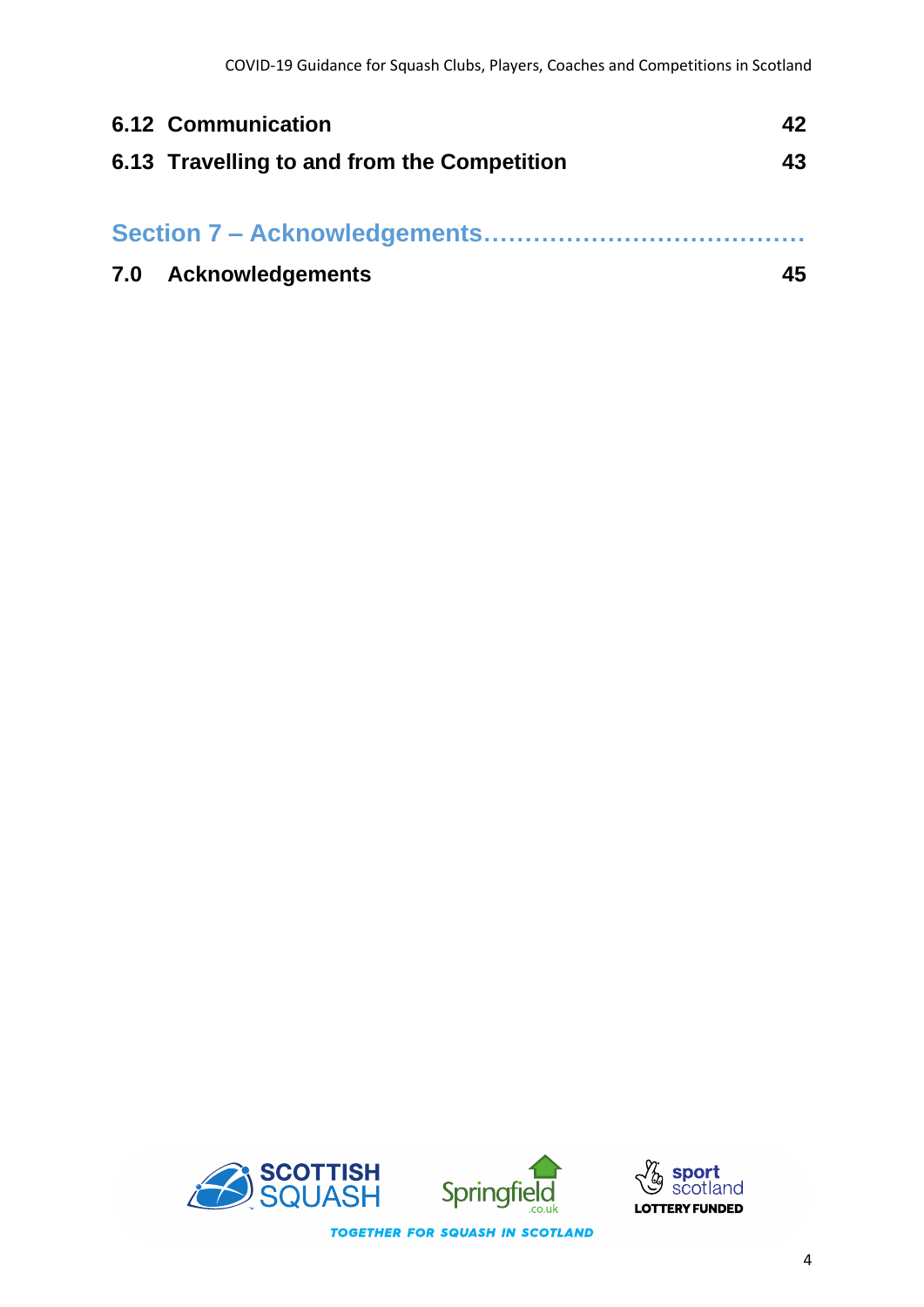# **1.0 Introduction [UPDATED]**

Scottish Squash continues to fully support and follow Scottish Government guidelines relating to COVID-19, including ensuring the safety and wellbeing of all members of Scottish Squash. Working in partnership with The Scottish Government, **sport**scotland and our members, we have produced guidance for clubs, players, coaches and competitions in line with Scottish Government guidance on sport and physical activity.

Indoor sport and leisure facilities are able to open if Scottish Government Coronavirus (COVID-19): [Guidance for the opening of indoor and outdoor sport and](http://www.gov.scot/publications/coronavirus-covid-19-guidance-on-sport-and-leisure-facilities)  [leisure facilities](http://www.gov.scot/publications/coronavirus-covid-19-guidance-on-sport-and-leisure-facilities) is fully implemented.

You will also need to make sure that your club and players are made aware and can adapt to changes in guidance at short notice. Information on Scottish Governments approach to managing COVID-19 is available at [Scottish Government: Coronavirus](http://www.gov.scot/coronavirus-covid-19/)  [in Scotland.](http://www.gov.scot/coronavirus-covid-19/)

People who are symptomatic, including close contacts, should self-isolate for ten days as per NHS Scotland guidance. From the 9<sup>th</sup> August 2021 close contacts 18 years of age or over who have been double vaccinated for more than fourteen days or 5-17 year olds, with no symptoms, will be able to take a PCR test and end selfisolation if the result is negative. No one who is self-isolating should attend a sports facility or activity.

To manage a safe return to squash, it is a mandatory requirement that all clubs, facility operators and deliverers put in place comprehensive Test & Protect procedures to help break chains of transmission of Coronavirus (COVID-19). Further information is available within this guidance and at [Scottish Government:](http://www.gov.scot/publications/coronavirus-covid-19-test-and-protect/)  [Test & Protect.](http://www.gov.scot/publications/coronavirus-covid-19-test-and-protect/)

Scottish Government's [strategic framework document \(version: April](https://www.gov.scot/binaries/content/documents/govscot/publications/advice-and-guidance/2020/10/coronavirus-covid-19-protection-levels/documents/covid-19-protection-levels-summary-information-on-what-you-can-and-cannot-do/covid-19-protection-levels-summary-information-on-what-you-can-and-cannot-do/govscot%3Adocument/COVID-19%2Bprotection%2Blevels%2B-%2Bsummary%2Binformation%2Bon%2Bwhat%2Byou%2Bcan%2Band%2Bcannot%2Bdo%2B---.pdf) 2021) for managing COVID-19 provides a 0-4 Level approach to restrictions with each local authority area (or sub-area) placed in a relevant protection Level depending upon its COVID-19 status which will be reviewed weekly.

Clubs, coaches and players should be aware of their local area protection level and associated restrictions which may be in place and should consider this as part of risk assessment planning.

Further information on protection levels that will apply in each local authority area are available at [Coronavirus \(COVID-19\): allocation of protection levels to local](https://www.gov.scot/publications/coronavirus-covid-19-allocation-of-levels-to-local-authorities/) 



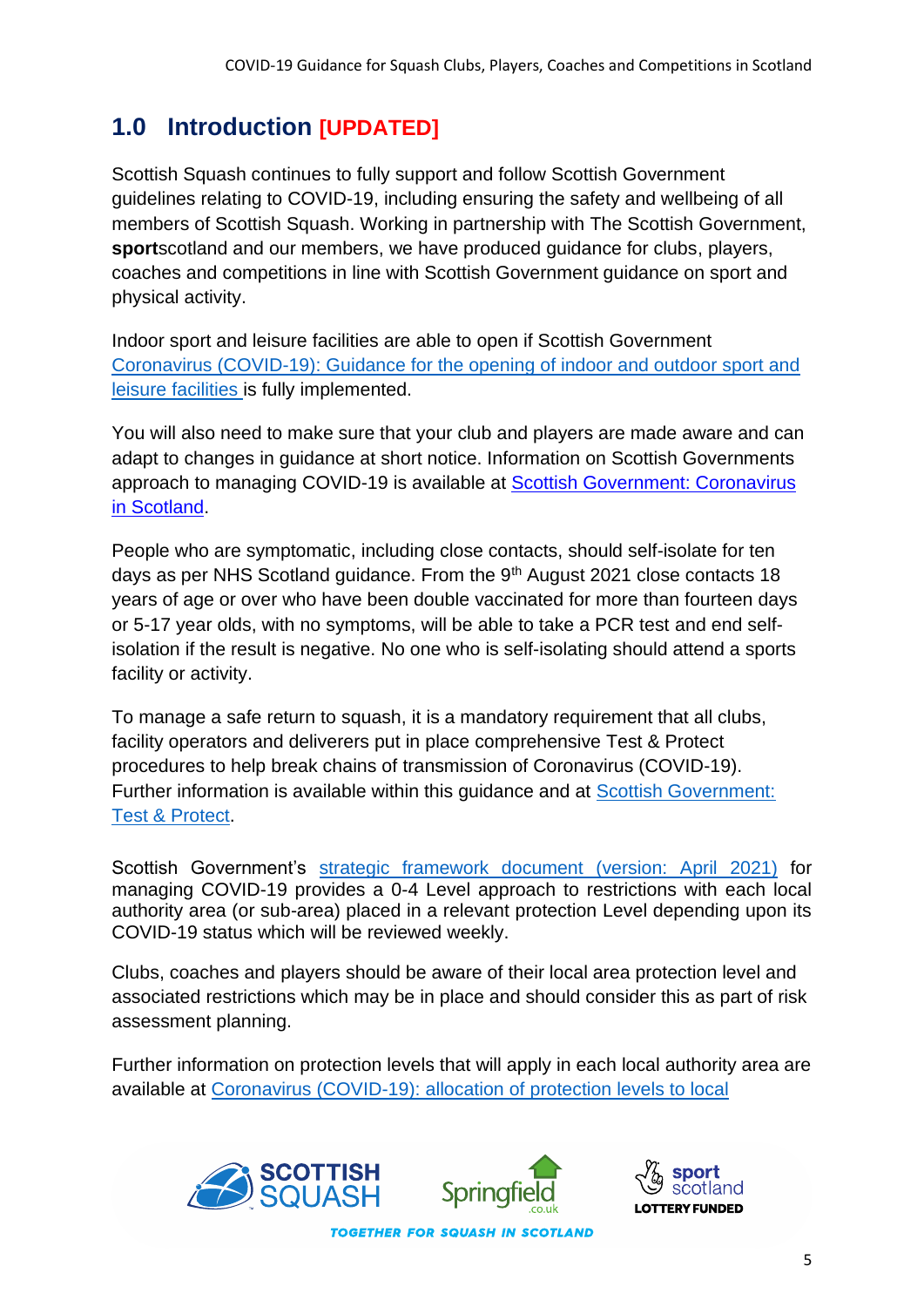[authorities.](https://www.gov.scot/publications/coronavirus-covid-19-allocation-of-levels-to-local-authorities/) A local post code checker is also available at [COVID restrictions by](http://www.gov.scot/check-local-covid-level/)  [protection level in areas of Scotland.](http://www.gov.scot/check-local-covid-level/)



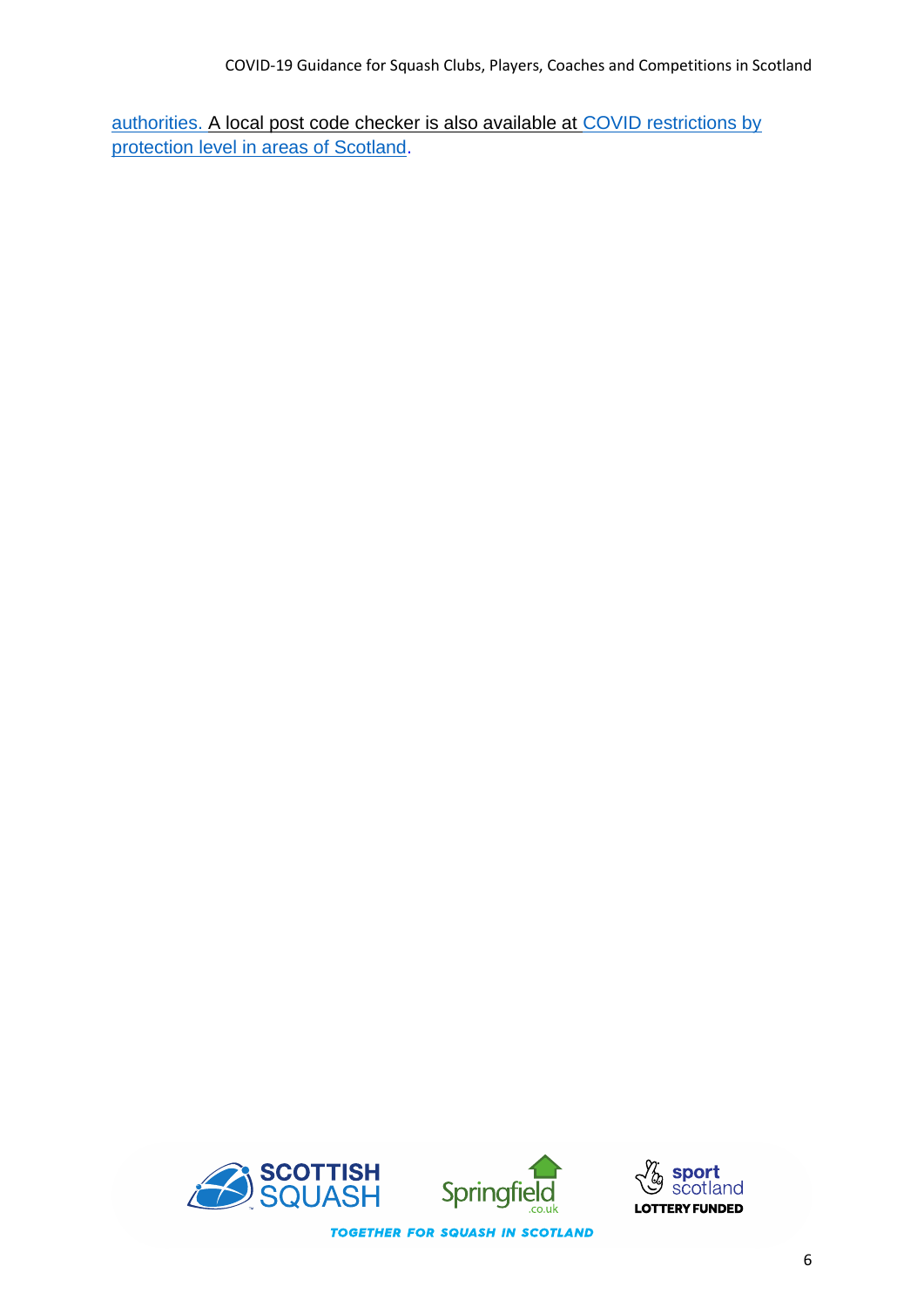# **2.0 General Guidance**

This guidance is not a 'one size fits all' approach as we appreciate squash clubs and facilities vary across Scotland and as such individual squash clubs should risk assess appropriately to ensure these procedures can be implemented. Please continue to err on the side of caution; clubs should not open unless all the necessary measures to ensure the safety of players and volunteers can be implemented. Players should only play if they feel fit, well and can adhere to the guidance put in place by their club. Also, given the length of time squash activity has been suspended, it is advised that anyone returning to court eases themselves back in to play gently.

There is absolutely no urgency or pressure to return to the court, however, if clubs and players feel ready and the following guidance is adhered to, squash activity can resume under the stated conditions. Where clubs choose to remain closed, please respect this decision.

This guidance is split into four sections and will be subject to review once The Scottish Government issues further advice and guidance:

Section 3 – Guidance for Clubs; Section 4 – Guidance for Players; Section 5 – Guidance for Coaches; and Section 6 – Guidance for Competitions.



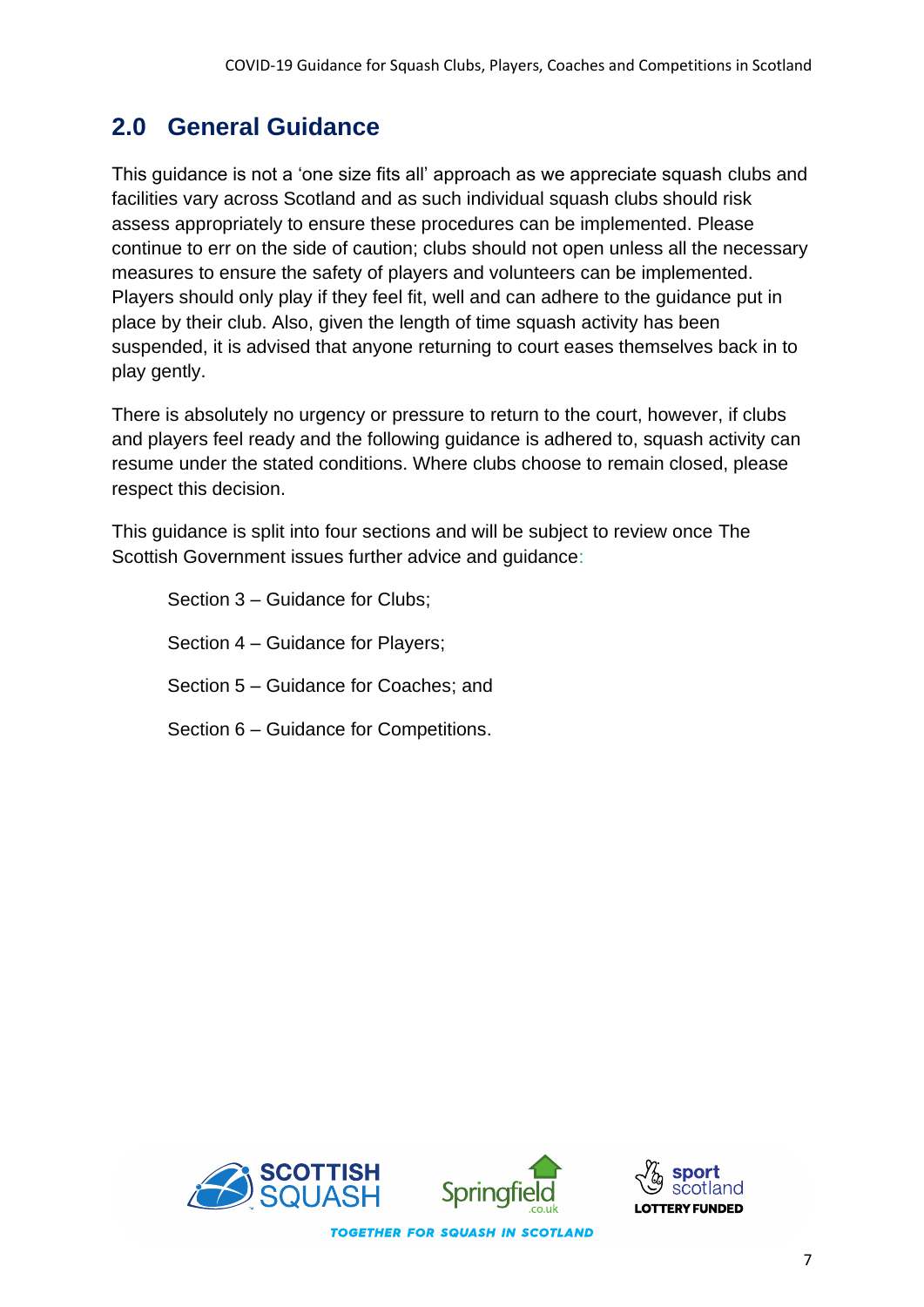# **3.0 Guidance for Clubs**

#### **3.1 Club Management**

- **3.1.1** This guidance should be read and implemented alongside the **sport**scotland ['Getting Your Facilities Fit for Sport'](https://sportscotland.org.uk/covid-19/getting-your-facilities-fit-for-sport/) guidance.
- **3.1.2** Clubs **MUST** appoint a [COVID-19 Officer](http://www.sportscotland.org.uk/media/5950/sportscotland-covid-officer.pdf) to ensure all appropriate management processes are in place and so that they can effectively oversee and maintain the implementation of measures outlined herein. An e-learning module for COVID Officers is available at: [https://rise.articulate.com/share/LlEWUj-o23H\\_4gC1AF002jdxdrCucQC0#/](https://rise.articulate.com/share/LlEWUj-o23H_4gC1AF002jdxdrCucQC0#/)
- **3.1.3** Clubs **MUST** notify Scottish Squash of the personal details of the appointed COVID-19 Officer by completing the online form [here.](https://www.scottishsquash.org/covid-19-officer-form/)
- **3.1.4** Clubs should check with their insurance company that the correct and full cover is in place before any play can take place.
- **3.1.5** Clubs should check with their landlord or facility operator that they have permission to re-open.
- **3.1.6** Guidelines will be updated as we progress through the different phases of Scottish Government measures – Scottish Squash remains in discussions with **sport**scotland and The Scottish Government and so we recommend that you check the official Scottish Squash position at <https://www.scottishsquash.org/covid-guidance/> on a regular basis to stay abreast of the latest recommendations.
- **3.1.7** It is the responsibility of each club to undertake documented risk assessments, based on their local circumstances, prior to activity taking place. Consider safety first, particularly focusing on minimising the risk of infection/transmission. Appropriate measures must be put in place to ensure participants, staff and volunteers are always protected.

# **3.2 Club & Court Access**

- **3.2.1** Toilets, Changing and Locker Rooms:
	- **3.2.1.1** Access to, and use, of changing rooms and showering facilities is permitted (other than in Level 4 areas where indoor facilities should remain closed) if appropriate risk assessment and hygiene measures have been put in place. However, the safety of participants is the priority



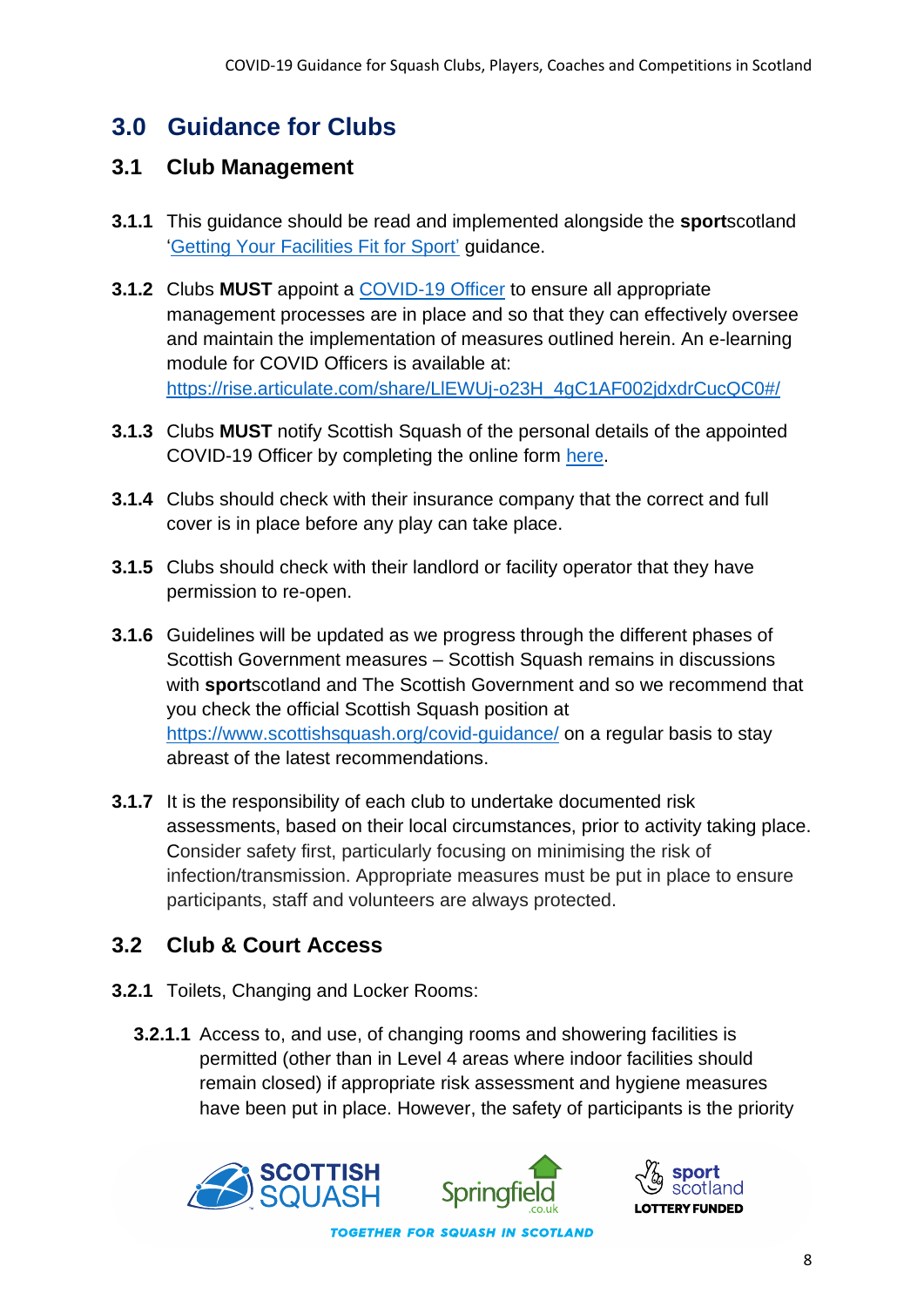and facility operators should consider whether use of the areas is necessary.

- **3.2.1.2** Where changing rooms and showering facilities are to be used specific guidance relating to use of 'Changing and Showers' is available at [Getting](http://www.sportscotland.org.uk/covid-19/getting-your-facilities-fit-for-sport/)  [Your Facilities Fit for Sport.](http://www.sportscotland.org.uk/covid-19/getting-your-facilities-fit-for-sport/)
- **3.2.1.3** Operators may open public toilets if they follow the guidelines outlined on the Scottish Government website [Opening Public Toilets Guidelines.](http://www.gov.scot/publications/coronavirus-covid-19-public-and-customer-toilets-guidance/pages/overview/)
- **3.2.2** Physical distancing and participation numbers:
	- **3.2.2.1** Children aged 11 years and younger are not required to physically distance at any time, as set out in Scottish Government guidance.
	- **3.2.2.2** For those 18 years of age and over taking part in sport or leisure activity, normal Scottish Government physical distancing and household number guidelines should be followed.
	- **3.2.2.3** Consider different entry and exit routes to the clubs/courts where possible, and ensure this is clearly marked. Where safe and appropriate, clubhouse doors (excluding court doors) should be left open during opening hours. Consider marking two metre distances at appropriate points, such as within clubhouse corridors.
	- **3.2.2.4** Further information on physical distancing guidance is available as set out in The Scottish Government: [Staying Safe and Protecting Others.](http://www.gov.scot/publications/coronavirus-covid-19-phase-2-staying-safe-and-protecting-others/)
- **3.2.3** Spectators are permitted under the following circumstances:
	- **3.2.3.1** Where supervising a child and/or vulnerable person.
	- **3.2.3.2** Where a competition or event is organised and takes place at premises whose entrances and exits are controlled (indoors and outdoors) for the purpose of crowd and capacity management in line with Scottish Government [\(COVID-19\): events sector guidance](https://protect-eu.mimecast.com/s/FciKCk50qulxM1fQ2ibV?domain=gov.scot/) and [\(COVID-19\):](https://protect-eu.mimecast.com/s/P4KmClO9rHGQBpiqO5s9?domain=gov.scot/)  [calculating physical distancing capacity in public settings.](https://protect-eu.mimecast.com/s/P4KmClO9rHGQBpiqO5s9?domain=gov.scot/)

#### **3.3 Health, Safety & Hygiene**

**3.3.1** Scottish Government has produced the [Coronavirus \(COVID-19\): FACTS](https://www.gov.scot/binaries/content/documents/govscot/publications/advice-and-guidance/2020/08/coronavirus-covid-19-facts-poster-translations/documents/english/english/govscot%3Adocument/20-21%2B-%2BCoronavirus%2B-%2BTranslations%2B-%2BFACTS%2BPoster%2B-%2BEnglish%2B-%2B9%2BJuly%2B2020.pdf?forceDownload=true)  [poster including translations and accessible formats.](https://www.gov.scot/binaries/content/documents/govscot/publications/advice-and-guidance/2020/08/coronavirus-covid-19-facts-poster-translations/documents/english/english/govscot%3Adocument/20-21%2B-%2BCoronavirus%2B-%2BTranslations%2B-%2BFACTS%2BPoster%2B-%2BEnglish%2B-%2B9%2BJuly%2B2020.pdf?forceDownload=true) Where possible operators should use this document to reinforce messages. FACTS stands for: **F**ace Coverings, **A**void crowded places, **C**lean your hands regularly, **T**wo





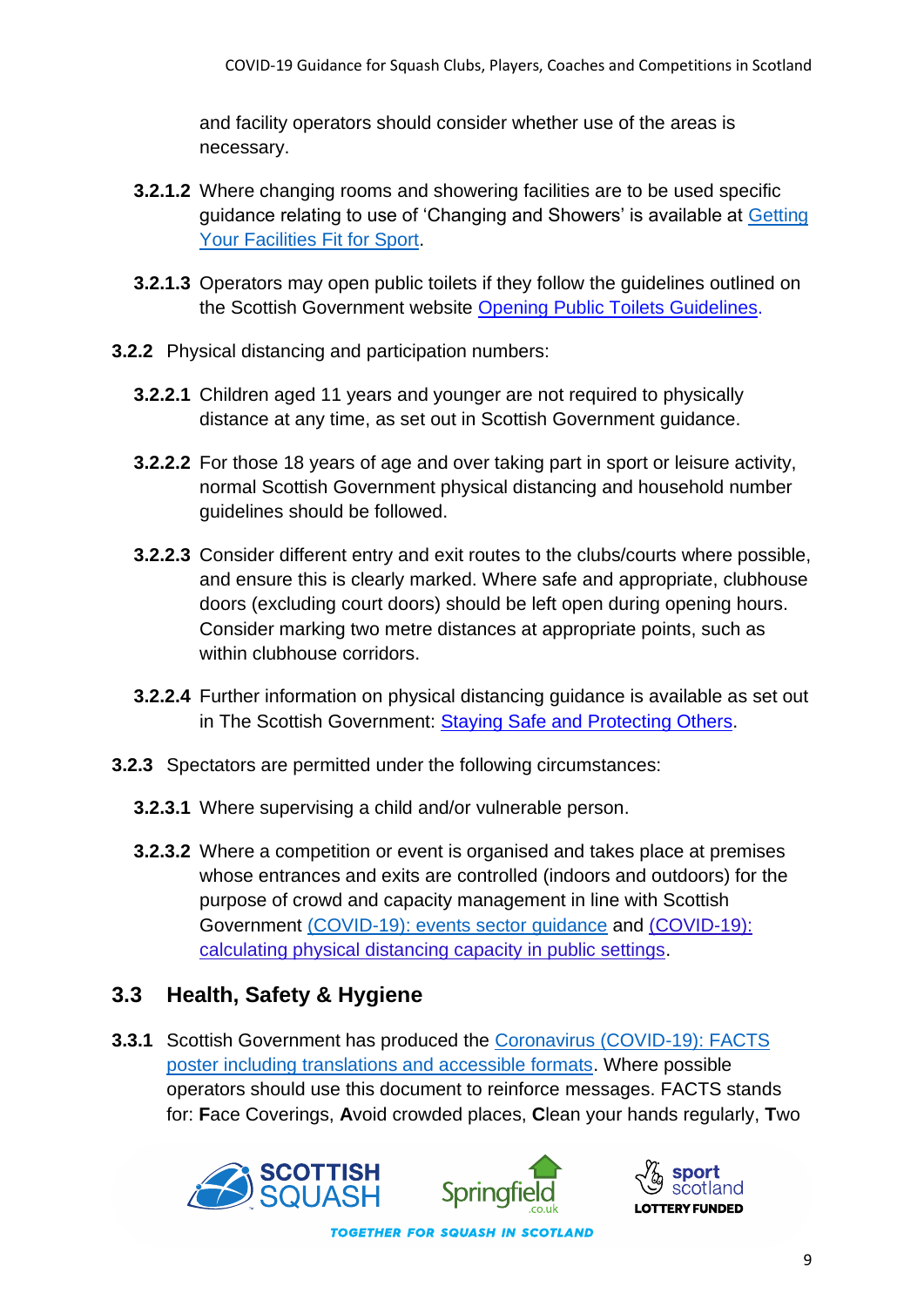metre distance and **S**elf isolate and book a test if you have symptoms. Note that FACTS guidance including physical distancing is expected to change from  $19<sup>th</sup>$  July 2021.

- **3.3.2** Risk assessments should be carried out and documented for all activities and facilities. Consider safety first, particularly minimising the risk of infection/transmission. Appropriate measures must be put in place to ensure participants, staff and volunteers are protected.
- **3.3.3** Clubs and venue operators must ensure that relevant workplace quidance is followed for contractors and staff and ensure existing health and safety advice is maintained and aligned. This should be detailed in the risk assessment.
- **3.3.4** Cleaning of equipment, hand and respiratory hygiene are core measures to be implemented and provision should be made for these.
- **3.3.5** Clear guidance and plans are needed for cleaning of facilities and equipment, and waste disposal. For instance, common touchpoint surfaces (gates, door handles, handrails etc) should where possible be left open but if not possible, regular cleaning with disposable gloves should be undertaken.
- **3.3.6** A checklist for health, hygiene and cleaning considerations and actions is available here: [Getting your Facilities Fit for Sport.](http://www.sportscotland.org.uk/covid-19/getting-your-facilities-fit-for-sport/)
- **3.3.7** Ensure usual access to first aid and emergency equipment is maintained.
- **3.3.8** Ensure the first aid equipment has been updated appropriately for the COVID-19 pandemic and first aiders have undertaken appropriate additional training.
- **3.3.9** In the event of first aid treatment being required, it is recognised that a suitably qualified person, coach, or supervising adult may require to attend to the injured participant. The 'COVID-19 Officer' should consider processes for managing this as part of their risk assessment. This could include but not be limited to;
	- provision of suitable personal protective equipment (PPE);
	- training of coaches/supervising adults; and
	- presence of one parent/carer being required at the activity for children/vulnerable adults.
- **3.3.10** Make hand sanitizers or wipes available for use at entrance/exit to clubs/courts where possible. Hand sanitiser should be at least 60% alcohol based and detergent wipes appropriate for the surface they are being used on. Cleaning products should conform to EN14476 standards.



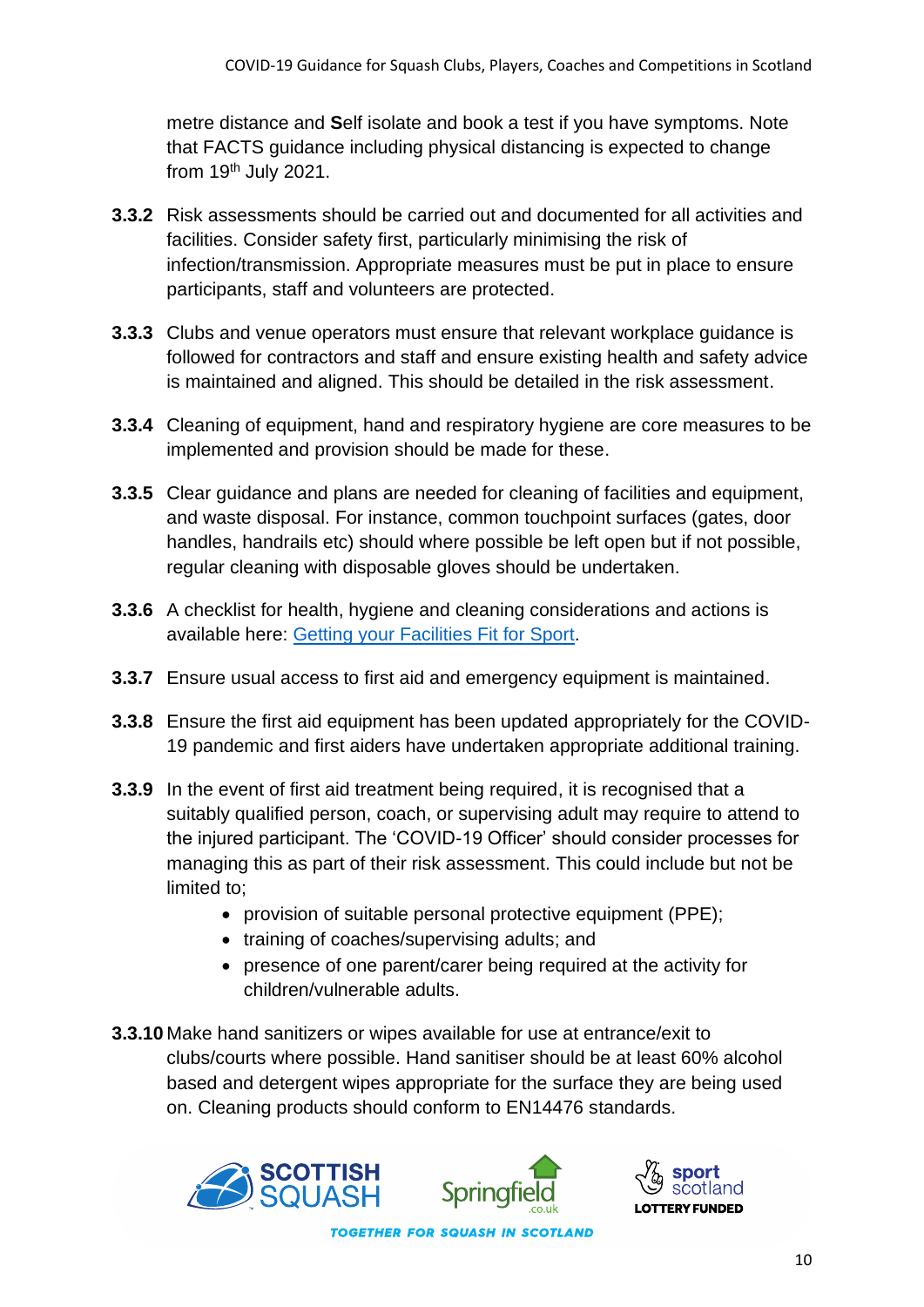**3.3.11**Be aware that disabled people may face greater challenges implementing regular handwashing because of additional support needs. Some disabled people may need to use touch to help them get information from their environment and physical support. It is important they are not prevented from doing this, but operators should be aware that this increases the likelihood of virus transmission.

#### **3.3.12** Face coverings:

- **3.3.12.1** Sports facility operators should ensure participants and visitors wear face coverings, if indoors, before and after activity or when in nonplaying areas of the facility e.g. reception, locker rooms and storage areas. This is a mandatory requirement except where an exemption applies, or where there is a 'reasonable excuse' not to wear a face covering. For example, if you have a health condition or you are disabled, including hidden disabilities such as autism, dementia or a learning disability.
- **3.3.12.2** Be aware that face coverings discriminate against some deaf people who need to look at lips to help communicate. Staff in facilities should be made aware that it is okay to remove their face coverings to communicate with someone who relies on lip reading and facial expressions.
- **3.3.12.3** Face coverings may not be required when using hospitality services such as café's, bars and restaurants. For further information refer to Scottish Government [Coronavirus \(COVID-19\): tourism and hospitality](http://www.gov.scot/publications/coronavirus-covid-19-tourism-and-hospitality-sector-guidance/pages/hospitality-statutory-guidance/)  [sector guidance.](http://www.gov.scot/publications/coronavirus-covid-19-tourism-and-hospitality-sector-guidance/pages/hospitality-statutory-guidance/)
- **3.3.12.4** The [Coronavirus \(COVID-19\) Phase 3: staying safe and protecting](https://www.gov.scot/publications/coronavirus-covid-19-phase-3-staying-safe-and-protecting-others/pages/face-coverings/)  [others, face coverings](https://www.gov.scot/publications/coronavirus-covid-19-phase-3-staying-safe-and-protecting-others/pages/face-coverings/) provides guidance on general use and exemptions.
- **3.3.13**Players should be discouraged from wiping their hands on the walls and doors of the squash court, and to avoid any unnecessary touching of these surfaces.
- **3.3.14** Further health, safety and hygiene guidance is available at:
	- [Health Protection Scotland: General guidance for non-healthcare settings](http://www.hps.scot.nhs.uk/web-resources-container/covid-19-guidance-for-non-healthcare-settings/)
	- [Health Protection Scotland: Cleaning in a non-healthcare setting](http://www.gov.uk/government/publications/covid-19-decontamination-in-non-healthcare-settings/covid-19-decontamination-in-non-healthcare-settings)
	- [Health Protection Scotland: Hand hygiene techniques](http://www.hps.scot.nhs.uk/a-to-z-of-topics/hand-hygiene/)
	- [St. John's Ambulance: Covid-19 advice for first aiders](http://www.sja.org.uk/get-advice/first-aid-advice/covid-19-advice-for-first-aiders/)
	- [HSE: First Aid during the coronavirus](http://www.hse.gov.uk/coronavirus/first-aid-and-medicals/first-aid-certificate-coronavirus.htm)





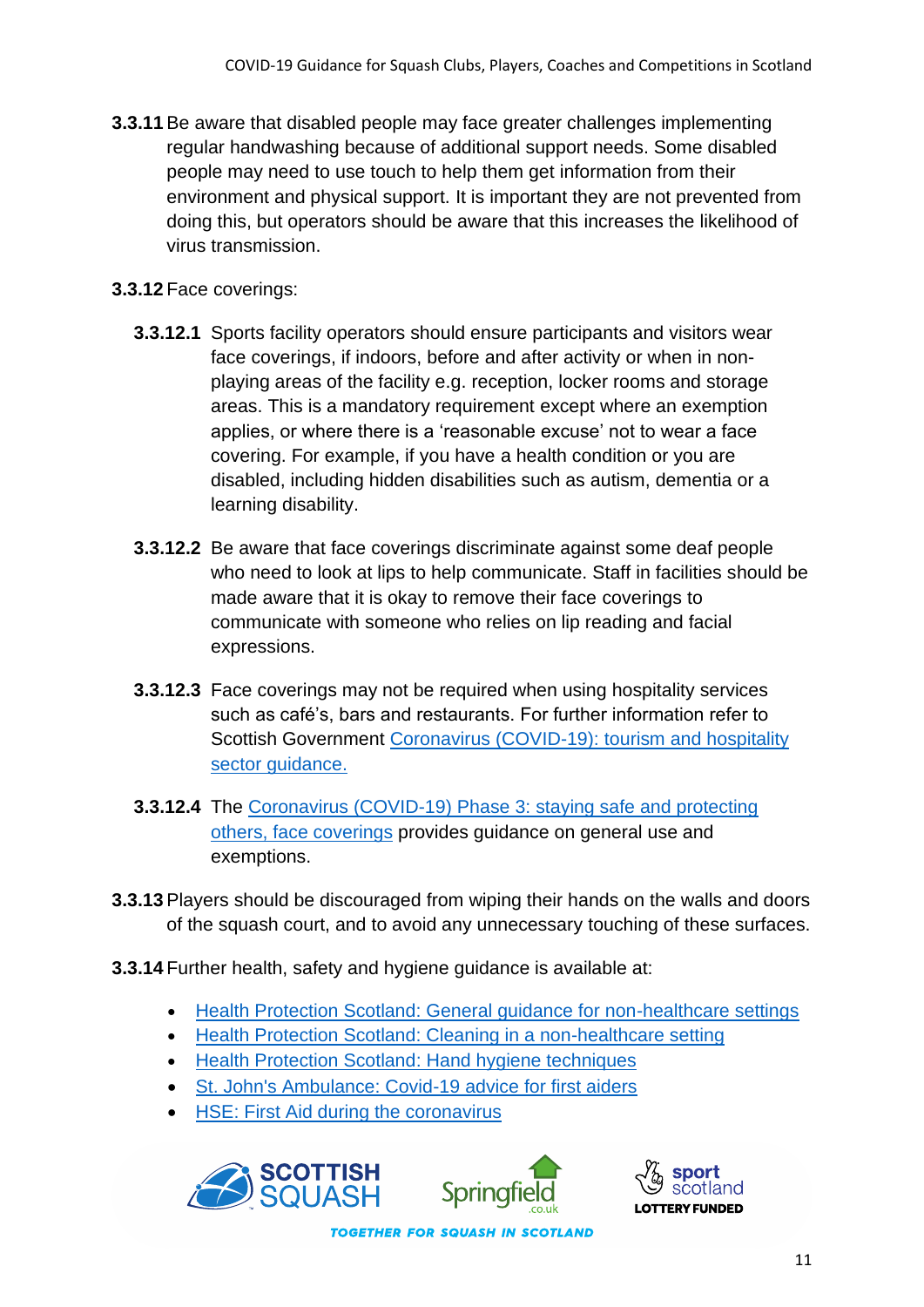### **3.4 Test & Protect [UPDATED]**

- **3.4.1** [Test and Protect,](https://www.nhsinform.scot/campaigns/test-and-protect) is Scotland's way of putting into practice NHS Scotland's test, trace, isolate and support strategy.
- **3.4.2** Changes come into force in Scotland from 9 August 2021 for close contacts of those testing positive for COVID-19. Those with symptoms or testing positive will still be required to self-isolate. Close contacts aged 18 years or older who have been double vaccinated more than fourteen days prior and with no symptoms will be able to get a PCR test and end self-isolation if the result is negative.
- **3.4.3** Those aged 5-17 years of age will also be able to take a PCR test and end self-isolation (without being double vaccinated) if the test result is negative.
- **3.4.4** This approach will be encouraged but not required for children under 5 years.
- **3.4.5** Maintaining customer records:
	- **3.4.5.1** It is a mandatory requirement that sport facility operators collect the name, contact number, date of visit, time of arrival, and where possible the departure time of all those attending facilities or activities.
	- **3.4.5.2** The contact details for one member a 'lead member' will be sufficient.
	- **3.4.5.3** Sports facility operators should store information for 21 days and share it when requested to do so by public health officers.
- **3.4.6** A leaflet providing information on the Test and Protect service from NHS Scotland is also available here: [https://www.gov.scot/publications/coronavirus](https://www.gov.scot/publications/coronavirus-covid-19-test-and-protect-coronavirus-service/)[covid-19-test-and-protect-coronavirus-service/](https://www.gov.scot/publications/coronavirus-covid-19-test-and-protect-coronavirus-service/)
- **3.4.7** Registration with the Information Commissioner's Office:
	- **3.4.7.1** In order to gather and store customer information securely, sports facility operators may need to be registered with the Information Commissioner's Office (ICO). This will be the case if you are using an electronic system to gather and store data.
	- **3.4.7.2** If you are unsure whether you need to register, please contact the ICO via their helpline on 0303 123 1113, or visit [www.ico.org.uk.](http://www.ico.org.uk/)
- **3.4.8** Protect Scotland App:



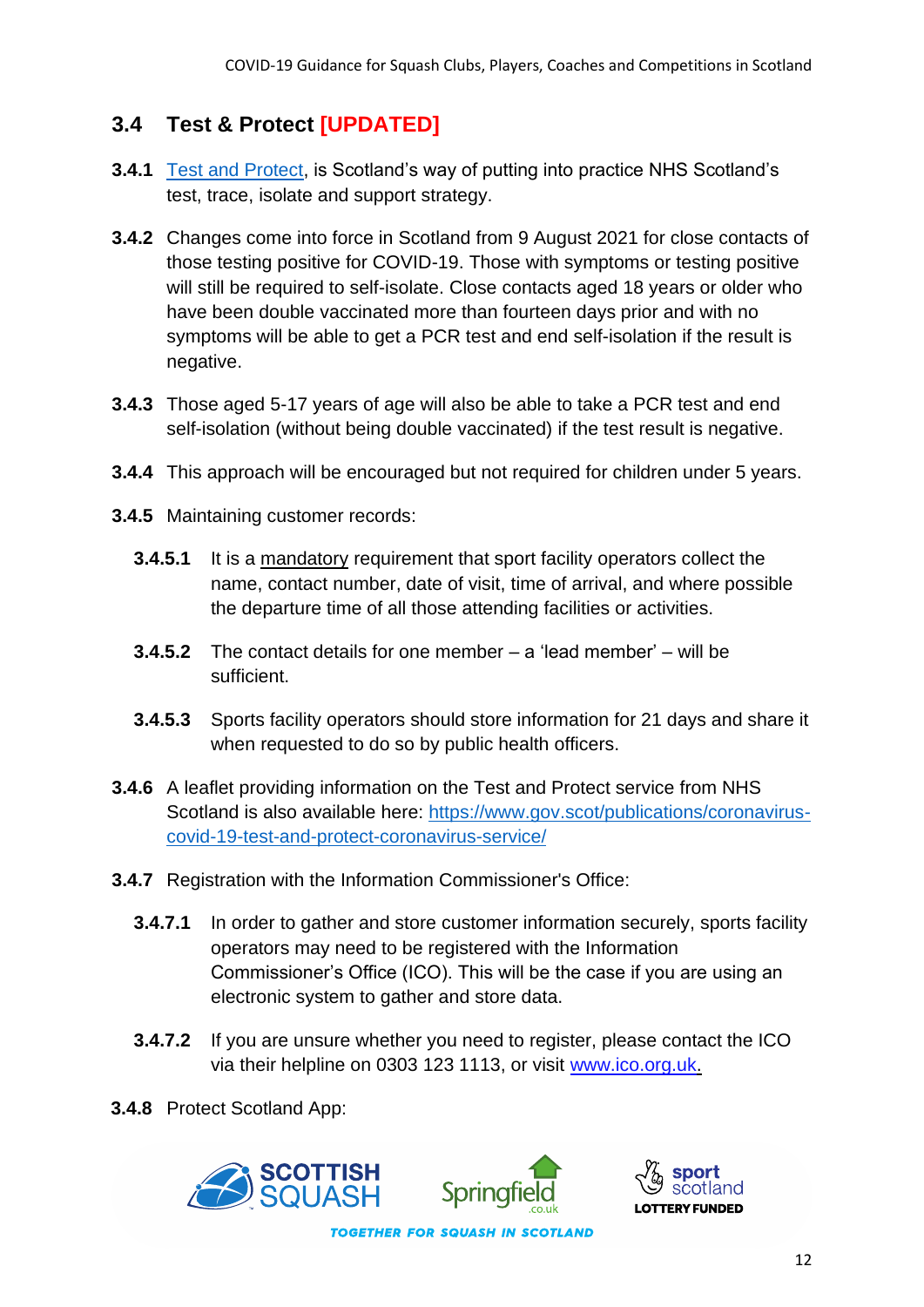- **3.4.8.1** NHS Scotland has launched a free mobile app designed to help with contact tracing efforts and slow the spread of COVID-19. The app will alert users if they have been in close contact with another app user who tests positive for coronavirus.
- **3.4.8.2** Supported by a dedicated Protect Scotland website, the app is an extra tool complementing existing person-to-person contact tracing which remains the main component of NHS Scotland's Test and Protect system.
- **3.4.8.3** Further information on the Protect Scotland app is available at [www.protect.scot.](http://www.protect.scot/)
- **3.4.9** What should someone do if they have coronavirus symptoms?
	- **3.4.9.1** If a person has a continuous cough, high temperature, or loss or change in taste or smell, they should self-isolate and request a coronavirus test right away. Further information is available at [www.NHSinform.scot/test](http://www.nhsinform.scot/test-and-protect)[and-protect](http://www.nhsinform.scot/test-and-protect) or by calling **0800 028 2816** if they cannot get online.
	- **3.4.9.2** The [Coronavirus \(COVID-19\): Test and Protect information leaflet](https://www.gov.scot/publications/coronavirus-covid-19-test-and-protect-coronavirus-service/) provides information on the Test and Protect service from NHS Scotland.
- **3.4.10** Local outbreaks or clusters or coronavirus cases:
	- **3.4.10.1** Scottish Government travel advice and guidance relating to local outbreaks or clusters of coronavirus cases is available at [Coronavirus](http://www.gov.scot/publications/coronavirus-covid-19-local-measures/)  [\(COVID-19\): local advice and measures.](http://www.gov.scot/publications/coronavirus-covid-19-local-measures/)
	- **3.4.10.2** Where a local outbreak has been reported, sports facility operators and deliverers within this locality should review Scottish Government 'local measures' guidance, their facility/operational risk assessment and consider if additional mitigating actions should be put in place to reduce risk. This may, for example, include; suspending activity, enhancing hygiene and physical distancing measures or introducing additional activity restrictions.

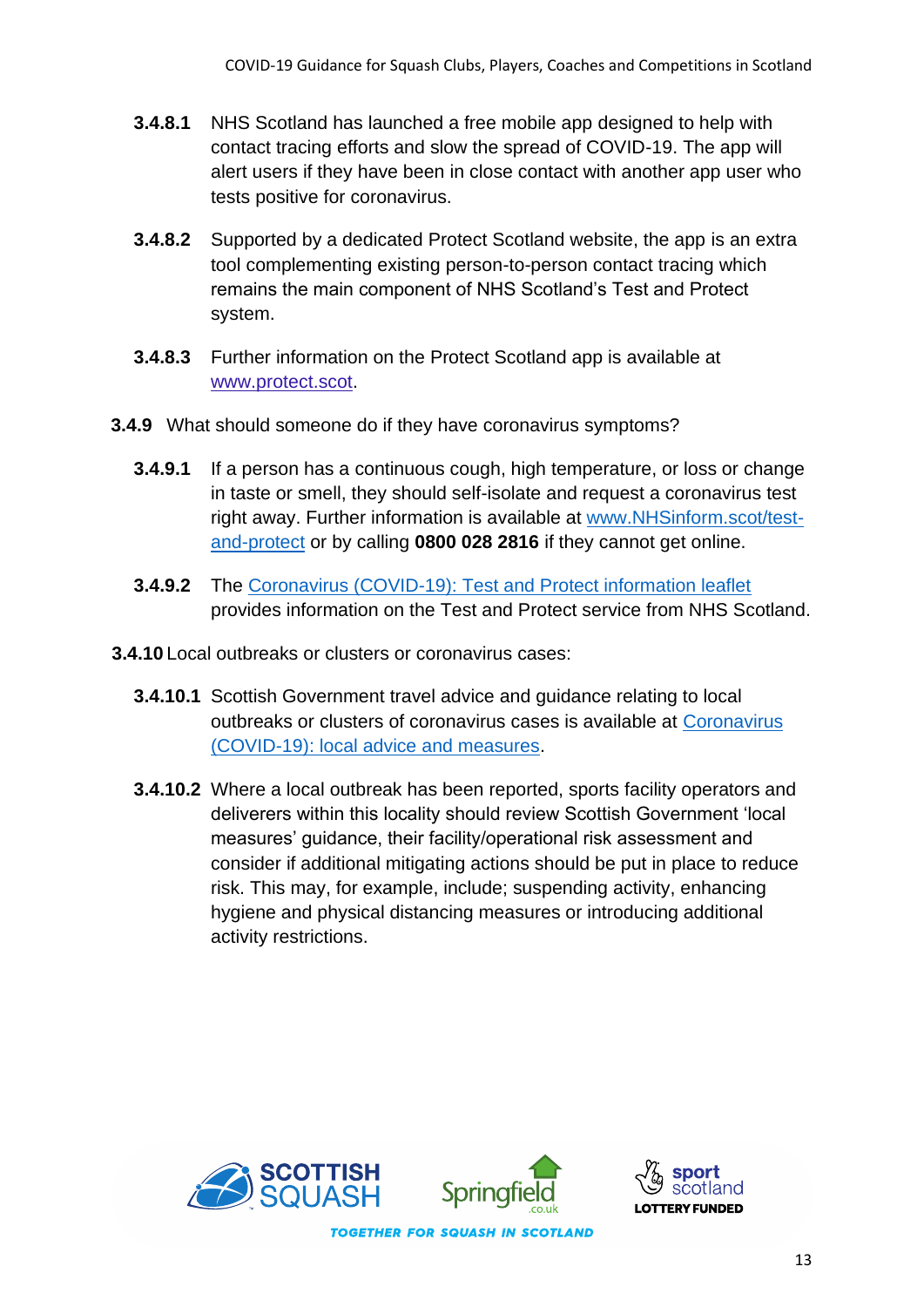# **3.5 Squash Activity**

**3.5.1** Squash activity for **CHILDREN/YOUNG PEOPLE UNDER 18 YEARS OLD** is permitted at the club/facility under the following conditions:

| Returning to Play - Children/Young People (Under 18 Years Old) |                                                                                                                                 |                                                                                                                                                                           |                                                                                                                                                                                                                                 |
|----------------------------------------------------------------|---------------------------------------------------------------------------------------------------------------------------------|---------------------------------------------------------------------------------------------------------------------------------------------------------------------------|---------------------------------------------------------------------------------------------------------------------------------------------------------------------------------------------------------------------------------|
| <b>Level</b>                                                   | <b>Condition</b>                                                                                                                | <b>What Does This</b><br>Mean?                                                                                                                                            | <b>Further Details</b>                                                                                                                                                                                                          |
| 0/1/2/3                                                        | <b>Unconditioned/Regular</b><br>squash                                                                                          | Children under 18<br>years old can resume<br>regular and<br>unconditioned squash<br>activity/play with other<br>children under 18<br>years old from another<br>household. | Children under 18<br>years old can<br>resume regular<br>unconditioned<br>squash activity<br><b>ONLY</b> if all other<br>guidance in this<br>document and all<br>relevant<br>Safeguarding<br>Children guidance is<br>adhered to. |
| 4                                                              | <b>Squash not permitted</b><br>Indoor sport & PA prohibited: leisure centres, gyms and other indoor<br>sports facilities closed |                                                                                                                                                                           |                                                                                                                                                                                                                                 |



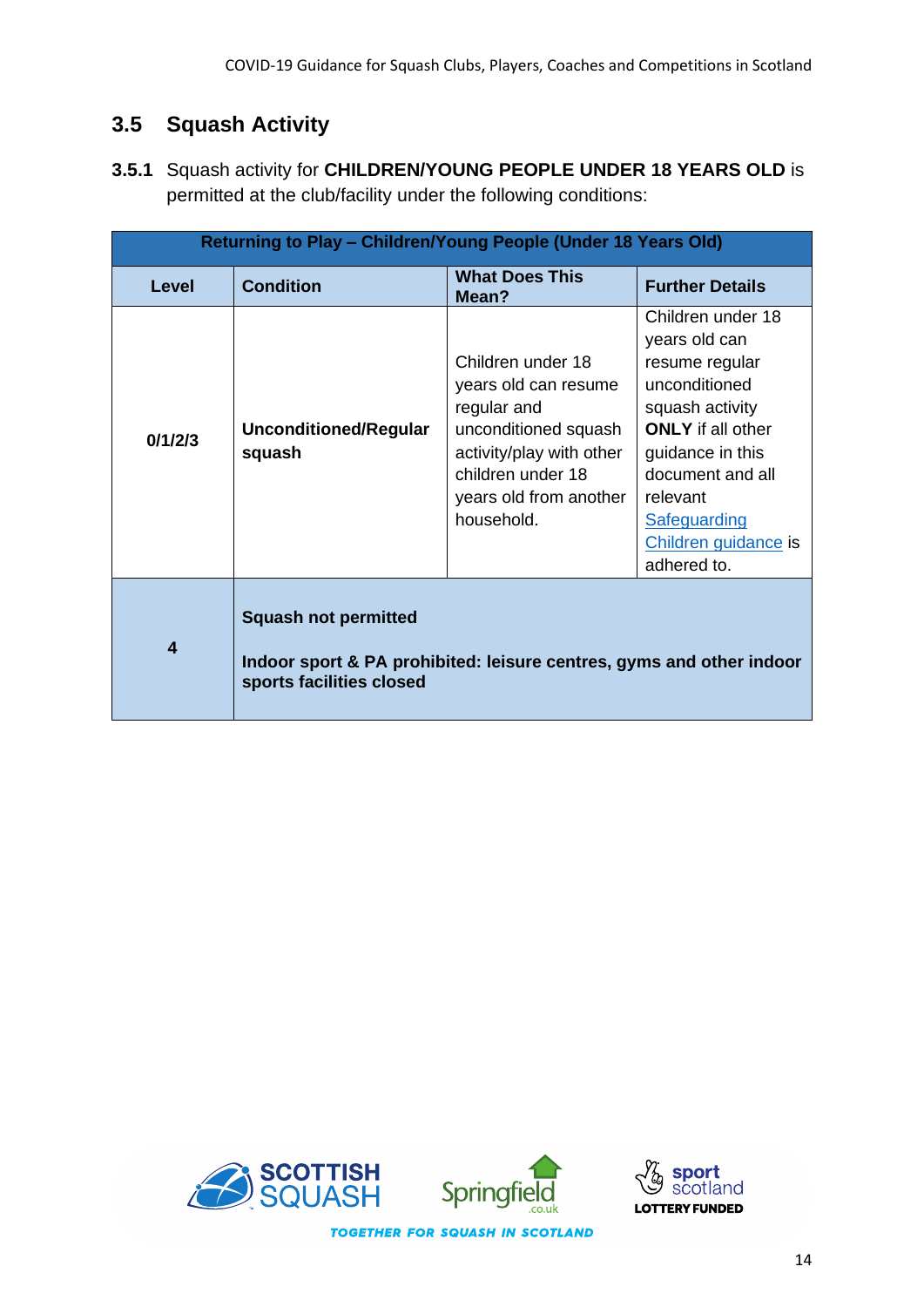**3.5.2** Squash activity for **ADULTS AGED 18 & ABOVE** is permitted at the club/facility **ONLY** under the following conditions:

|              | Returning to Play - Adults (Age 18 Years Old & Above)                                                                           |                                                                                                                                                                                                                                                                                                        |                                                                                                                                                                  |  |
|--------------|---------------------------------------------------------------------------------------------------------------------------------|--------------------------------------------------------------------------------------------------------------------------------------------------------------------------------------------------------------------------------------------------------------------------------------------------------|------------------------------------------------------------------------------------------------------------------------------------------------------------------|--|
| <b>Level</b> | <b>Condition</b>                                                                                                                | <b>What Does This</b><br>Mean?                                                                                                                                                                                                                                                                         | <b>Further Details</b>                                                                                                                                           |  |
| $\bf{0}$     | <b>Unconditioned/Regular</b><br>squash                                                                                          | Adults (aged 18 years<br>and above) can<br>resume regular and<br>unconditioned squash<br>activity/play.                                                                                                                                                                                                | Adults (aged 18 years<br>and above can resume<br>regular unconditioned<br>squash activity ONLY if<br>all other guidance in this<br>document and all<br>relevant. |  |
| 1/2/3        | Solo squash                                                                                                                     | This allows one person<br>to use the squash<br>court at any one time,<br>exclusively for the<br>duration of their<br>booking.<br>The court booking is<br>exclusive to the person<br>who made the booking<br>i.e. a group cannot<br>book the court and<br>take turns to use the<br>court one at a time. | Solo squash can resume<br><b>ONLY</b> if all other<br>guidance in this<br>document and any<br>relevant Safeguarding<br>Children guidance is<br>adhered to.       |  |
| 1/2/3        | <b>Household (including</b><br>extended households*)<br>squash                                                                  | Household squash<br>allows unconditioned<br>squash/play to resume<br>when players are from<br>the same household                                                                                                                                                                                       | Household squash can<br>resume ONLY if all other<br>guidance in this<br>document and any<br>relevant Safeguarding<br>Children guidance is<br>adhered to.         |  |
| 4            | <b>Squash not permitted</b><br>Indoor sport & PA prohibited: leisure centres, gyms and other indoor<br>sports facilities closed |                                                                                                                                                                                                                                                                                                        |                                                                                                                                                                  |  |





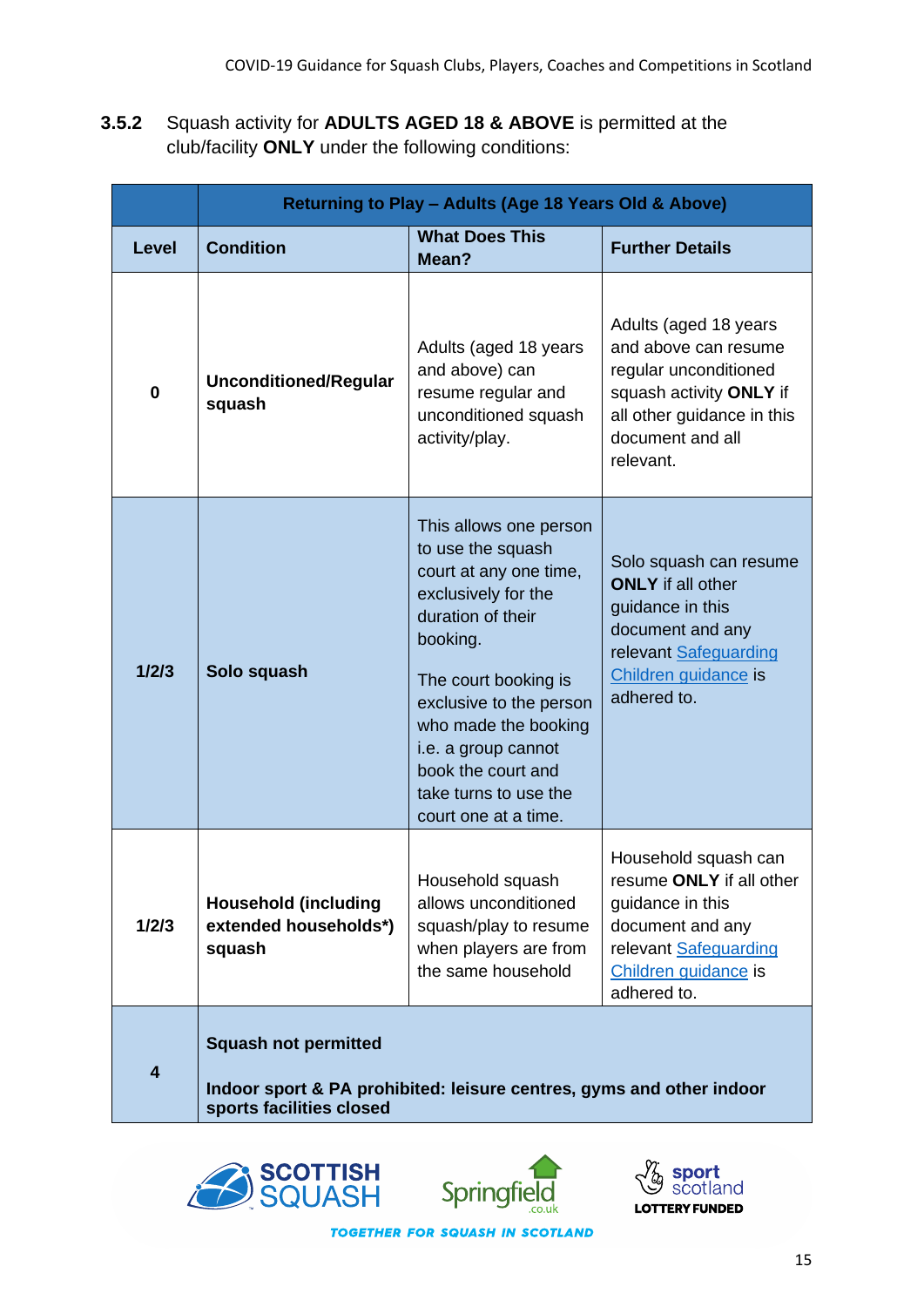\***Please see The Scottish Government definition of an extended household at:**  [https://www.gov.scot/publications/coronavirus-covid-19-phase-3-staying-safe-and-protecting](https://www.gov.scot/publications/coronavirus-covid-19-phase-3-staying-safe-and-protecting-others/pages/seeing-friends-and-family/#Extended%20households)[others/pages/seeing-friends-and-family/#Extended%20households](https://www.gov.scot/publications/coronavirus-covid-19-phase-3-staying-safe-and-protecting-others/pages/seeing-friends-and-family/#Extended%20households)

**3.5.3** Where a participant with a disability requires functional support to enable their participation in physical activity and sport this can be provided without maintaining physical distancing. This support can be provided by a coach or other individual. In such circumstance the responsible 'COVID-19 Officer' should consider appropriate mitigating actions as part of the risk assessment. For instance, providing appropriate PPE, limiting the number of participants an individual provides functional support to, limiting the duration spent in close proximity, or a combination of actions.

#### **3.6 Equipment**

- **3.6.1** Sports facility operators should, where possible, remove equipment including benches, scoreboards, tables and any other objects that are not essential for participation purposes.
- **3.6.2** Where the above is not possible appropriate cleaning measures, including provision of sanitiser and disposable gloves, should be put in place to reduce the risk of contamination.
- **3.6.3** Bins may be provided but should be regularly checked, cleaned/sanitised, emptied and disposed of using appropriate PPE.
- **3.6.4** All fixed equipment should be checked prior to use to avoid participants having to adjust or touch it.
- **3.6.5** Where shared equipment is necessary for an activity appropriate hygiene measures must be put in place to ensure the equipment is thoroughly cleaned before, during and after use.
- **3.6.6** Where balls are used in sports areas, courts and pitches a risk assessment should be undertaken to ensure measures are put in place to minimise uncovered body contact. Appropriate hygiene protocols should be undertaken including hand hygiene and regular cleaning of balls before, during and after exercise.

# **3.7 Bookings & Payments**

**3.7.1** Clubs should organise a system for booking and allocation of court times that ensure the safety of all players.



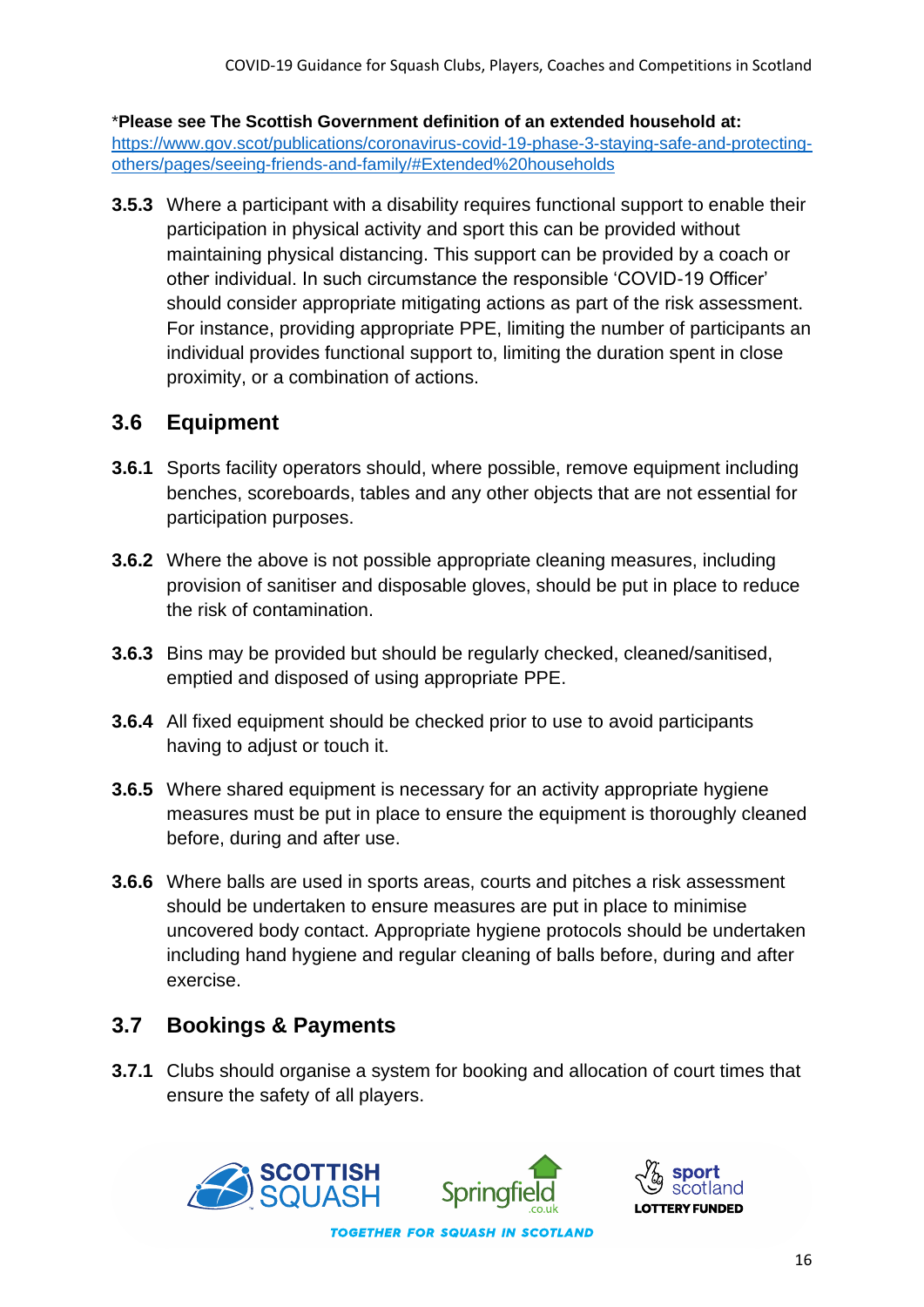- **3.7.2** Encourage people to make bookings online where possible (SportyHQ's online booking system is free for all Scottish Squash member clubs, please contact [info@scottishsquash.org](mailto:info@scottishsquash.org) for support with set-up or further information). However, be aware that a proportion of disabled people, people from low income households and older adults do not have access to the internet. Ensure you have alternative measures in place. For example, telephone bookings.
- **3.7.3** Implement a buffer period between sessions to allow time for court cleaning and for players to leave before the next players arrive.
- **3.7.4** Consider staggering the start time of sessions so that players do not all arrive/leave at the same time.
- **3.7.5** Where possible, use online or contactless payment options and avoid handling cash. Where people do not have bank accounts, it is okay to accept cash payments.

#### **3.8 Communication**

- **3.8.1** Clubs and operators should communicate clearly and regularly with members and participants setting out what they are doing to manage risk, and what advice they are giving to individuals before, during and after visits to the club/activity.
- **3.8.2** Clubs should advise their members if and when their squash club is open and ready for play and what procedures must be followed for those planning to play.
- **3.8.3** Ensure signage on guidelines for playing squash safely and promoting hygiene measures is clearly displayed (& ensure these remain up to date as restrictions change).
- **3.8.4** Make them aware in advance of measures you are putting in place at your club, and guidelines they are asked to follow.
- **3.8.5** Ideally sports facility operators should publish an action plan detailing their plans to re-open safely.
- **3.8.6** Communicate clearly opening times and how people can safely access a facility, if relevant, for example through a booking or queuing system.





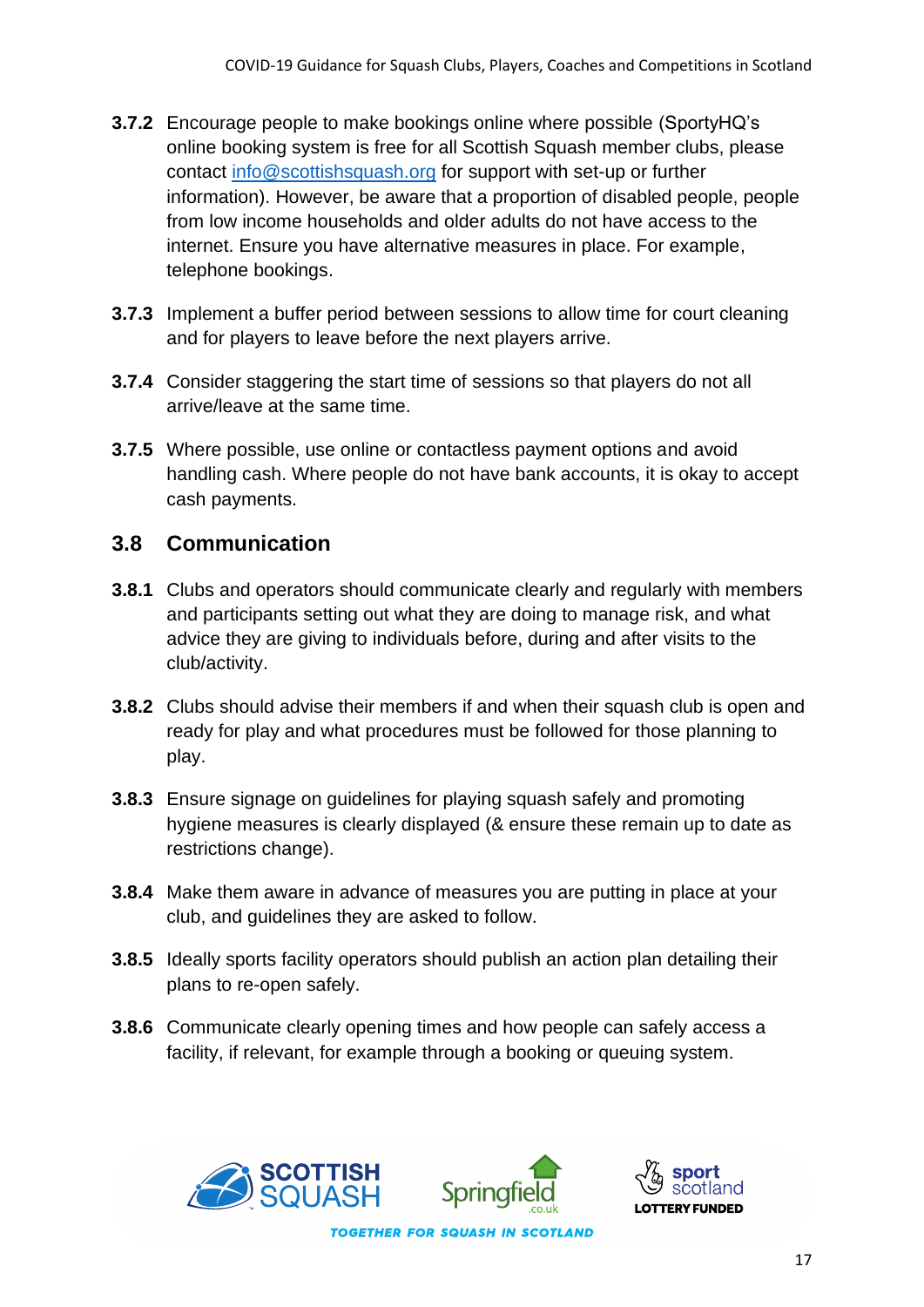**3.8.7** It is more important than ever to consider inclusive guidance for people who need support to be active and sports facility operators should consider this as part of their work to encourage people to return.

### **3.9 Equality & Inclusion**

- **3.9.1** COVID-19 is affecting everyone. But the impact of the pandemic is not being felt equally. Before the pandemic, certain groups were less likely to participate in sport and physical activity. These groups are also the most at risk of worsening inequalities due to Covid-19:
	- Older people
	- Disabled people
	- Ethnic minorities
	- Women
	- People from deprived communities
- **3.9.2** It is more important than ever to consider inclusive guidance for people who need extra support to be active and sports facility operators should consider this as part of their work to encourage people to return.
- **3.9.3** The evidence emerging has clear implications for how we design and deliver sport and physical activity. Some key areas for consideration include;
	- **3.9.3.1** Communication digital exclusion is a key issue. With so many services and so much information moving online it risks worsening the health impacts of the pandemic. We have to think innovatively about the range of ways we can provide information to people about sport and physical activity.
	- **3.9.3.2** Accessibility accessibility of our environments is another key issue emerging from the pandemic. As clubs and facilities re-open it's important to build understanding of people's specific accessibility needs around things like hygiene, physical distancing and face coverings so we can provide the best possible support to people to take part in sport and physical activity.
	- **3.9.3.3** Anxiety, mental health and wellbeing the pandemic is leading to an increased risk of anxiety and mental ill-health for people who share all characteristics. We know that sport and physical activity can have significant benefits for people's mental health so it's vital that we continue to promote those benefits, so people are encouraged to get involved.





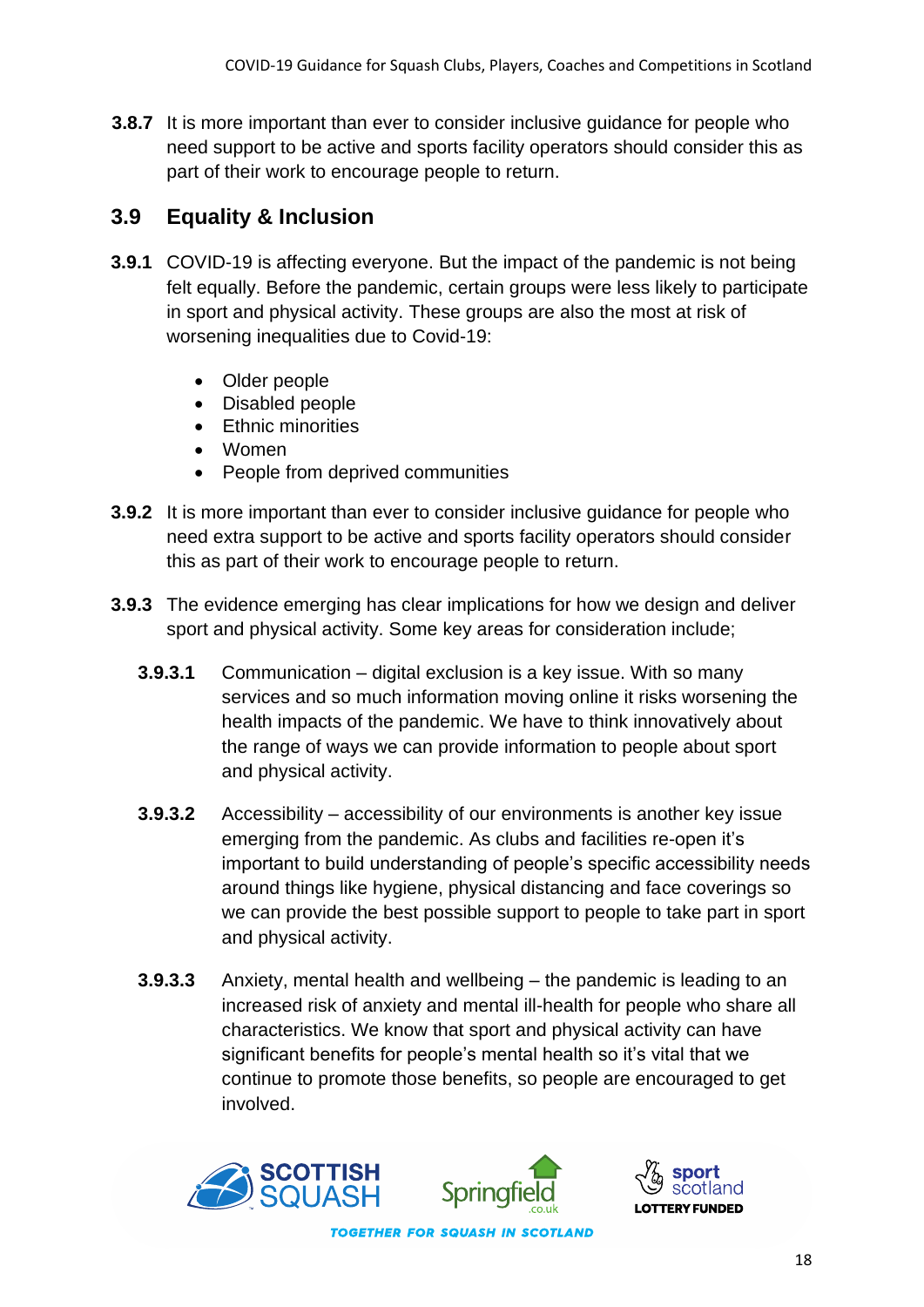**3.9.3.4** Confidence - confidence to return to sport is a big issue across all groups. We know that some groups are at higher risk from Covid-19 than others (including some ethnic minorities, disabled people and households experiencing poverty). These groups may be even more nervous about returning to sport or starting to participate. They are also less likely to participate in sport in the first place, so we'll need to give extra attention to their needs to help build their confidence.



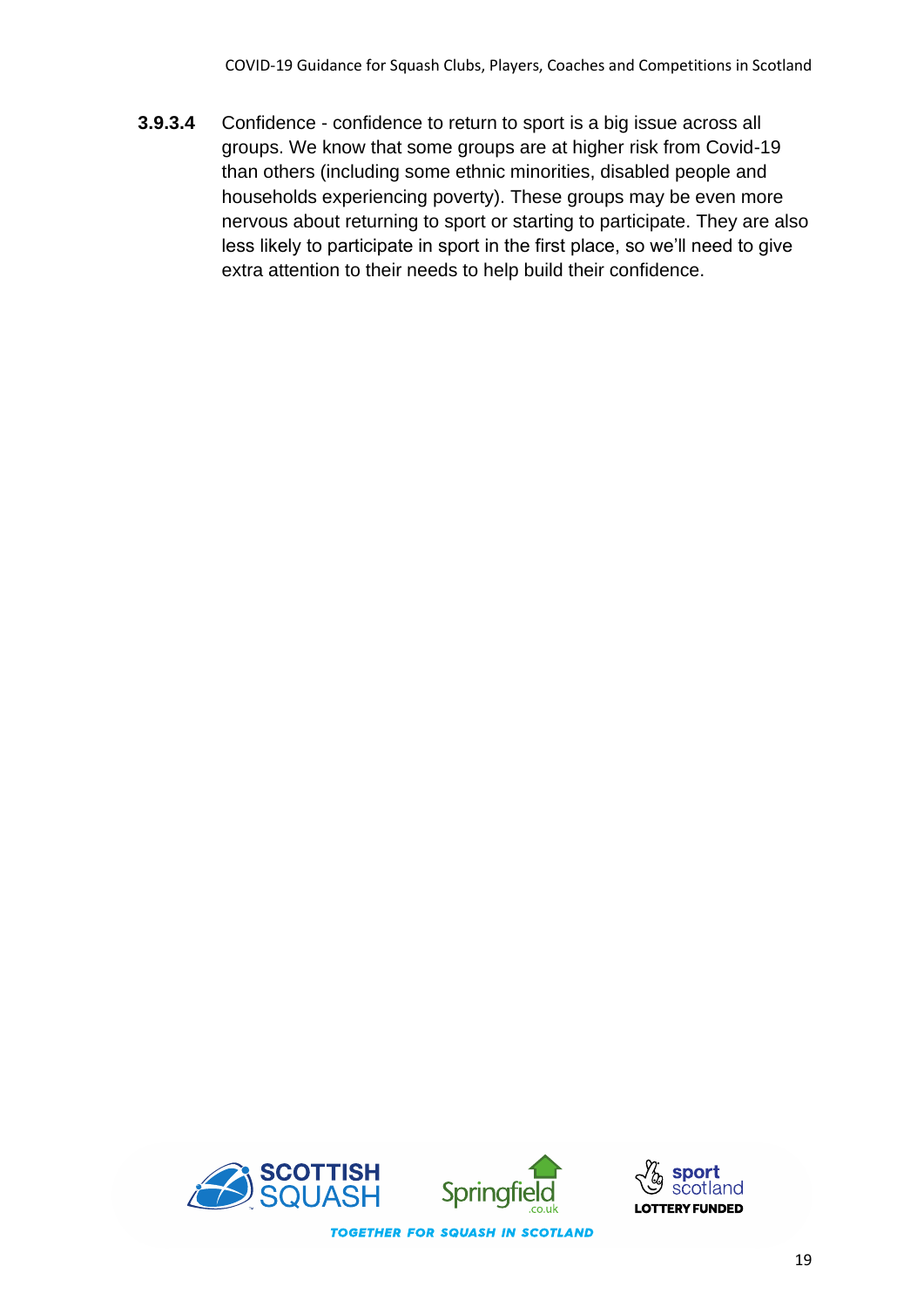# **4.0 Guidance for Players**

#### **4.1 Stay up to date**

- **4.1.1** Players should check if the club is open for play. Please be patient and understanding if the club cannot open their facilities.
- **4.1.2** Scottish Government information is available at [Scottish Government:](https://www.gov.scot/coronavirus-covid-19/) [Coronavirus in Scotland.](https://www.gov.scot/coronavirus-covid-19/)
- **4.1.3** Be aware that guidance can change, and restrictions may be reintroduced ensure you have checked the latest version of guidelines for your activity.

#### **4.2 Court Bookings**

- **4.2.1** Where the club allows, ensure you have booked a court in advance and make payment online.
- **4.2.2** Please make sure you leave the court promptly at the end of your allotted time.

#### **4.3 Equipment**

- **4.3.1** Take all your own equipment (do not share equipment such as rackets, grips & towels).
- **4.3.2** Only take the minimum amount of equipment with you that you need to play.
- **4.3.3** Clean and wipe down your equipment, including rackets and water bottles before and after use.
- **4.3.4** Bring a full water bottle, and do not share food or drink with others.
- **4.3.5** Ensure you take all your belongings with you at the end of the session and do not leave anything behind.

# **4.4 Travelling to and from the Club**

**4.4.1** Travel guidance outlined by the Scottish Government should always be followed. Further information on what travel is permitted is available at [Coronavirus \(COVID-19\): guidance on travel and transport.](https://www.gov.scot/publications/coronavirus-covid-19-guidance-on-travel-and-transport/)



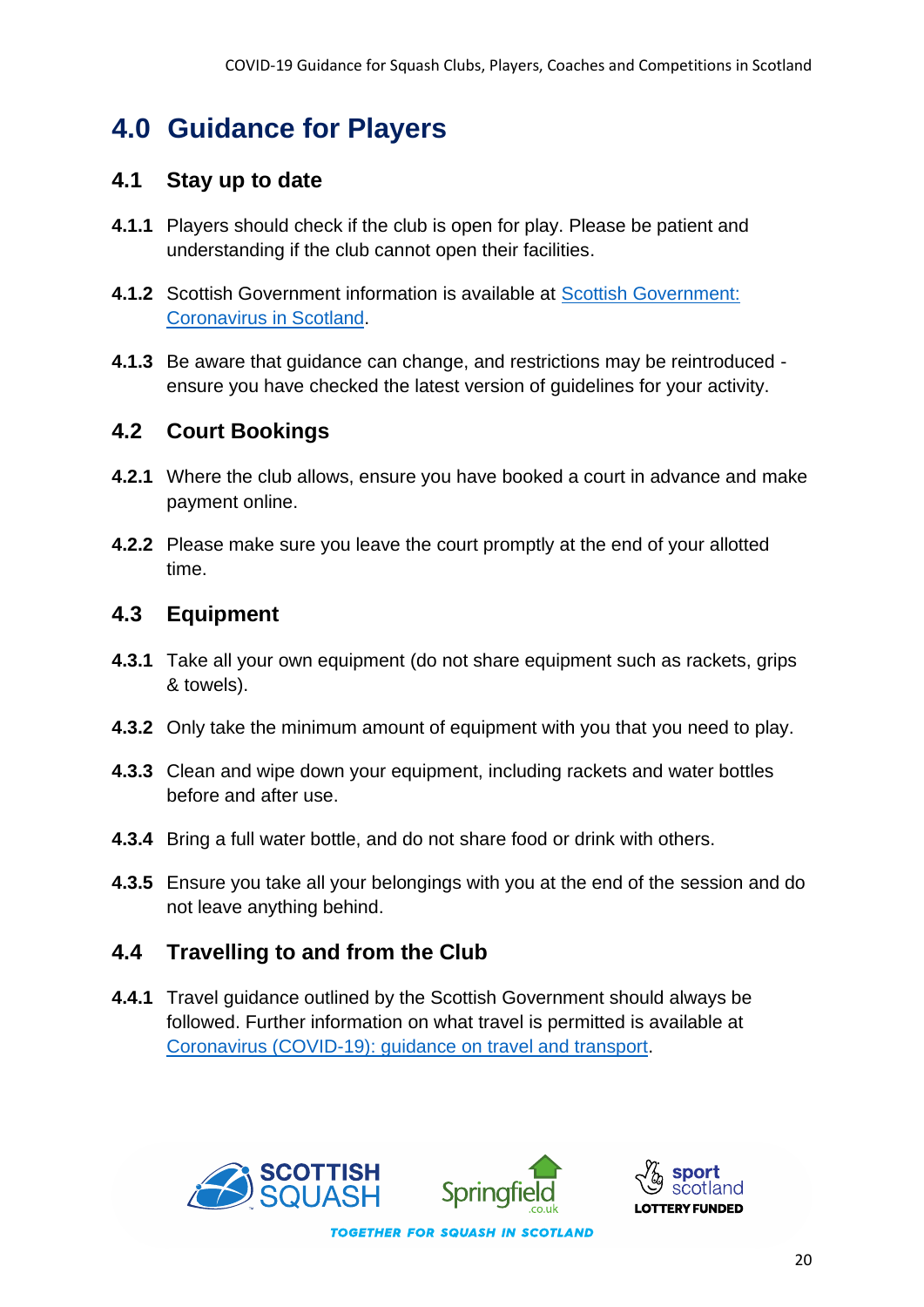- **4.4.2** Information for each local authority area, including their level is available at [Coronavirus \(COVID-19\): local protection levels](https://www.gov.scot/publications/coronavirus-covid-19-protection-levels/) including a post code checker.
- **4.4.3** Specific information on car sharing is available from [Transport Scotland:](https://www.transport.gov.scot/coronavirus-covid-19/transport-transition-plan/advice-on-how-to-travel-safely/#section-63888)  [advice on how to travel safely.](https://www.transport.gov.scot/coronavirus-covid-19/transport-transition-plan/advice-on-how-to-travel-safely/#section-63888)
- **4.4.4** Sport & Physical Activity:
	- **4.4.4.1** Participants can take part in organised sport and physical activity within their own local government area. Such activity is subject to exemption from household rules as detailed within this guidance.
	- **4.4.4.2** When a participant travels out with their local government area they should follow the travel guidance detailed below.
	- **4.4.4.3** Children & Young People (17 years or under)
		- People can travel to and from Level 0, 1, 2 and 3 areas to facilitate or take part in organised sport, training, and competition which is for persons under 18 years of age.
		- Children and young people can also travel to and from a Level 4 area, if for example, they belong to a club which is outside their own local authority area. This flexibility is to allow children and young people to take part in sport or organised activity but they should travel no further than they need to. If attending a sport/activity in a Level 3 area or below, Level 4 guidance will apply to the whole activity e.g. 12-17 year old outdoor activity should be restricted to non-contact and include a maximum of 15 participants.
		- Children and young people living in a Level 3 or 4 area can also travel out with their local government area to take part in informal exercise such as walking, running or cycling. Such activity should follow [Scottish Government 'local protection levels' guidance.](https://www.gov.scot/publications/coronavirus-covid-19-protection-levels/pages/protection-levels-by-area/)

#### **4.4.4.4** Adults (18 years or over)

• Participants aged 18 years or over can travel to and from a Level 0, 1 and 2 area to take part in organised sport, physical activity, training and competition. However, to help suppress the spread of the virus, it is advised that people should not utilise facilities or take part in activities that are not allowed in their home local area protection level.





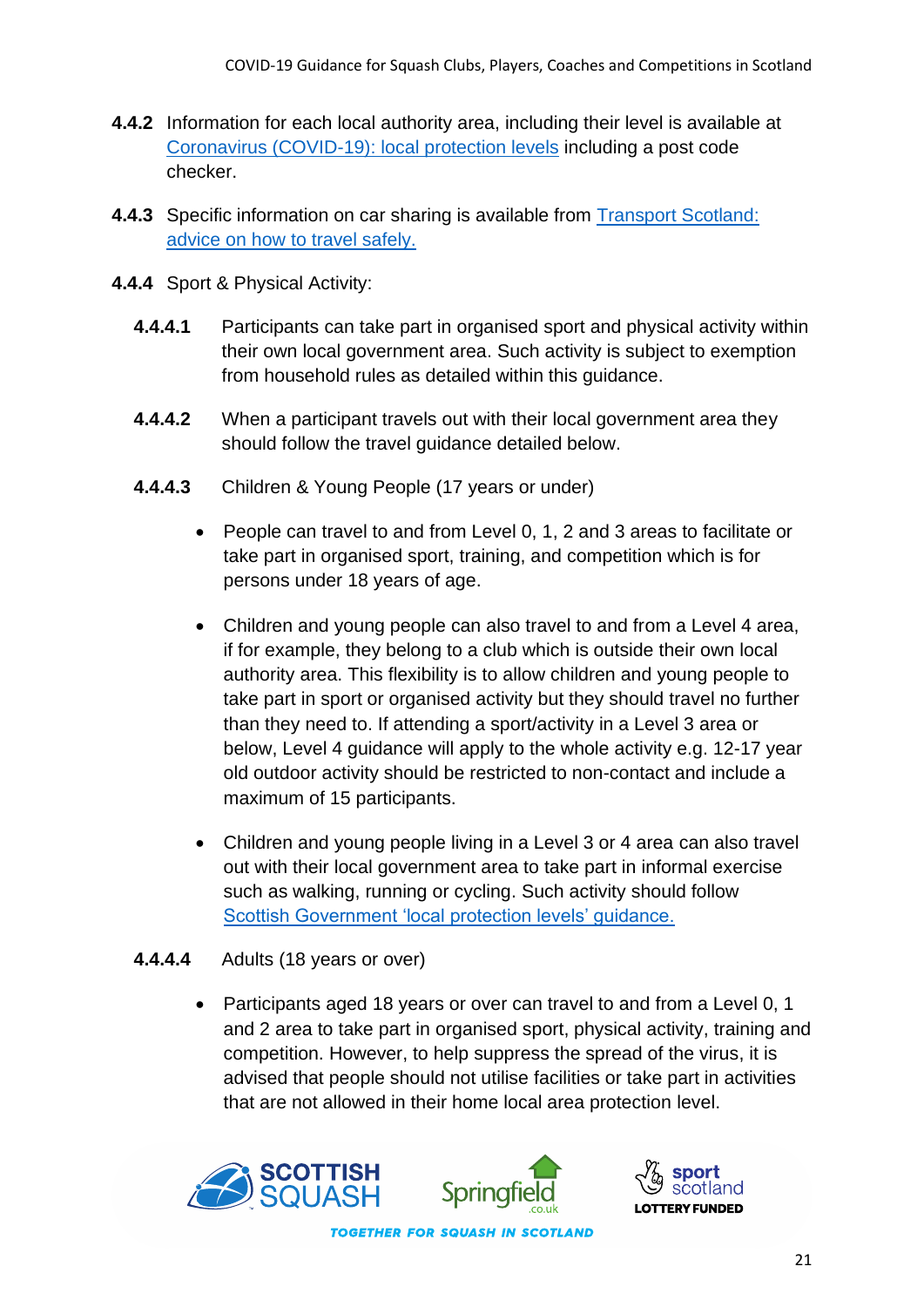Participants should not travel to a Level 3 or 4 area to take part in organised sport or physical activity.

- Adults living in a Level 3 area should only travel locally or to another Level 3 area to take part in organised sport or physical activity (from 26 April 2021)
- Adults living in a Level 4 area should only travel locally to take part in organised sport or physical activity.
- Adults living in a Level 3 or Level 4 area can also travel out with their local government area to take part in informal exercise. Such activity should follow [Scottish Government 'local protection levels' guidance.](https://www.gov.scot/publications/coronavirus-covid-19-protection-levels/pages/protection-levels-by-area/)
- **4.4.5** Please check before you leave that toilet facilities will be available at the club.
- **4.4.6** Wash your hands with soap and water for at least 20 seconds before leaving home. Information on hand hygiene is available at: [Health Protection](http://www.hps.scot.nhs.uk/a-to-z-of-topics/hand-hygiene/)  [Scotland: Hand hygiene techniques.](http://www.hps.scot.nhs.uk/a-to-z-of-topics/hand-hygiene/)
- **4.4.7** Where possible, avoid using public transport and adhere to Scottish Government physical distancing and travel guidelines.
- **4.4.8** Arrive as close to possible to when you need to be at the club and allow others to leave before you enter. If you need to wait, then do so away from the club and clear of any entrances or exits.
- **4.4.9** Take your own hand sanitiser to the club and use regularly throughout the activity.
- **4.4.10** If driving, park your car in such a way as to facilitate physical distancing. Car sharing should be avoided, unless with other members of your household.
- **4.4.11**Avoid touching fixed equipment including gates, fences, or benches.

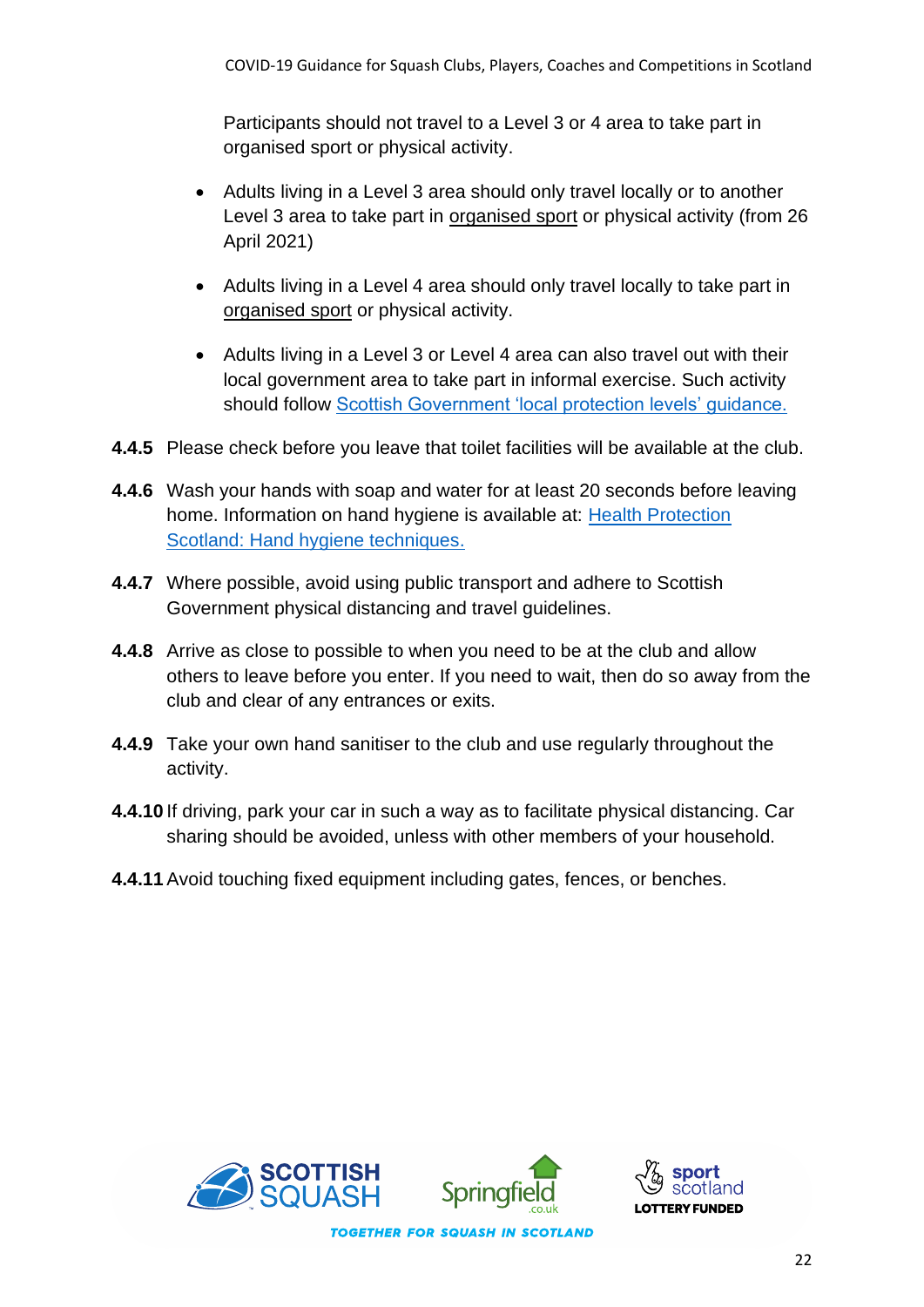#### **4.5 Squash Activity**

**4.5.1 PLAYERS UNDER 18 YEARS OLD** can participate in squash under the following conditions:

| Returning to Play - Children/Young People (Under 18 Years Old) |                                                                                                                                 |                                                                                                                                                                           |                                                                                                                                                                        |
|----------------------------------------------------------------|---------------------------------------------------------------------------------------------------------------------------------|---------------------------------------------------------------------------------------------------------------------------------------------------------------------------|------------------------------------------------------------------------------------------------------------------------------------------------------------------------|
| <b>Level</b>                                                   | <b>Condition</b>                                                                                                                | <b>What Does This</b><br>Mean?                                                                                                                                            | <b>Further Details</b>                                                                                                                                                 |
| 0/1/2/3                                                        | Unconditioned/Regular<br>squash                                                                                                 | Children under 18<br>years old can resume<br>regular and<br>unconditioned squash<br>activity/play with other<br>children under 18<br>years old from another<br>household. | Children under 18<br>years old can<br>resume regular<br>unconditioned<br>squash activity<br><b>ONLY</b> if all other<br>guidance in this<br>document is<br>adhered to. |
| $\boldsymbol{4}$                                               | <b>Squash not permitted</b><br>Indoor sport & PA prohibited: leisure centres, gyms and other indoor<br>sports facilities closed |                                                                                                                                                                           |                                                                                                                                                                        |



snort

and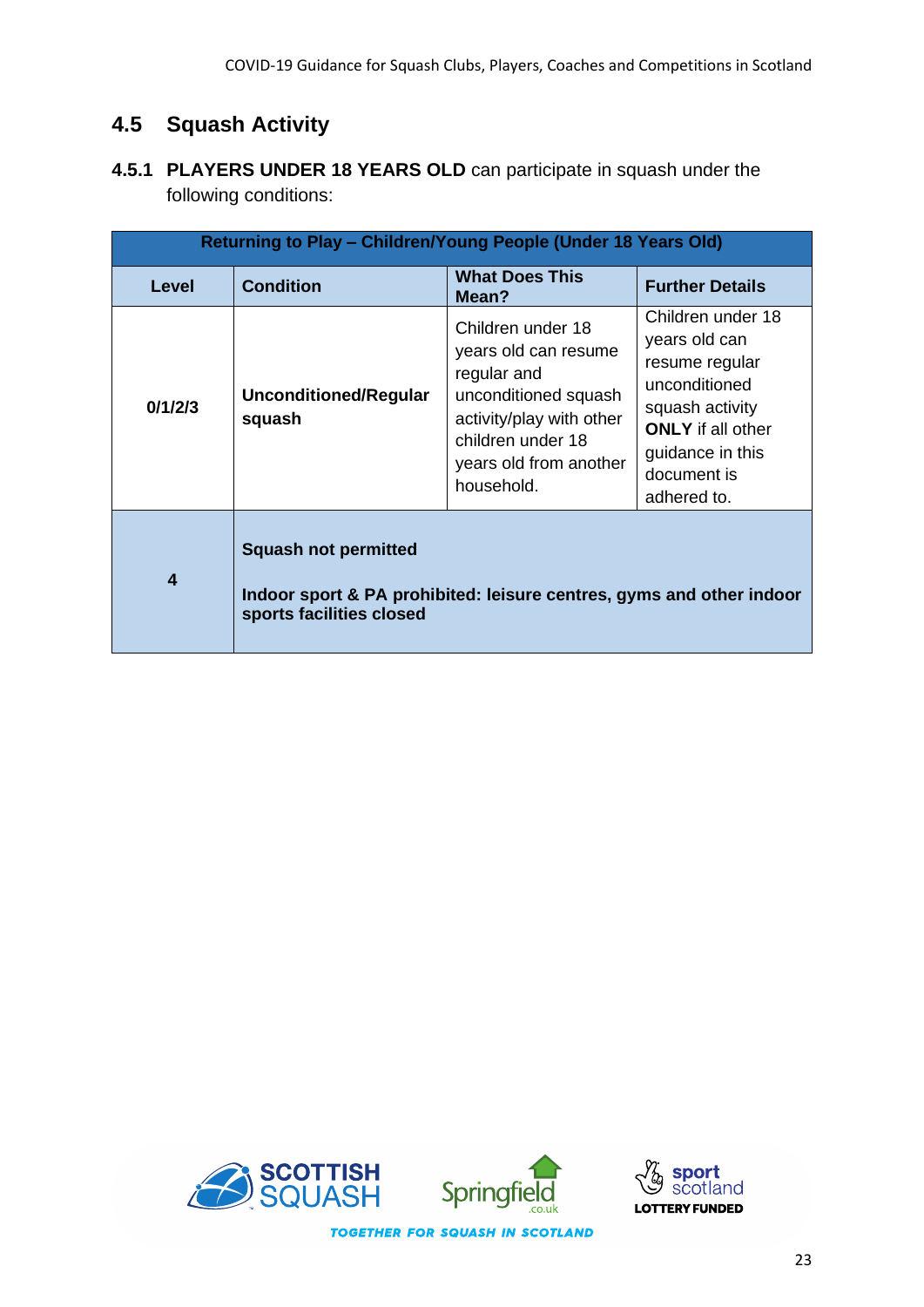**4.5.2 PLAYERS AGED 18 YEARS OLD AND ABOVE** can participate in squash activity **ONLY** under the following conditions:

| Returning to Play - Adults (Age 18 Years Old & Above) |                                                                                                                                 |                                                                                                                                                                                                                                                                         |                                                                                                                                                                   |
|-------------------------------------------------------|---------------------------------------------------------------------------------------------------------------------------------|-------------------------------------------------------------------------------------------------------------------------------------------------------------------------------------------------------------------------------------------------------------------------|-------------------------------------------------------------------------------------------------------------------------------------------------------------------|
| <b>Level</b>                                          | <b>Condition</b>                                                                                                                | <b>What Does This</b><br>Mean?                                                                                                                                                                                                                                          | <b>Further Details</b>                                                                                                                                            |
| $\bf{0}$                                              | <b>Unconditioned/Regular</b><br>squash                                                                                          | Adults (aged 18 years<br>and above) can<br>resume regular and<br>unconditioned squash<br>activity/play.                                                                                                                                                                 | Adults (aged 18 years<br>and above) can resume<br>regular unconditioned<br>squash activity ONLY if<br>all other guidance in this<br>document and all<br>relevant. |
| 1/2/3                                                 | Solo squash                                                                                                                     | Adult players (aged 18<br>& above) can only use<br>the squash court on<br>an individual basis.<br>The court booking is<br>exclusive to the player<br>who made the booking<br>(i.e. a group cannot<br>book the court & take<br>turns to use the court<br>one at a time). | Adult players (aged 18 &<br>above) can only<br>participate in solo<br>squash if all other<br>guidance in this<br>document is adhered to.                          |
| 1/2/3                                                 | <b>Household (including</b><br>extended<br>households*) squash                                                                  | Players can<br>participate in<br>unconditioned squash<br>activity with someone<br>from the same<br>household.                                                                                                                                                           | Players can participate in<br>unconditioned household<br>squash activity if all other<br>guidance in this<br>document is adhered to.                              |
| $\overline{\mathbf{4}}$                               | <b>Squash not permitted</b><br>Indoor sport & PA prohibited: leisure centres, gyms and other indoor<br>sports facilities closed |                                                                                                                                                                                                                                                                         |                                                                                                                                                                   |

\***Please see The Scottish Government definition of an extended household at:**  [https://www.gov.scot/publications/coronavirus-covid-19-phase-3-staying-safe-and-protecting](https://www.gov.scot/publications/coronavirus-covid-19-phase-3-staying-safe-and-protecting-others/pages/seeing-friends-and-family/#Extended%20households)[others/pages/seeing-friends-and-family/#Extended%20households](https://www.gov.scot/publications/coronavirus-covid-19-phase-3-staying-safe-and-protecting-others/pages/seeing-friends-and-family/#Extended%20households)





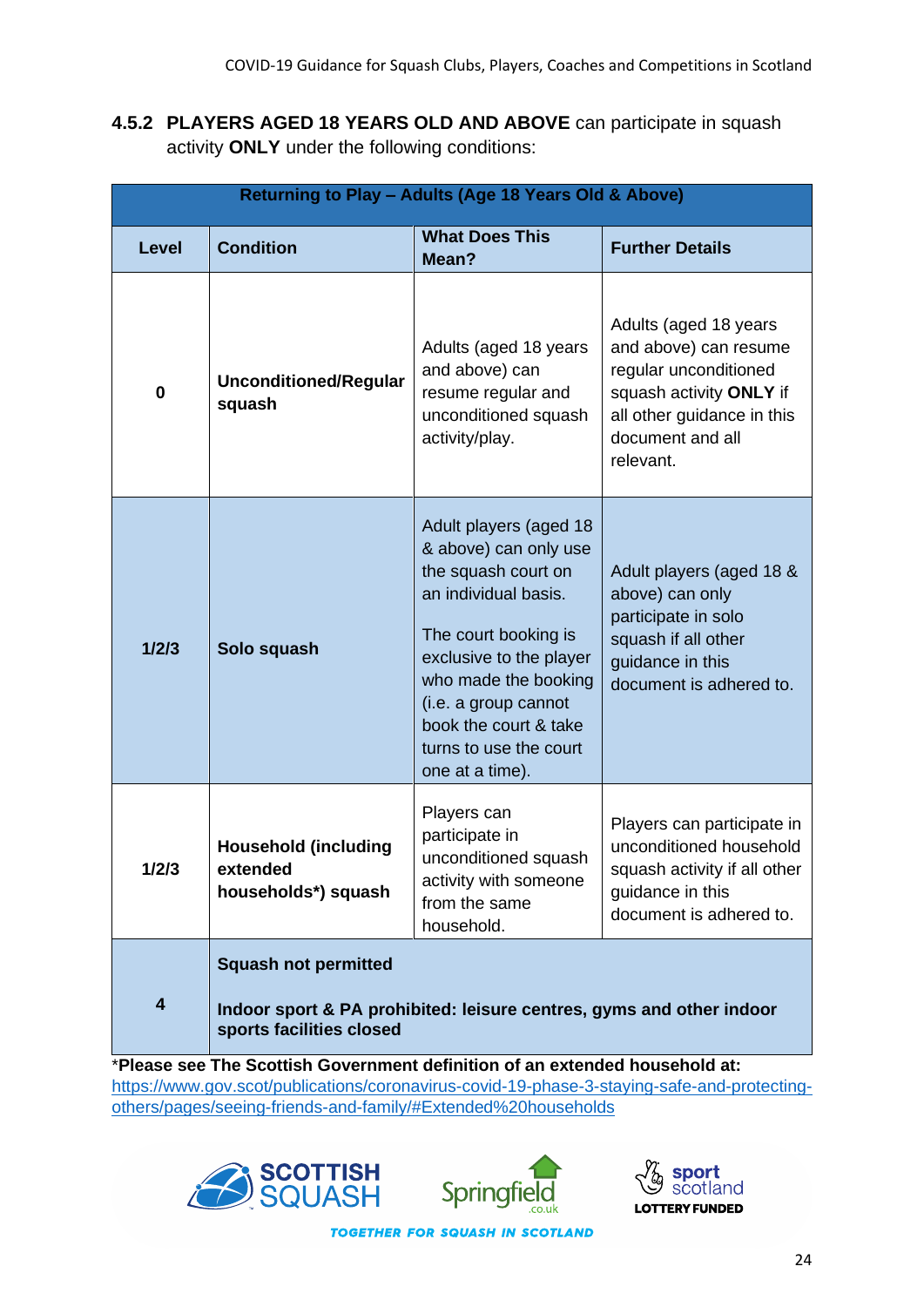**4.5.3** Where a participant with a disability requires functional support to enable their participation in physical activity and sport this can be provided without maintaining physical distancing. This support can be provided by a coach or other individual. In such circumstance the responsible 'COVID-19 Officer' should consider appropriate mitigating actions as part of the risk assessment. For instance, providing appropriate PPE, limiting the number of participants an individual provides functional support to, limiting the duration spent in close proximity, or a combination of actions.

#### **4.6 Maintain Social Distancing**

- **4.6.1** Children aged 11 years and younger are not required to physically distance at any time, as set out in Scottish Government guidance.
- **4.6.2** For those 18 years of age and over taking part in sport or leisure activity, normal Scottish Government physical distancing and household number guidelines should be followed unless otherwise advised by your relevant Sports Governing Body, club or facility operator, as certain activities have exemptions.
- **4.6.3** Normal physical distancing and household number guidelines will however be applicable before and after the sporting activity or when taking breaks.
- **4.6.4** Coaches, officials, parents and carers should continue to observe physical distancing when involved in children's activity as a coach, official or spectator. Please refer to specific club or facility guidelines.
- **4.6.5** Where access through an indoor space is provided, it should be for one person at a time, ideally with a one-way system in operation. Participants should ensure not to make contact with hard surfaces such as door handles and move through the area without stopping or congregating at any time.
- **4.6.6** Further information on physical distancing guidance is available at [Staying](http://www.gov.scot/publications/coronavirus-covid-19-phase-2-staying-safe-and-protecting-others/)  [Safe and Protecting Others.](http://www.gov.scot/publications/coronavirus-covid-19-phase-2-staying-safe-and-protecting-others/)

#### **4.7 Health, Safety & Hygiene**

- **4.7.1** Face coverings:
	- **4.7.1.1** It is mandatory for participants and visitors to indoor sports facilities to wear face coverings before and after activity or when in non-playing areas of the facility. For example: reception, locker rooms and storage areas unless there is a reasonable excuse not to do so. For example, if you





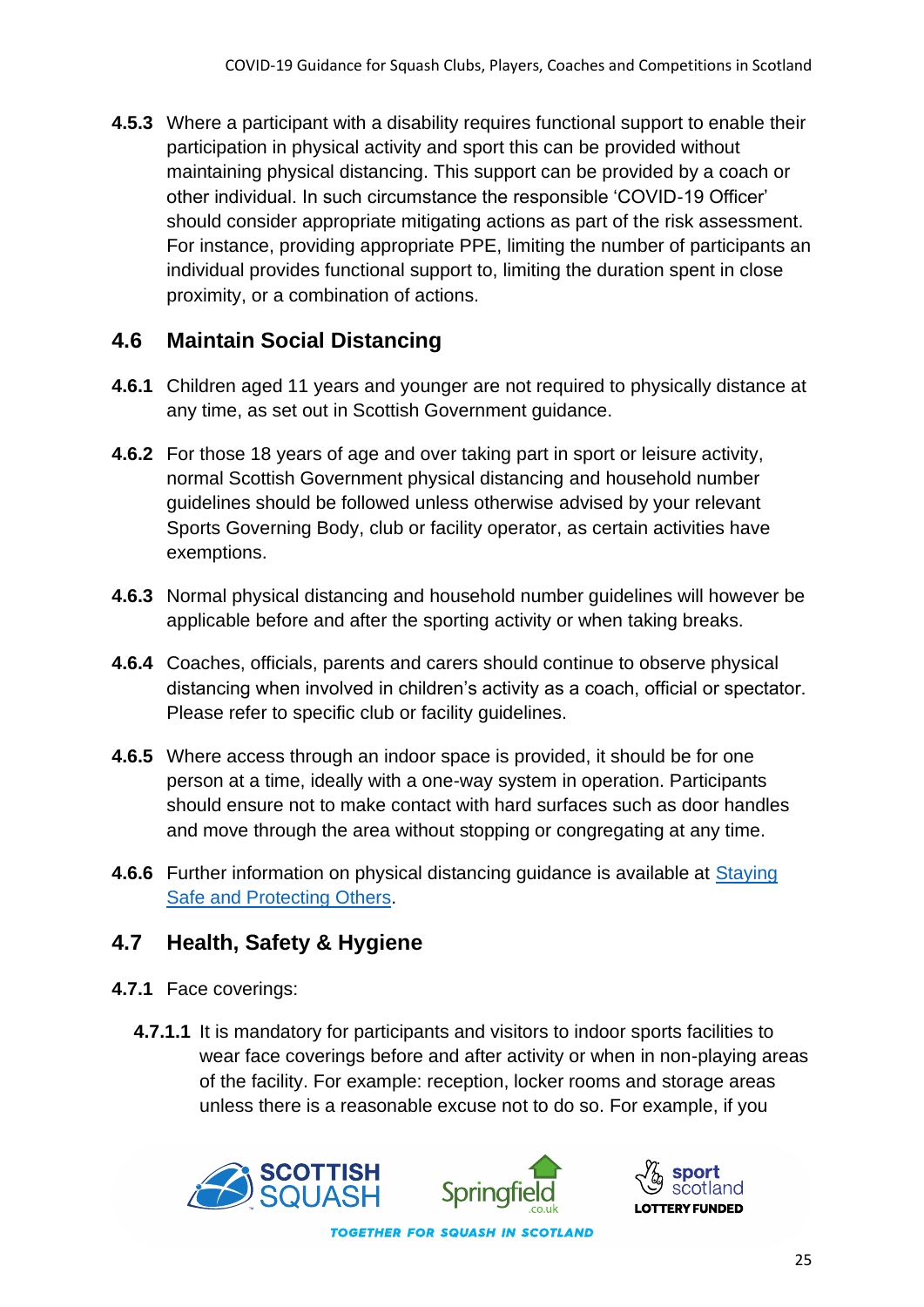have a health condition or you are disabled, including hidden disabilities such as autism, dementia or a learning disability.

- **4.7.1.2** If you are deaf and need to look at lips and facial expressions to help you communicate, you can ask staff to remove their face covering.
- **4.7.1.3** Face coverings do not need to be worn when undertaking physical activity, exercise or showering/changing.
- **4.7.1.4** Face coverings do not need to be worn in a sports facility hospitality environment if you are eating or drinking but must be worn at all other times.
- **4.7.1.5** The Coronavirus (COVID-19) Phase 3: staying safe and protecting others [page on face coverings](https://www.gov.scot/publications/coronavirus-covid-19-phase-3-staying-safe-and-protecting-others/pages/face-coverings/) provides guidance on their use and exemptions.
- **4.7.2** Avoid touching your face and ensure to clean your hands with at least 60% alcohol gel when you finish participating.
- **4.7.3** Players should refrain from wiping their hands on the walls and doors of the squash court, and to avoid any unnecessary touching of these surfaces.

#### **4.8 Test & Protect [UPDATED]**

- **4.8.1** [Test and Protect,](https://www.nhsinform.scot/campaigns/test-and-protect) is Scotland's way of putting into practice NHS Scotland's test, trace, isolate and support strategy. Containing outbreaks early is crucial to reduce the spread of COVID-19, protect the NHS and save lives, and avoid the reintroduction of social and economic lockdown. This will support the country to return to, and maintain, a more normal way of life.
- **4.8.2** Changes come into force in Scotland from 9 August 2021 for close contacts of those testing positive for COVID-19. Those with symptoms or testing positive will still be required to self-isolate. Close contacts aged 18 years or older who have been double vaccinated more than fourteen days prior and with no symptoms will be able to get a PCR test and end self-isolation if the result is negative.
- **4.8.3** Those aged 5-17 years of age will also be able to take a PCR test and end self-isolation (without being double vaccinated) if the test result is negative.
- **4.8.4** This approach will be encouraged but not required for children under 5 years.
- **4.8.5** Maintaining customer records:





26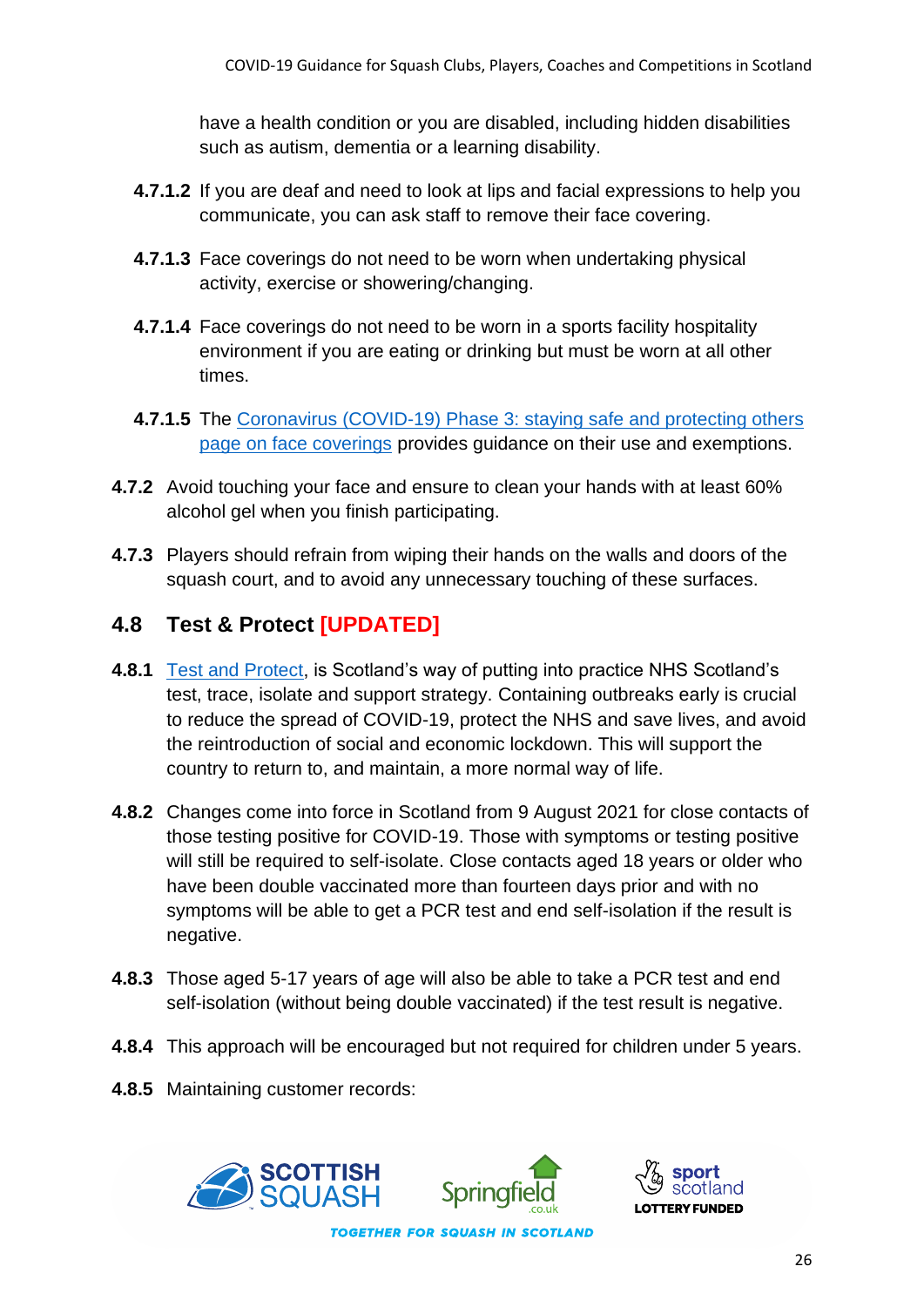- **4.8.5.1** In order to support Test and Protect sports facility operators are required to collect the name, contact number, date of visit, time of arrival, and where possible the departure time of all those attending facilities or activities.
- **4.8.5.2** The contact details for one member a 'lead member' will be sufficient.
- **4.8.5.3** It is important that sport facility operators and customers cooperate, as it will be crucial to national efforts to suppress the virus.
- **4.8.5.4** Sports facility operators will store information for 21 days and share it with public health officer when requested.
- **4.8.6** A leaflet providing information on the Test and Protect service from NHS Scotland is also available [here.](https://www.gov.scot/publications/coronavirus-covid-19-test-and-protect-coronavirus-service/)
- **4.8.7** Protect Scotland App:
	- **4.8.7.1** NHS Scotland has launched a free mobile app designed to help with contact tracing efforts and slow the spread of COVID-19. The app will alert users if they have been in close contact with another app user who tests positive for coronavirus.
	- **4.8.7.2** Supported by a dedicated Protect Scotland website, the app is an extra tool complementing existing person-to-person contact tracing which remains the main component of NHS Scotland's Test and Protect system.
	- **4.8.7.3** Further information on the Protect Scotland app and how to download it is available at [www.protect.scot.](http://www.protect.scot/)
- **4.8.8** What do I do if I have coronavirus symptoms?
	- **4.8.8.1** If you have a continuous cough, high temperature, or loss or change in taste or smell, self-isolate and request a coronavirus test right away. You can do this online at [www.NHSinform.scot/test-and-protect](http://www.nhsinform.scot/test-and-protect) or by calling **0800 028 2816** if you cannot get online.
	- **4.8.8.2** The [Coronavirus \(COVID-19\): Test and Protect information leaflet](https://www.gov.scot/publications/coronavirus-covid-19-test-and-protect-coronavirus-service/) provides information on the Test and Protect service from NHS Scotland.





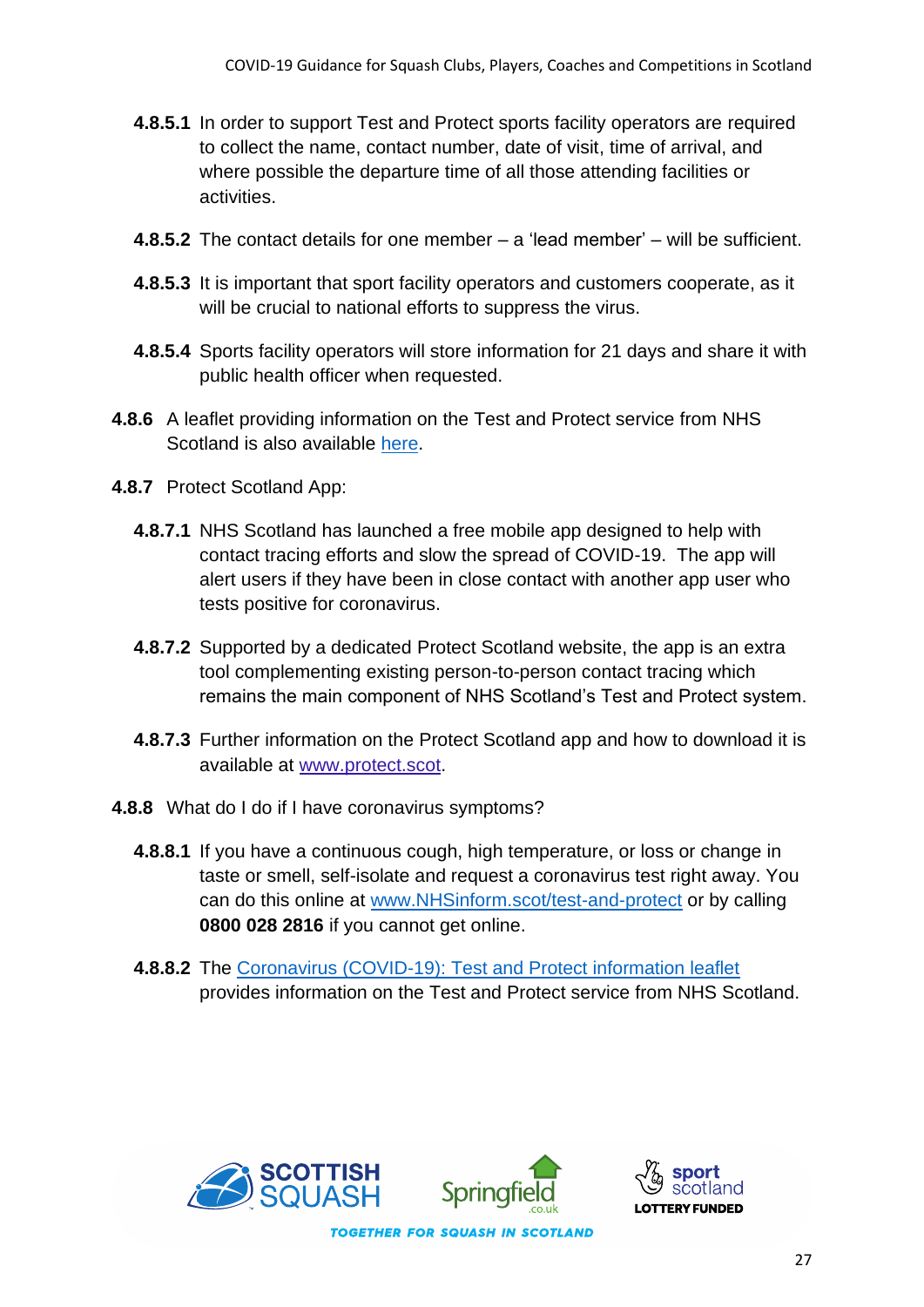# **5.0 Section 5 – Guidance for Coaches**

In order to deliver coaching activity in line with the guidance outlined in this section Scottish Squash Licenced Coaches (herein referred to as coach/es) **MUST** hold a valid [Scottish Squash Coach Licence.](https://www.scottishsquash.org/coach-licence/) To check the status of your licence please contact [kevin.moran@scottishsquash.org](mailto:kevin.moran@scottishsquash.org)

Coaches can work indoors, providing all activity is consistent with current [Scottish](https://www.gov.scot/coronavirus-covid-19/)  [Government guidance](https://www.gov.scot/coronavirus-covid-19/) on health, physical distancing and hygiene – they will also need to make sure that they can adapt to changes in guidance at very short notice.

In addition, please see **sport**scotland's [Getting Coaches Ready for Sport](https://sportscotland.org.uk/covid-19/getting-coaches-ready-for-sport/) resource which can be used by Coaches to help them get ready for delivering squash.

People who are symptomatic and household members should self-isolate for 10 days as per NHS Scotland guidance. No one who is self-isolating should attend a sports activity. Coaches and participants should cancel attendance, even if at very short notice, if symptomatic.

#### **5.1 General**

- **5.1.1** It is the responsibility of each venue operator, club and coach to ensure documented risk assessments, based on local circumstances, are completed prior to any activity taking place. Consider safety first, particularly focusing on minimising the risk of infection/transmission. Appropriate measures must be put in place to ensure participants, staff and volunteers are protected at all times.
- **5.1.2** Children under 12 do not need to maintain physical distance between themselves.

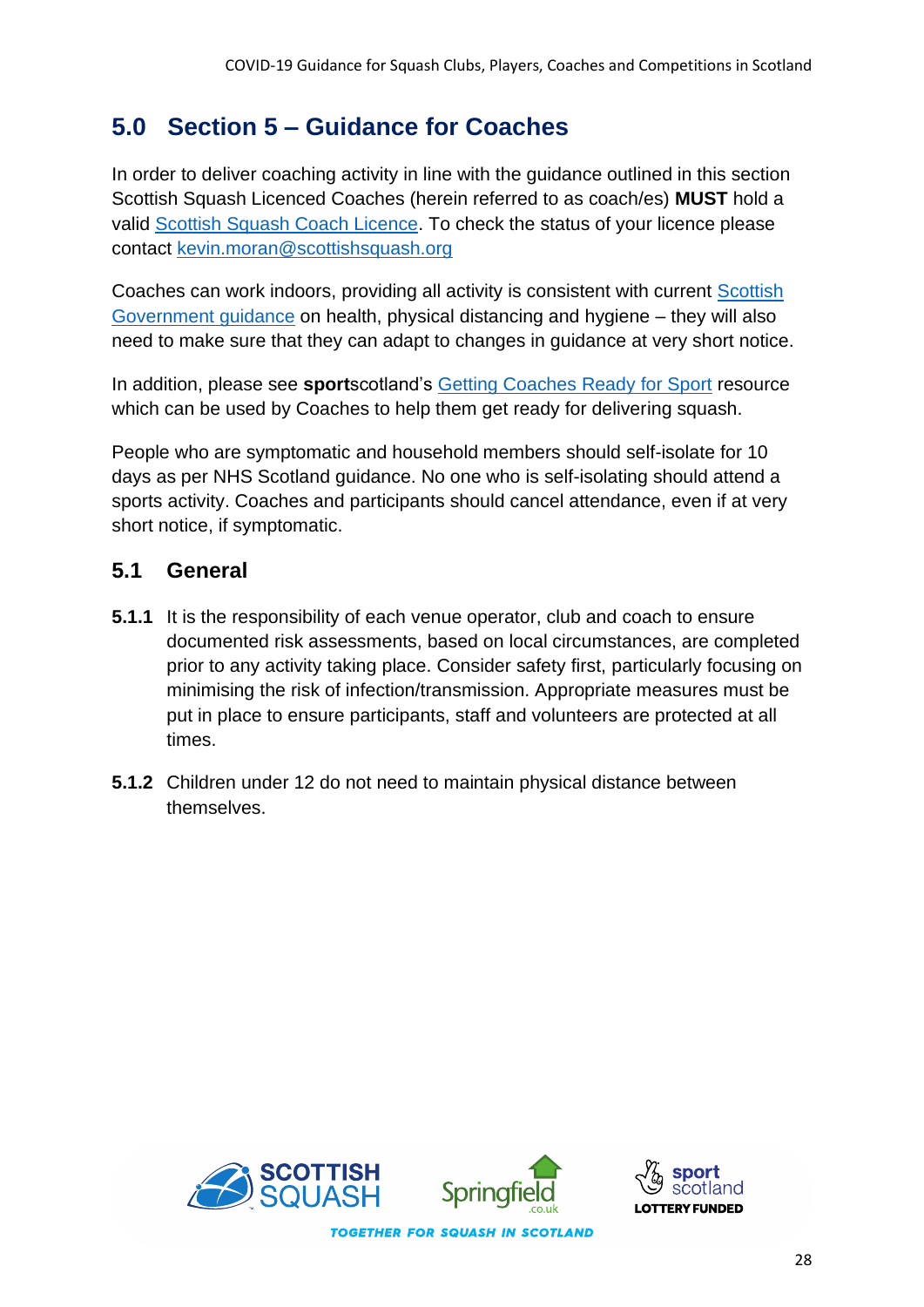### **5.2 Squash Coaching**

**5.2.1** Squash coaching for **CHILDREN/YOUNG PEOPLE UNDER 18 YEARS OLD**  is permitted at the club/facility under the following conditions:

| Squash Coaching - Coaching Children/Young People (Under 18 Years Old) |                                                      |                                                                                                                                                                    |                                                                                                                                                                                                                                                                    |
|-----------------------------------------------------------------------|------------------------------------------------------|--------------------------------------------------------------------------------------------------------------------------------------------------------------------|--------------------------------------------------------------------------------------------------------------------------------------------------------------------------------------------------------------------------------------------------------------------|
| <b>Level</b>                                                          | <b>Condition</b>                                     | <b>What Does This</b><br>Mean?                                                                                                                                     | <b>Further Details</b>                                                                                                                                                                                                                                             |
| $\bf{0}$                                                              | One to one<br>coaching                               | Coaching can resume<br>for children under 18<br>years old.                                                                                                         | Coach can return to<br>court.                                                                                                                                                                                                                                      |
|                                                                       | <b>Group coaching</b>                                |                                                                                                                                                                    | Face covering<br>optional while on<br>court.                                                                                                                                                                                                                       |
| 1/2/3                                                                 | One to one<br>coaching with<br>physical distancing   | Coaching can resume<br>for children under 18<br>years old providing<br>physical distancing is<br>maintained at all times.                                          | The coach may be on<br>court when delivering<br>sessions but should<br>ensure physical<br>distancing is<br>maintained and a<br>face covering must be<br>worn at all times.<br>Physical distancing<br>must adhere to<br>current Scottish<br>Government<br>guidance. |
|                                                                       | <b>Group coaching</b><br>with physical<br>distancing | Coaching can resume<br>for children under 18<br>years old providing<br>physical distancing is<br>maintained at all times<br>between the coach and<br>participants. | The coach may be on<br>court when delivering<br>sessions but should<br>ensure physical<br>distancing is<br>maintained and a<br>face covering must be<br>worn.<br>Group size can be set<br>by the coach in line<br>with updated risk<br>assessments.                |





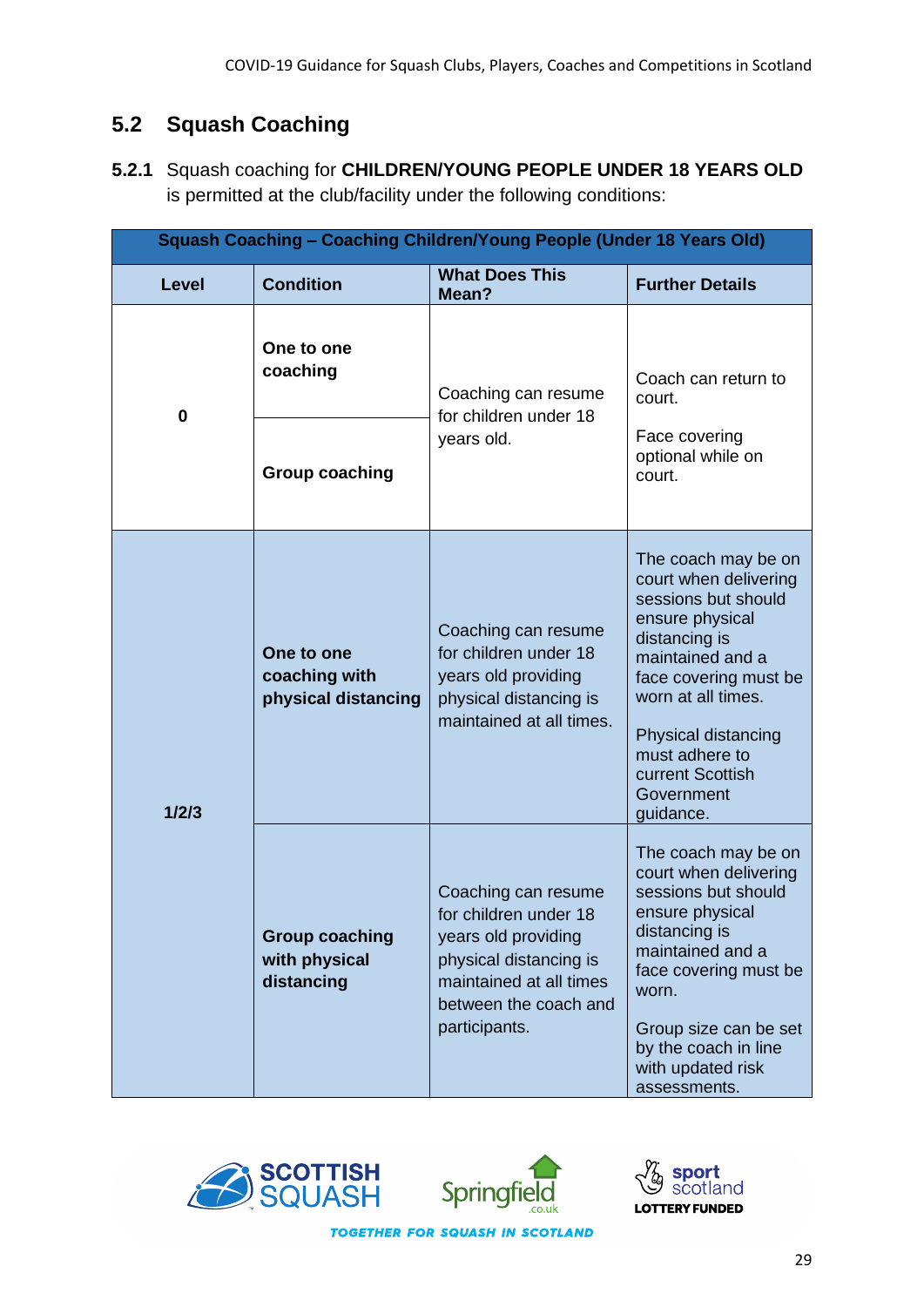|   | <b>Squash not permitted</b>                                                                      |
|---|--------------------------------------------------------------------------------------------------|
| 4 | Indoor sport & PA prohibited: leisure centres, gyms and other<br>indoor sports facilities closed |

**5.2.2** Squash coaching for **ADULTS AGED 18 & ABOVE** is permitted at the club/facility **ONLY** under the following conditions:

|              | <b>Squash Coaching - Adults (Age 18 Years Old &amp; Above)</b>                                                                           |                                                                                                                                                                                                                                          |                                                                                                                                                                                                                                                       |
|--------------|------------------------------------------------------------------------------------------------------------------------------------------|------------------------------------------------------------------------------------------------------------------------------------------------------------------------------------------------------------------------------------------|-------------------------------------------------------------------------------------------------------------------------------------------------------------------------------------------------------------------------------------------------------|
| <b>Level</b> | <b>Condition</b>                                                                                                                         | <b>What Does This</b><br>Mean?                                                                                                                                                                                                           | <b>Further Details</b>                                                                                                                                                                                                                                |
| $\bf{0}$     | One to one<br>coaching                                                                                                                   | Coaching can resume<br>for adults.                                                                                                                                                                                                       | Coach can return to<br>court.                                                                                                                                                                                                                         |
|              | <b>Group coaching</b>                                                                                                                    |                                                                                                                                                                                                                                          | Face covering<br>optional while on<br>court.                                                                                                                                                                                                          |
| 1/2/3        | One to one<br>coaching with<br>physical<br>distancing                                                                                    | Coaching can resume<br>for adults (aged 18 and<br>above) providing<br>physical distancing is<br>maintained at all times.                                                                                                                 | The coach may be on<br>court when delivering<br>sessions but should<br>ensure physical<br>distancing is<br>maintained and a<br>face covering must<br>be worn.<br>Physical distancing<br>must adhere to<br>current Scottish<br>Government<br>guidance. |
|              | <b>Group coaching</b><br>with physical<br>distancing<br>(Group must be from the<br>same household,<br>including extended<br>households*) | Coaching can resume<br>for adults (aged 18 and<br>above) providing<br>physical distancing is<br>maintained at all times<br>between the coach and<br>participants.<br>Participants within the<br>group must be from the<br>same household | The coach may be on<br>court when delivering<br>sessions but should<br>ensure physical<br>distancing is<br>maintained and a<br>face covering must<br>be worn.<br>Group size can be set<br>by the coach in line<br>with updated risk<br>assessments.   |





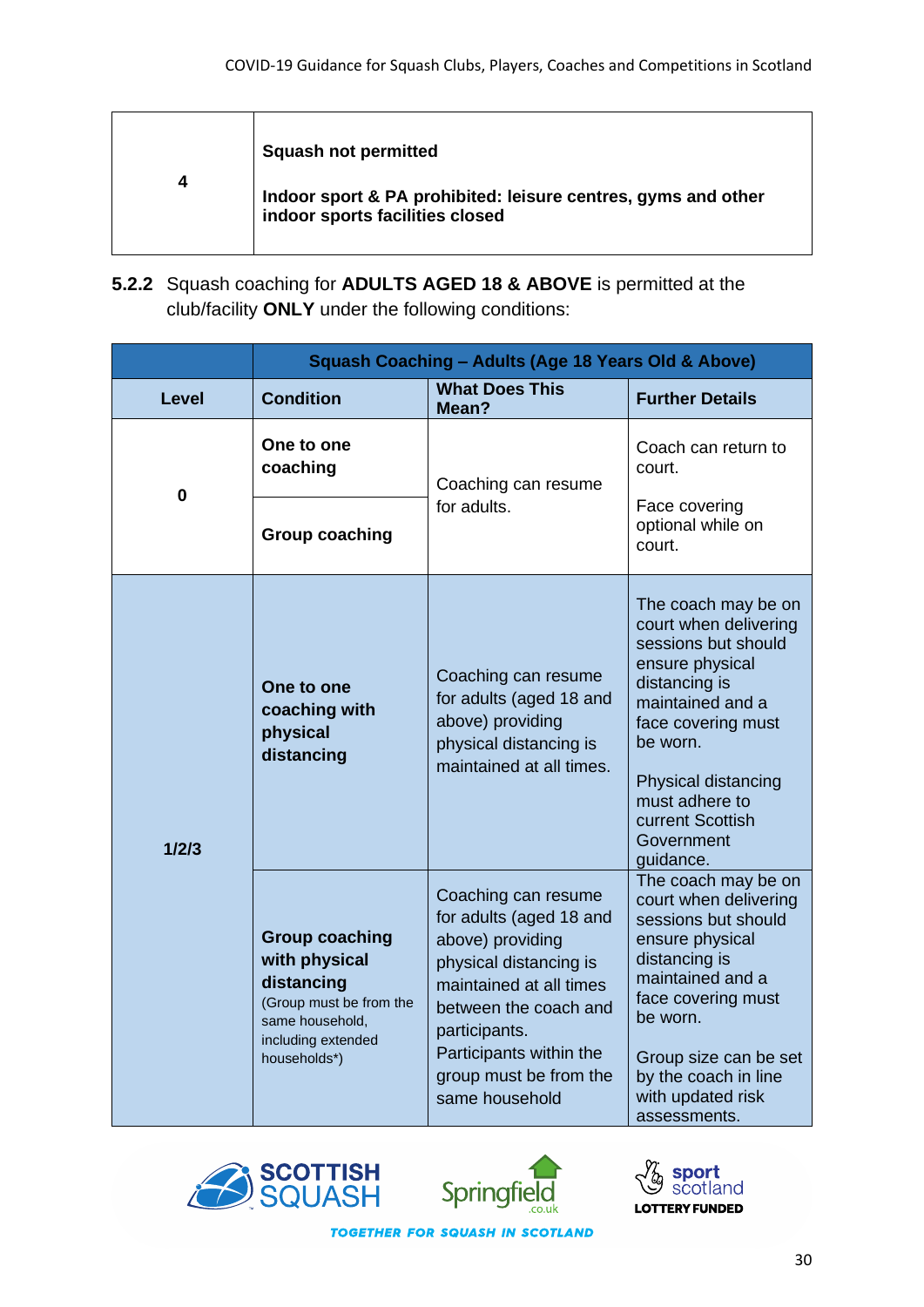|   |                                                                | (including extended<br>households*)                           |  |
|---|----------------------------------------------------------------|---------------------------------------------------------------|--|
| Δ | <b>Squash not permitted</b><br>indoor sports facilities closed | Indoor sport & PA prohibited: leisure centres, gyms and other |  |

\***Please see The Scottish Government definition of an extended household at:**  [https://www.gov.scot/publications/coronavirus-covid-19-phase-3-staying-safe-and-protecting](https://www.gov.scot/publications/coronavirus-covid-19-phase-3-staying-safe-and-protecting-others/pages/seeing-friends-and-family/#Extended%20households)[others/pages/seeing-friends-and-family/#Extended%20households](https://www.gov.scot/publications/coronavirus-covid-19-phase-3-staying-safe-and-protecting-others/pages/seeing-friends-and-family/#Extended%20households)

**See diagram 1 & 2 as an example of how the coach will deliver coaching while maintaining physical distancing at all times.**

**Coach zones should be established for a period of practice and caution should be taken when switching coach zones.**



**Diagram 1 Diagram 2**



**5.2.3** Where a participant with a disability requires functional support to enable their participation in physical activity and sport this can be provided without maintaining physical distancing. This support can be provided by a coach or other individual. In such circumstance the responsible 'COVID-19 Officer' should consider appropriate mitigating actions as part of the risk assessment. For instance, providing appropriate PPE, limiting the number of participants an individual provides functional support to, limiting the duration spent in close proximity, or a combination of actions.

#### **5.3 Additional Information**

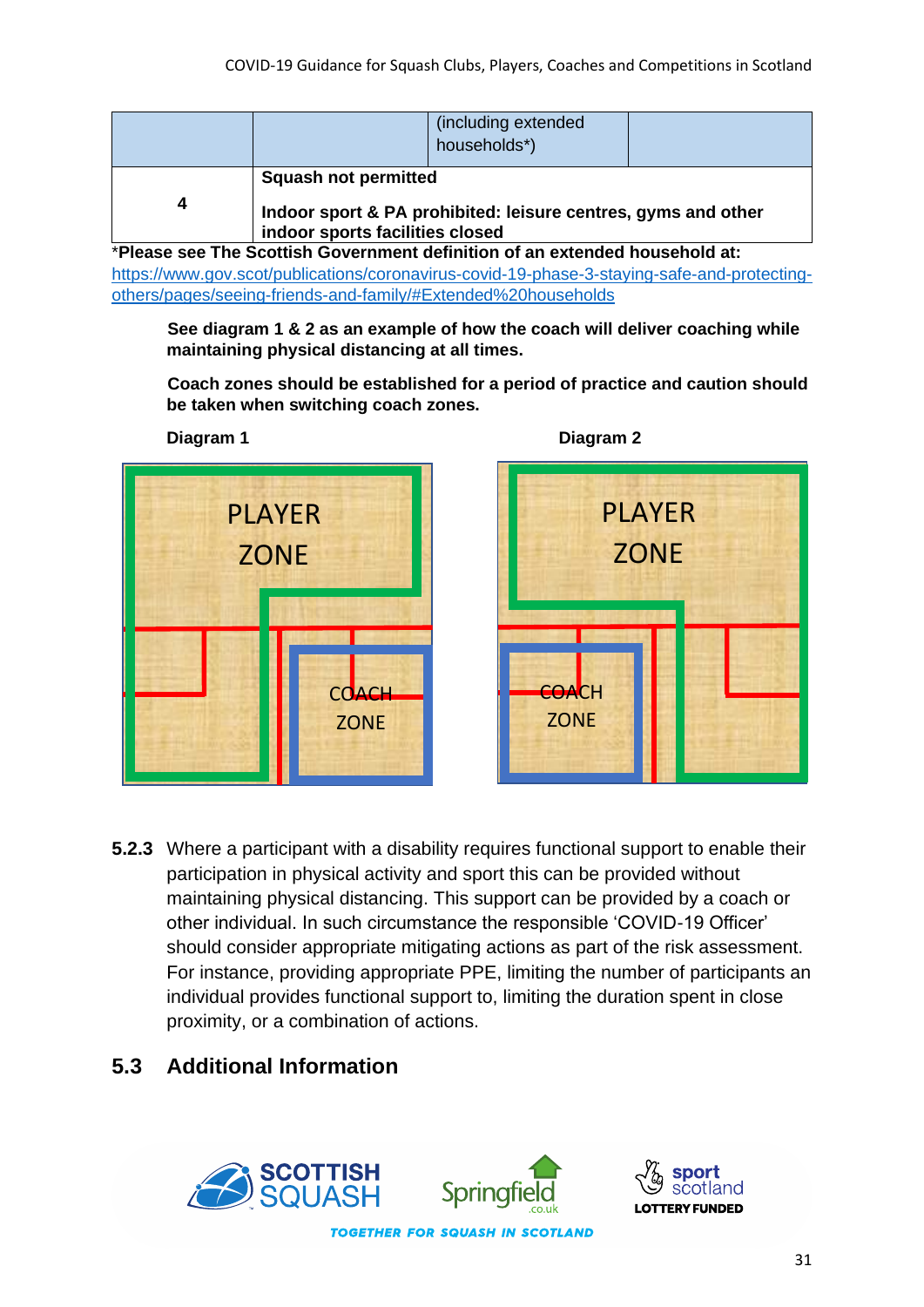- **5.3.1** A face covering must be worn by all people when in indoor communal areas, except where an exemption applies (as defined in the legislation), or where there is a 'reasonable excuse' not to wear a face covering such as exercising/undertaking physical activity. Consider this as part of your risk assessment.
- **5.3.2** At all times coaches should:
	- **5.3.2.1** Plan appropriately for the session in advance, be aware of responsibilities, be clear on expectations with participants and build in a review period to reflect on effectiveness and safety of the session. A detailed document including checklists is available to support coaches at [Getting Coaches](https://sportscotland.org.uk/covid-19/getting-coaches-ready-for-sport/)  [Ready for Sport.](https://sportscotland.org.uk/covid-19/getting-coaches-ready-for-sport/)
	- **5.3.2.2** Ensure signage on guidelines for participating safely and promoting hygiene measures are clearly displayed and up to date.
	- **5.3.2.3** Be aware of their responsibilities and that of their participants before, during and after each session.
	- **5.3.2.4** Check, in advance of delivery, that appropriate insurance policies are in place for all coached activities and that their insurance is valid for the activities they plan to deliver.
	- **5.3.2.5** Find out about their direct and surrounding delivery environment in advance of the session and contact the venue operator, where relevant, to confirm any changes in processes and procedure.
	- **5.3.2.6** Consider the needs of participants returning after recovering from COVID-19. Participants should be able to confidentially disclose this, in a similar way to any other personal matter relevant to coached activity, so the coach can make suitable adjustments and allowances to the planned activity for the individual and check that input from a medical professional has been sought where appropriate.
	- **5.3.2.7** Ensure appropriate policies are in place and in line with respective Scottish Governing Body and local authority or leisure trust safeguarding best practice.
	- **5.3.2.8** Ensure they have an approach to activity that is feasible and safe to deliver.





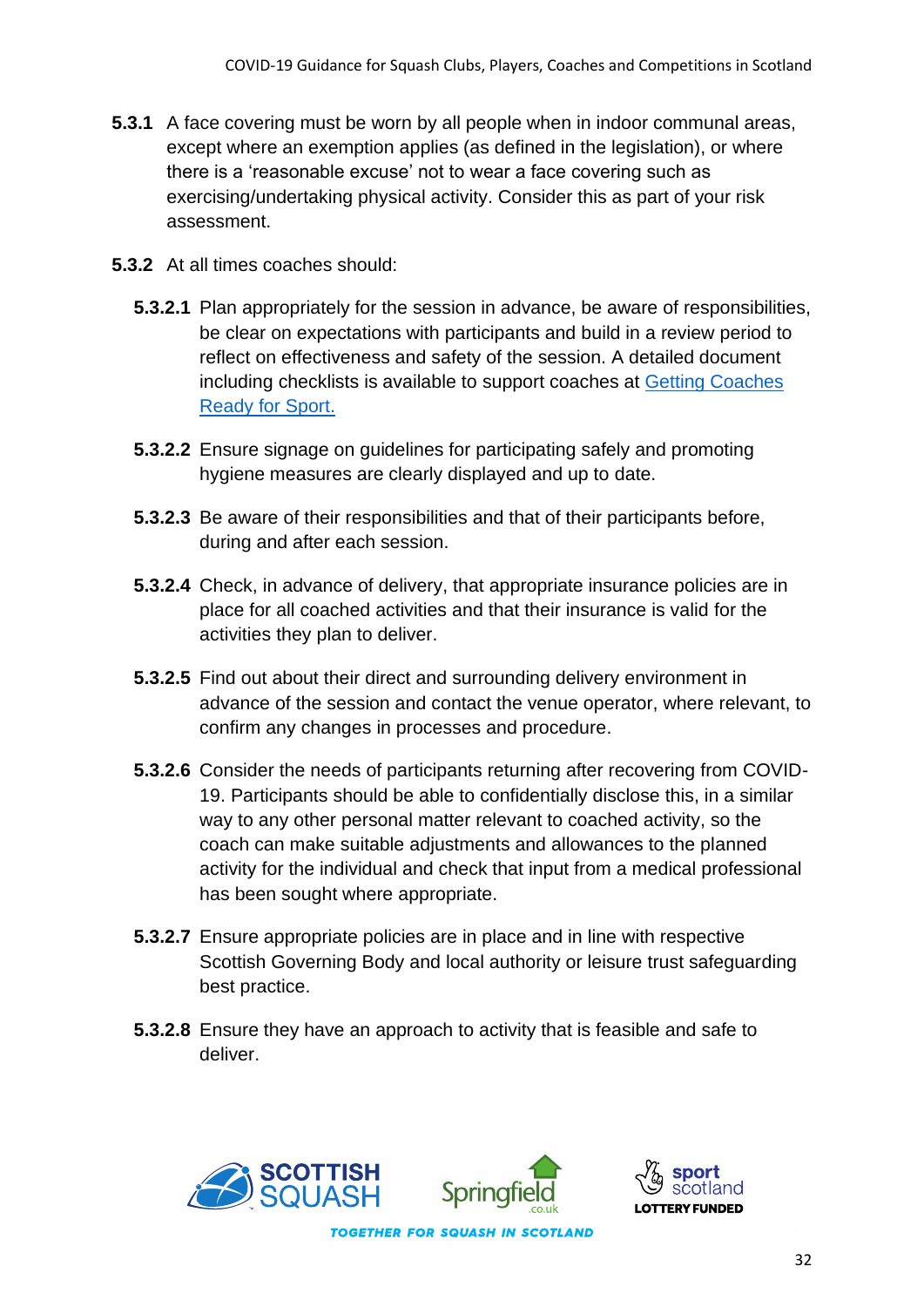**5.3.2.9** Coaches working with children should familiarise themselves with the additional considerations developed by Children 1st: [Child Wellbeing and](https://sportscotland.org.uk/media/5774/cyp-return-to-sport-after-covid-19.pdf)  [Protection Considerations.](https://sportscotland.org.uk/media/5774/cyp-return-to-sport-after-covid-19.pdf)

#### **5.4 Communication with Members/Customers**

- **5.4.1** Coaches should communicate clearly and regularly with participants setting out what they are doing to manage risk, and what advice they are giving to individuals before, during and after visits to the venue/activity.
- **5.4.2** Communicate clearly opening times and how people can safely access a facility, if relevant, for example through a booking or queuing system.
- **5.4.3** Ensure there is a process for cancellation should it be necessary.

#### **5.5 Health, Safety & Hygiene**

- **5.5.1** Coaches should ensure they have access to first aid and emergency equipment. Where equipment is stored indoors coaches should ensure public access to indoor areas is restricted as much as possible with hygiene and safety protocols reviewed as part of the risk assessment. Coaches should ensure that first aid equipment has been updated appropriately for the COVID-19 pandemic and first aiders have appropriate training.
- **5.5.2** When undertaking coaching the coach should ensure, where possible, that everyone involved avoids touching surfaces, sharing equipment and touching their mouth and face.
- **5.5.3** Cleaning, hand, and respiratory hygiene are core measures and provision should be made for these. Clear guidance and plans are needed for cleaning of equipment and waste disposal. Toilets may be available if operators follow the guidelines outlined on the Scottish Government website [Opening Public](https://www.gov.scot/publications/coronavirus-covid-19-public-and-customer-toilets-guidance/pages/overview/)  [Toilets Guidelines.](https://www.gov.scot/publications/coronavirus-covid-19-public-and-customer-toilets-guidance/pages/overview/) Please check with your venue operator in advance of your session.
- **5.5.4** Coaches should ensure hand sanitizers or wipes are available for use at entrance/exit to activity where possible and ask participants to bring their own hand sanitiser (hand sanitiser should be at least 60% alcohol based and detergent wipes appropriate for the surface they are being used on).
- **5.5.5** All appropriate cleaning procedures and equipment/disinfectant should be provided as per Health Protection Scotland guidance. Cleaning products should conform to EN14476 standards.



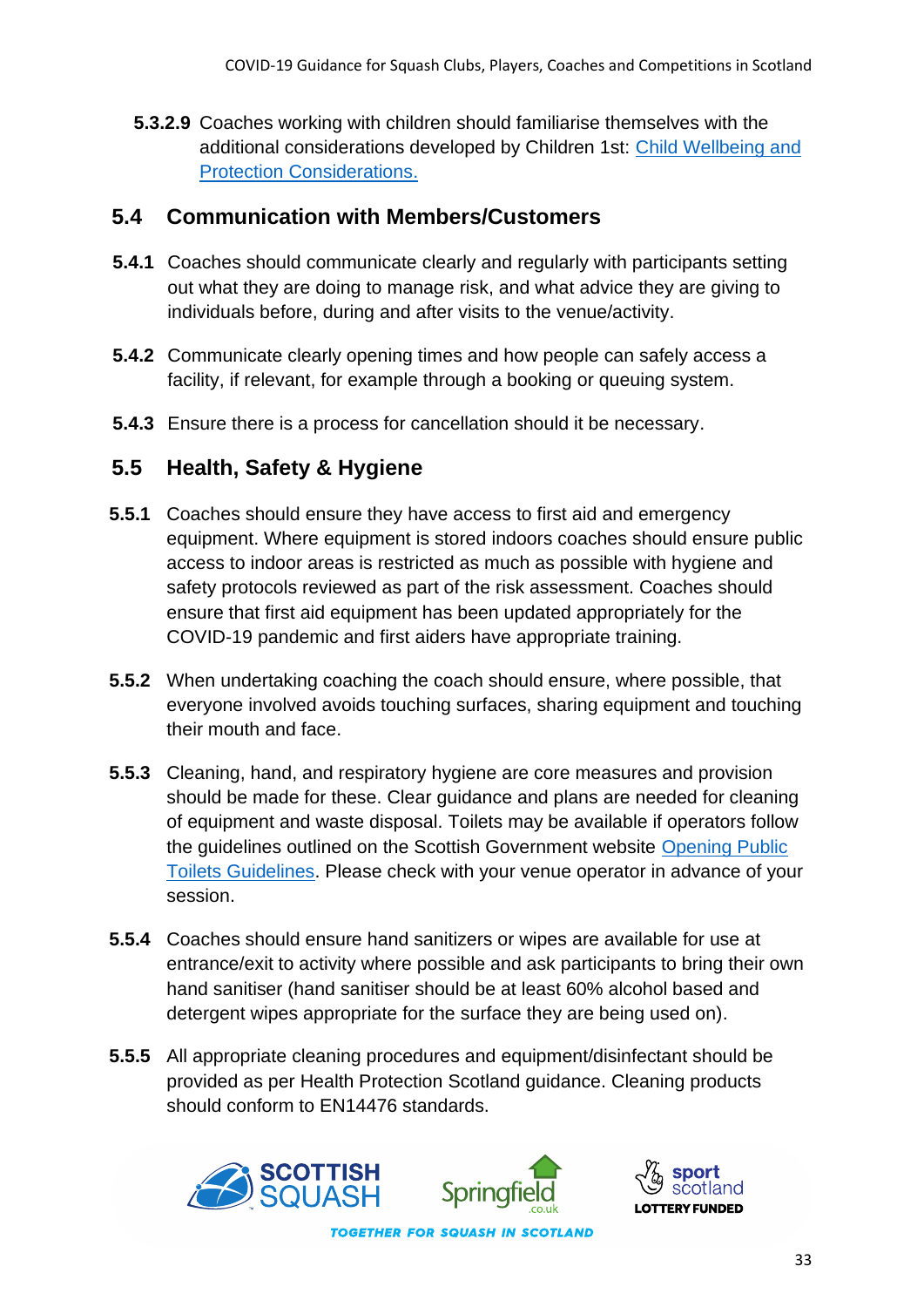- **5.5.6** A checklist for health, hygiene and cleaning considerations and actions is available here: [Getting your Facilities Fit for Sport.](https://sportscotland.org.uk/covid-19/getting-your-facilities-fit-for-sport/)
- **5.5.7** Further quidance is available at:
	- [Health Protection Scotland: General guidance for non-healthcare](https://www.hps.scot.nhs.uk/web-resources-container/covid-19-guidance-for-non-healthcare-settings/)  [settings](https://www.hps.scot.nhs.uk/web-resources-container/covid-19-guidance-for-non-healthcare-settings/)
	- [Health Protection Scotland: Cleaning in a non-healthcare setting](http://www.gov.uk/government/publications/covid-19-decontamination-in-non-healthcare-settings/covid-19-decontamination-in-non-healthcare-settings)
	- [Health Protection Scotland: Hand hygiene techniques](http://www.hps.scot.nhs.uk/a-to-z-of-topics/hand-hygiene/)
	- [Health and Safety Executive: First aid during the](https://www.hse.gov.uk/coronavirus/first-aid-and-medicals/first-aid-certificate-coronavirus.htm) coronavirus [\(COVID-19\) outbreak](https://www.hse.gov.uk/coronavirus/first-aid-and-medicals/first-aid-certificate-coronavirus.htm)
	- [St. John's Ambulance: Covid-19 advice for first aiders](http://www.sja.org.uk/get-advice/first-aid-advice/covid-19-advice-for-first-aiders/)
	- [HSE: First Aid during the coronavirus](http://www.hse.gov.uk/coronavirus/first-aid-and-medicals/first-aid-certificate-coronavirus.htm)

#### **5.6 Equipment Provision & Use**

- **5.6.1** Participants should bring their own equipment where possible, including water bottles, towels and sport specific items.
- **5.6.2** Where shared equipment is necessary for an activity appropriate hygiene measures must be put in place to ensure the equipment is thoroughly cleaned before, during and after use.
- **5.6.3** No personal equipment should be left at a facility by a coach or participant once the activity has ended.

#### **5.7 Bookings & Payments**

- **5.7.1** Encourage people to make bookings online where possible. However, be aware that a proportion of disabled people, people from low income households and older adults do not have access to the internet. Ensure you have alternative measures in place. For example, telephone bookings.
- **5.7.2** Where possible and in line with Data Protection regulations, a register of users should be kept in case there is a need to track and trace. Please follow any guidance provided by your employer or venue operator.
- **5.7.3** Consider introducing buffer periods between sessions to stagger start times so that participants do not all arrive/leave at the same time.
- **5.7.4** Where possible, use online or contactless payment options and avoid handling cash. Where people do not have bank accounts, it is okay to accept cash payments.



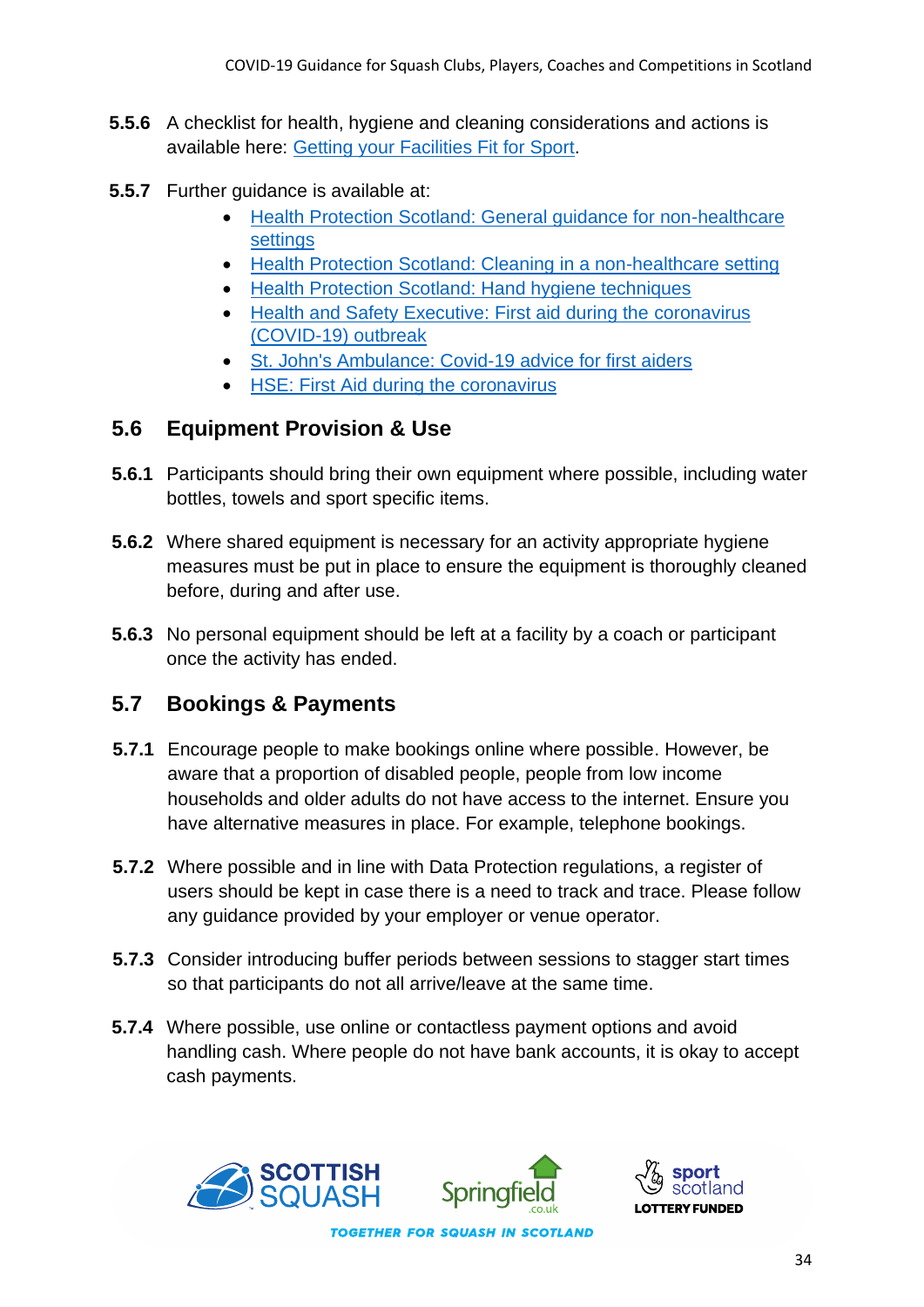**5.7.5** Workers, venue operators and clubs must ensure that they follow all relevant workplace guidance for contractors and staff and that existing health and safety advice is maintained and aligned. This should be detailed in the documented risk assessment.



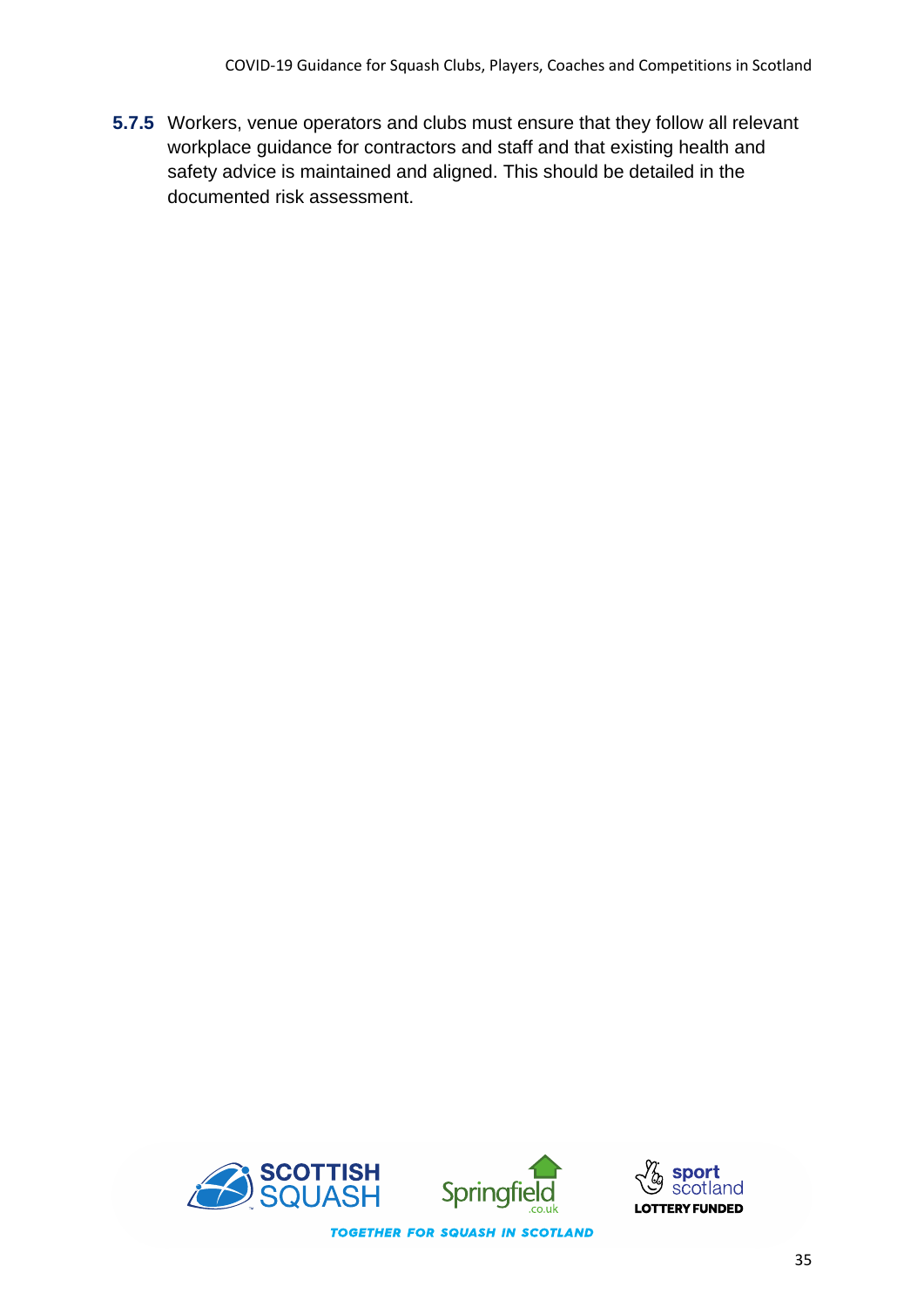# **6.0 Section 6 – Guidance for Competitions**

We know Regions, Clubs and Competition Organisers will be keen to provide competitive opportunities for players in Scotland as soon as it is safe and appropriate for them to do so.

Based on our continued discussions with Scottish Government and **sport**scotland, Scottish Squash have started to develop this set of practical guidelines for Competition Organisers to follow so that squash competitions can be played in Scotland, where the local environment allows and by following the general guidance around the return to play.

These guidelines outline adaptations and considerations so that squash competition can be enjoyed in a way that is in line with Scottish Government advice and helps to prevent the spread of COVID-19. They include measures to maintain hygiene and minimise unnecessary interactions with others. **Squash competitions which do not follow these Scottish Government approved guidelines should not take place in Scotland at this time.**

Squash venues across the country are all different and operate in different local contexts. Making an assessment of whether a safe competition environment can be provided depends on a range of factors, which apply differently at each venue. It is the responsibility of each Competition Organiser and squash facility to make that assessment based on their local environment.

These guidelines should be read in conjunction with the full 'Covid-19 Guidance for Squash Clubs, Players, Coaches and Competitions in Scotland' document. All elements of the guidelines should be considered to ensure activity can be delivered safely.

#### **Additional Support**

Should you have any further questions or require further support with restarting competitions when appropriate, please contact:

Kevin Moran,

Coaching & Competitions Manager

07495 912 803 | [kevin.moran@scottishsquash.org](mailto:kevin.moran@scottishsquash.org)





36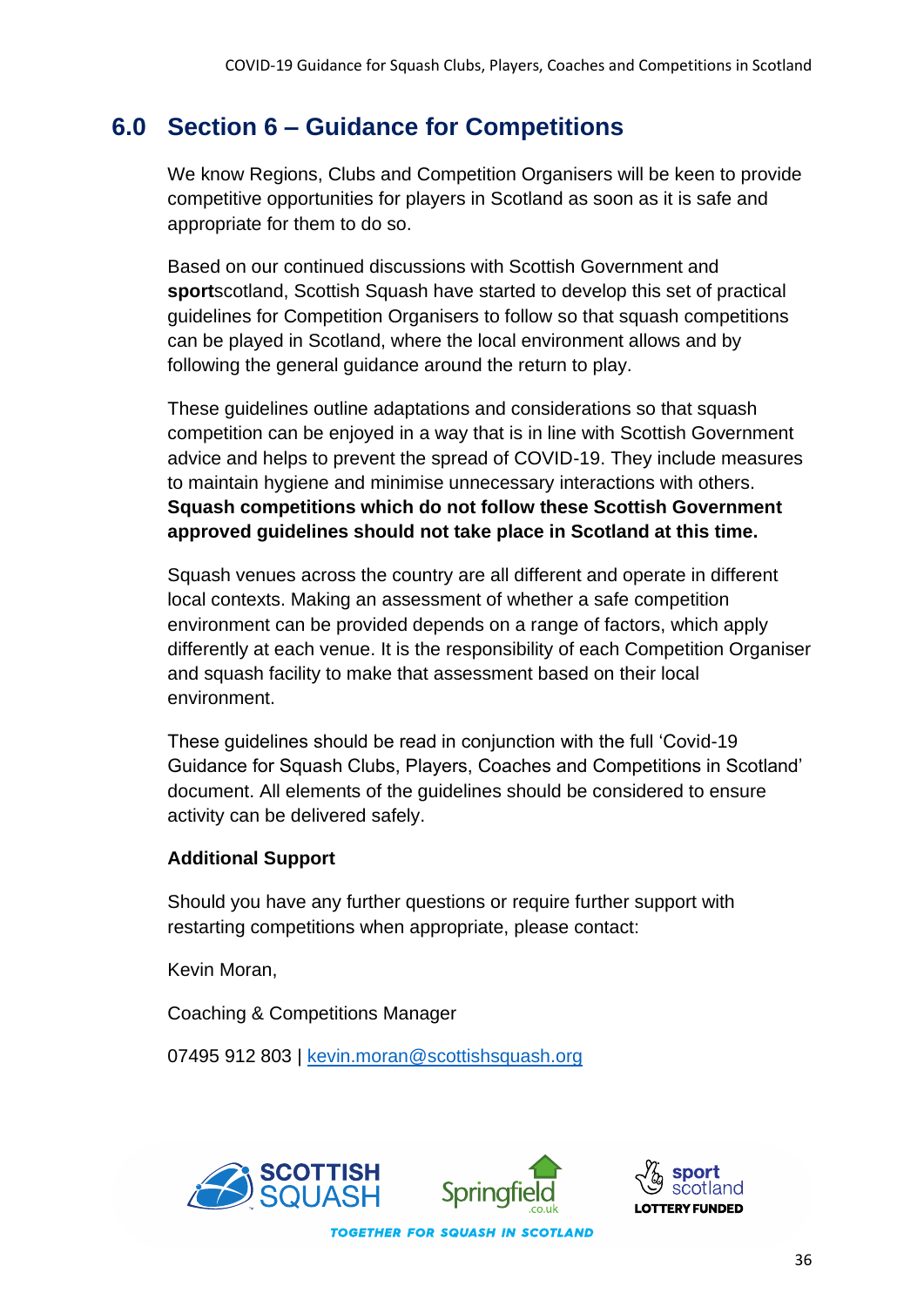### **6.1 Competition Activity**

**6.1.1** Squash competitions are permitted in line with the following table and as long as all other guidance in this document is followed:

| Level 0 | Competitions for adults (18+) and children/young people (U18)<br>permitted.                                                                 |
|---------|---------------------------------------------------------------------------------------------------------------------------------------------|
| Level 1 | Competitions for children/young people (U18) permitted.<br>No indoor contact sport permitted - competitions for adults (18+)<br>prohibited. |
| Level 2 | Competitions for children/young people (U18) permitted.<br>No indoor contact sport permitted - competitions for adults (18+)<br>prohibited. |
| Level 3 | Competitions for children/young people (U18) permitted.<br>No indoor contact sport permitted - competitions for adults (18+)<br>prohibited. |
| Level 4 | No squash competitions permitted. Leisure centres, gyms and other<br>indoor sports facilities closed.                                       |

#### **6.2 General**

Competition Organisers are encouraged to familiarise themselves with the ['Coronavirus \(COVID-19\): events sector guidance'](https://www.gov.scot/publications/coronavirus-covid-19-events-sector-guidance/), available from the Scottish Government, as well as this sport specific guidance.

Any club/facility looking to introduce competition are encouraged to have been open for a period of time to understand the general return to play guidance before moving to re-introducing competition.

When organising a competition we encourage all competition organisers to register their competition with Scottish Squash as a [BounceBack sanctioned](https://www.scottishsquash.org/events/event-forms/)  [competition.](https://www.scottishsquash.org/events/event-forms/) That way we can ensure greater support in the organisation and delivery of your competition.

#### **6.3 Club/Facility Management**

Ensure your club committee/management oversees and maintains the implementation of measures. Competition organisers should take time to ensure they resume competition safely, rather than rushing.

All activity should be consistent with the Scottish Government guidance regarding health, travel, physical distancing and hygiene at all times.

All those providing competitions must abide by this guidance and have a named 'Covid Officer' who will complete documented risk assessments and



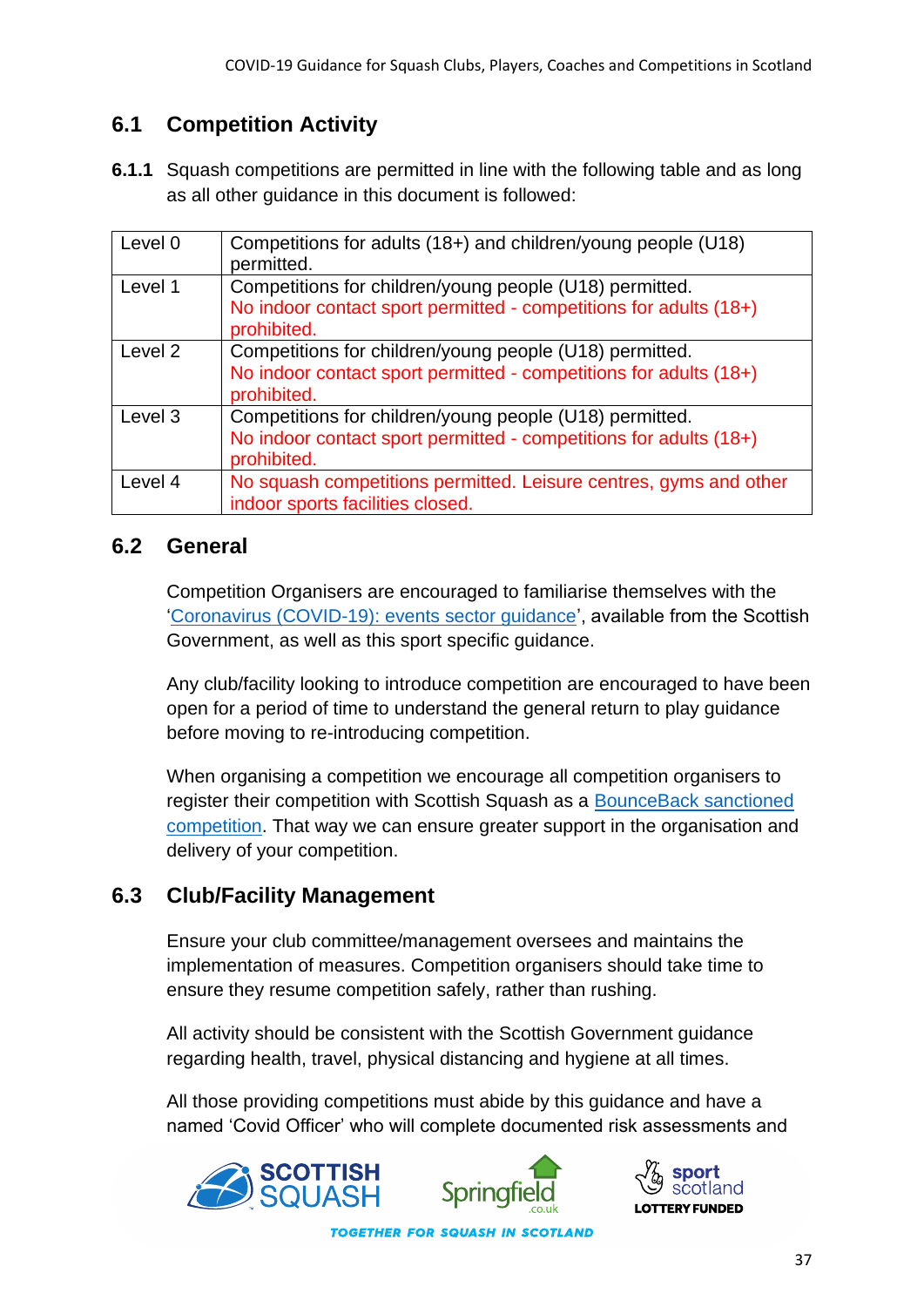ensure all appropriate mitigations are put in place before any competition is undertaken. A risk assessment template is available from the [Scottish Squash](https://www.scottishsquash.org/resource-toolkit/#toggle-id-2-closed)  [website.](https://www.scottishsquash.org/resource-toolkit/#toggle-id-2-closed)

Organisers must consider safety first, particularly minimising the risk of infection/transmission, and ensure appropriate measures are put in place to ensure participants, staff and volunteers are protected.

Guidelines will be updated as we continue to progress through the pandemic. Scottish Squash remains in discussions with Scottish Government and so we recommend you check the official position on the [Scottish Squash website](https://www.scottishsquash.org/scottish-squash-coronavirus-covid19/) on a regular basis to stay abreast of the latest recommendations.

Any measures put in place to enable squash activity to resume need to be capable of being flexed or changed quickly if tighter restrictions are reintroduced in the future, or when the restrictions are further relaxed. This may include having to cancel your competition at short notice.

Changing rooms, showers, and toilets: Please refer to Section 3.2 'Club & Court Access' for information on changing rooms, showers, and toilets.

### **6.4 Physical Distancing**

Physical distancing in line with Scottish Government guidelines must be in place for the competition, including before and after a competition takes place, with participants and support staff asked to immediately vacate the courts and venue after they have completed the competition.

Travel to and from competition must not mix households i.e. no car sharing.

Ensure measures are in place to minimise encounters between people in all areas, including in car parks and at entrances.

Consider marking one metre distances at appropriate points, such as the entry gates to courts, competition desk and areas for the parents.

Competition risk assessments should consider mitigating actions to limit the risk of participants encroaching within 1m of each other before and after the activity. For instance, competition organisers may consider, where appropriate, different formats of competition or staggered starts.

Where an employee is involved in running the competition, relevant work placed risk assessments and consultation should take place in advance of any activity being undertaken.

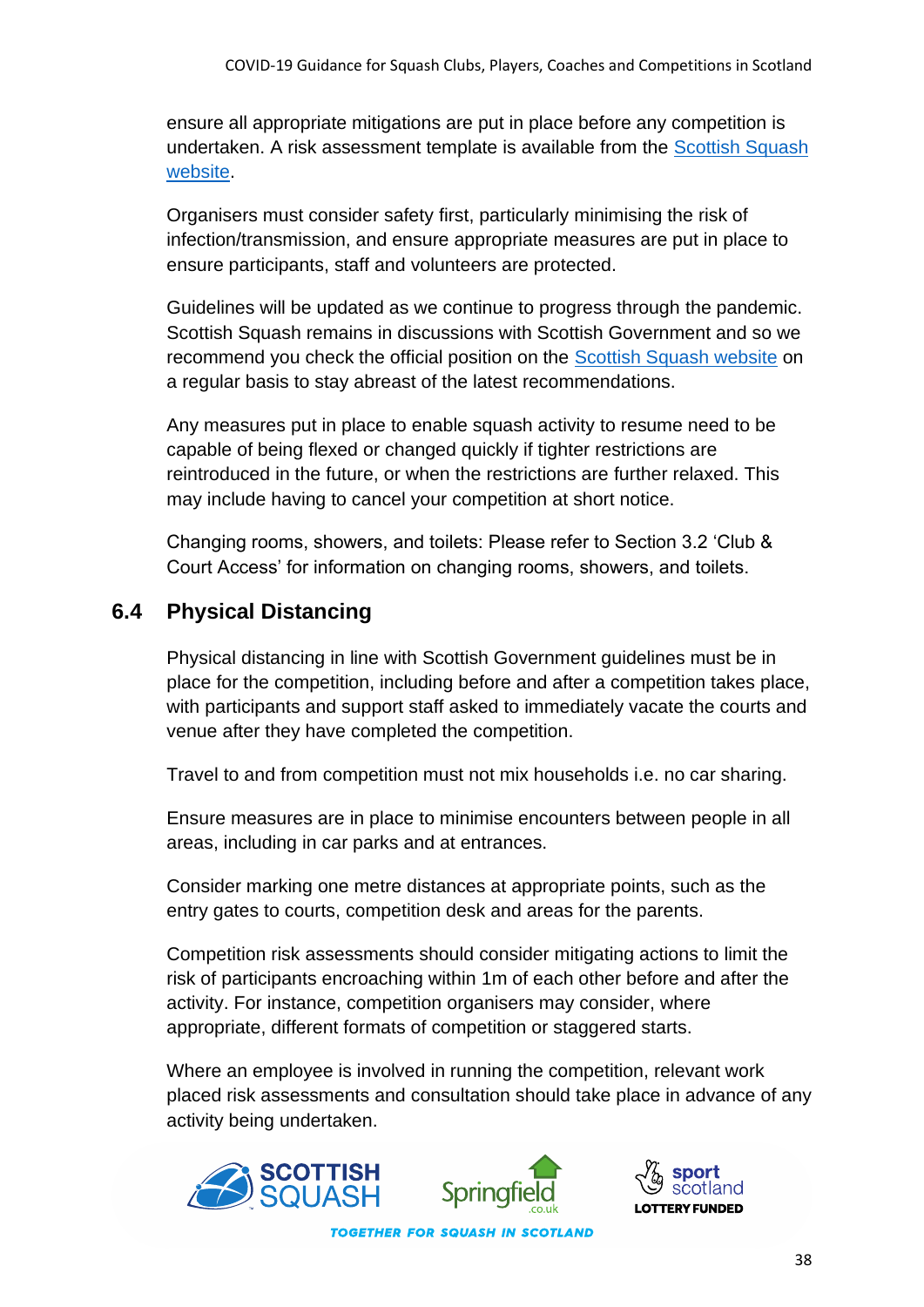Children aged 11 years and younger are not required to physically distance at any time, as set out in Scottish Government guidance.

For those 12 years of age and over taking part in sport or leisure activity, normal Scottish Government physical distancing and household number guidelines should be followed unless otherwise advised by your relevant Sports Governing Body, club or facility operator, as certain activities have exemptions.

Competition Organisers, coaches, officials and others involved in the running of the competition should physically distance at all times.

There should be no skin to skin contact for players. Racket taps are allowed and should be encouraged at the end of matches.

No formal presentation ceremonies should take place during or after a competition and the focus should be on reducing numbers in attendance at any one time.

#### **6.5 Health, Safety & Hygiene**

Ensure usual access to first aid and emergency equipment is maintained.

Ensure that first aid equipment has been updated appropriately for the COVID-19 pandemic and first aiders have appropriate training.

In the event of first aid treatment being required it is recognised that a suitably qualified person, coach or supervising adult may require to attend to the injured participant. The designated 'Covid Officer' should consider processes for managing this as part of the risk assessment. This could include but not be limited to;

- o Provision of suitable PPE
- o Training of coaches/supervising adults
- o Presence of one parent/guardian being required at the activity for children

Guidance on delivering first aid during the coronavirus pandemic is available on the [St John Ambulance website.](https://www.sja.org.uk/get-advice/first-aid-advice/covid-19-advice-for-first-aiders/)

Health, safety & hygiene measures for all activity should be in line with guidance for venues provided in this document.

Make hand sanitizers or wipes available for use at entrance/exit to venue/courts and buildings where possible.



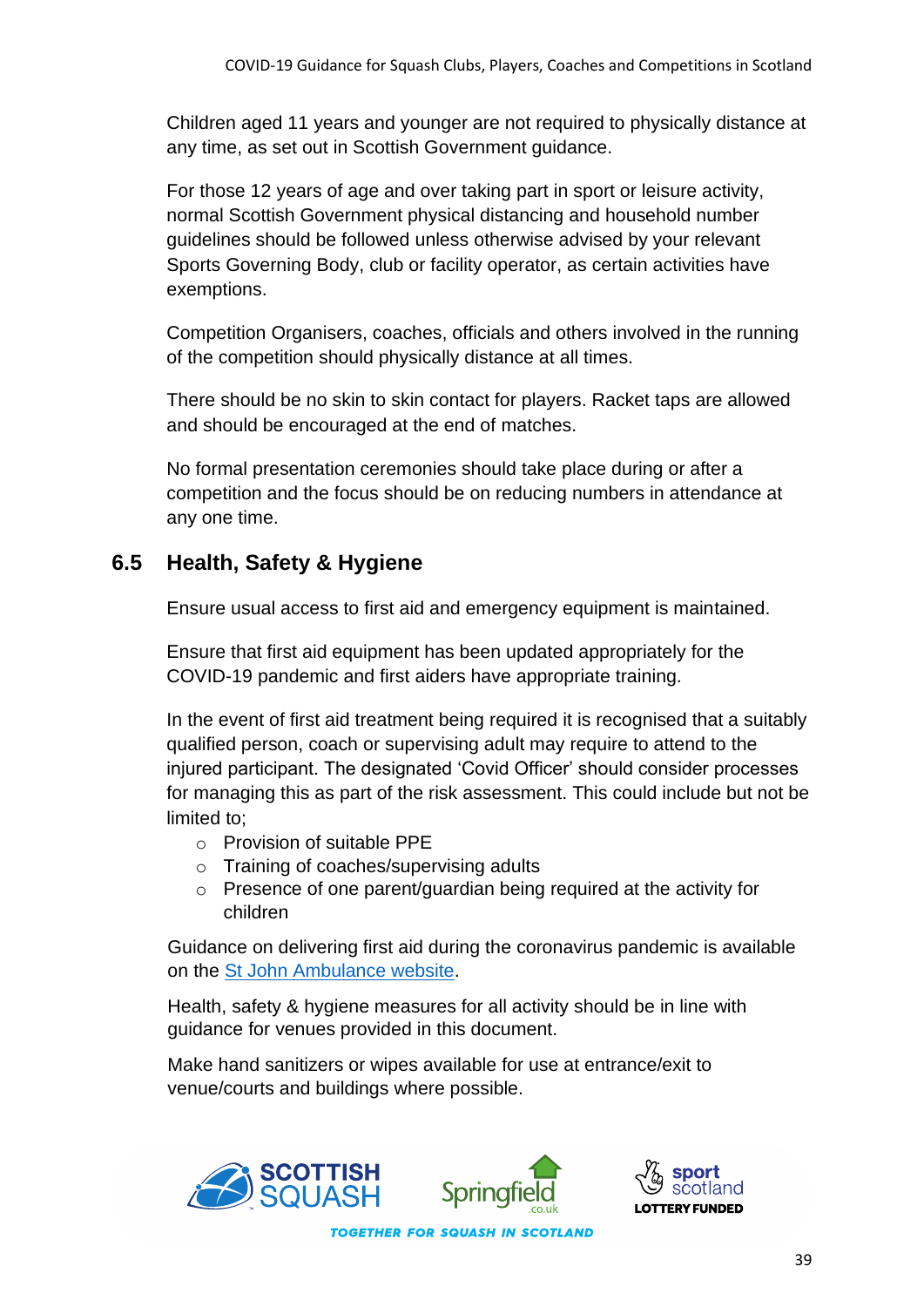Clean all common touch point surfaces (door handles, handrails etc.) regularly, wearing disposable gloves - attendees should be advised to clean their hands with hand sanitiser after touching shared surfaces such as court doors.

Where safe and appropriate, doors could be left open during the competition.

#### **6.6 Entries**

Operate online entry for all competitions including recreational competitions to ensure you can manage competition size, and also make it easy to record attendee details. However, be aware that a proportion of disabled people, people from low income households and older adults do not have access to the internet. Ensure you have alternative measures in place. For example, telephone bookings.

Take any payments online, and avoid handling cash.

Online bookings and competition management can be facilitated through [SportyHQ by contacting Scottish Squash.](https://www.scottishsquash.org/20797-2/)

### **6.7 Pre-Attendance Symptom Check**

Anyone attending a competition in any capacity should undergo a preattendance self-assessment for any COVID-19 symptoms. No-one should leave home to participate in squash if they, or someone they live with, has symptoms of COVID -19, currently recognised as any of:

- o A high temperature
- o A new, continuous cough
- o A loss of, or change to, their sense of smell or taste

If someone that has been involved in a competition develops symptoms of COVID-19, they should self-isolate and request a coronavirus test right away. Further information is available at<https://www.nhsinform.scot/test-and-protect> or by calling 0800 028 2816 if they cannot get online.

Officials and competition organisers should keep a temporary record of all those on site for the competition for 21 days, in a way that is manageable, and assist Test & Protect with requests for that data if needed.

#### **6.8 Competition Size**

The focus should be on delivering the competition with as few participants as possible in attendance at any given time, whilst still allowing the competition to run effectively.



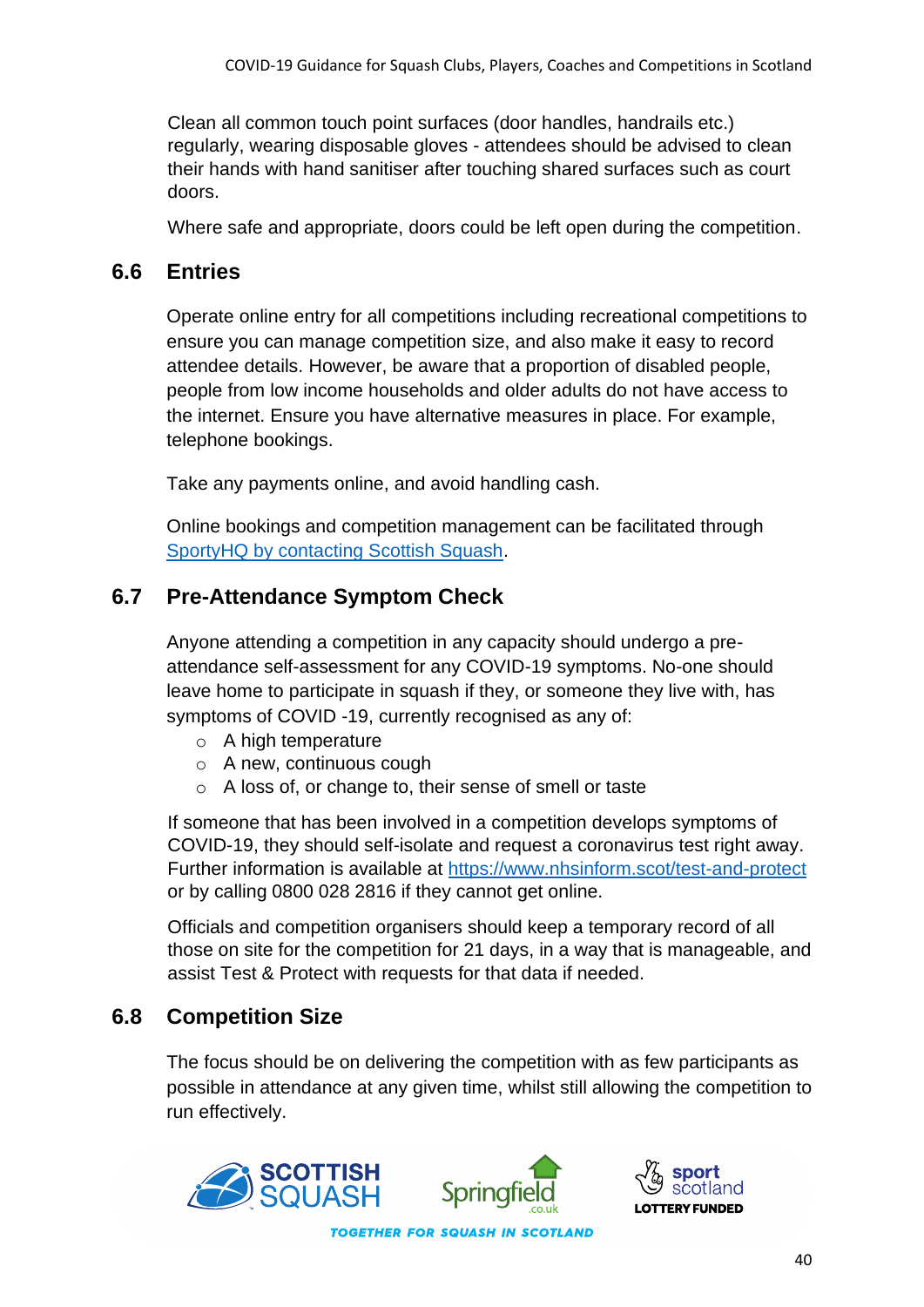Once an individual has completed their activity, they should immediately vacate the area of play and are then subject to normal household rules.

Any individual groups should not interact with anyone outside of the group they are attending the venue with (e.g. players on another court/participating in another activity).

To help reduce numbers at any one time, competition organisers could organise a competition in the morning and then one for a different group in the afternoon, however you should ensure there is a suitable time gap between the competitions so that the two groups do not meet.

Limits to group sizes for social gatherings do not apply to organised group squash activity. However, normal physical distancing and household number guidelines are applicable before and after playing squash or when taking breaks.

### **6.9 Scheduling Advice**

Consider the maximum number that can participate in the competition to be able appropriately manage competitors who are not on court.

Consider splitting competitions up into smaller groups to manage the amount of people in the club/facility at one time.

Carefully plan the schedule so you know how many people will be at your competition at any time.

Consider using best of 3 matches or single games as the scoring format to allow for more playing time.

Where club vs club competitions take place, interactions could be kept to a minimum by participants attending for their match only and then leaving.

# **6.10 Supervision & Spectating**

Spectators are permitted under the following circumstances:

- Where supervising a child and/or vulnerable person.
- Where a competition or event is organised and takes place at premises whose entrances and exits are controlled (indoors and outdoors) for the purpose of crowd and capacity management in line with Scottish Government [\(COVID-19\): events sector guidance](https://protect-eu.mimecast.com/s/FciKCk50qulxM1fQ2ibV?domain=gov.scot/)



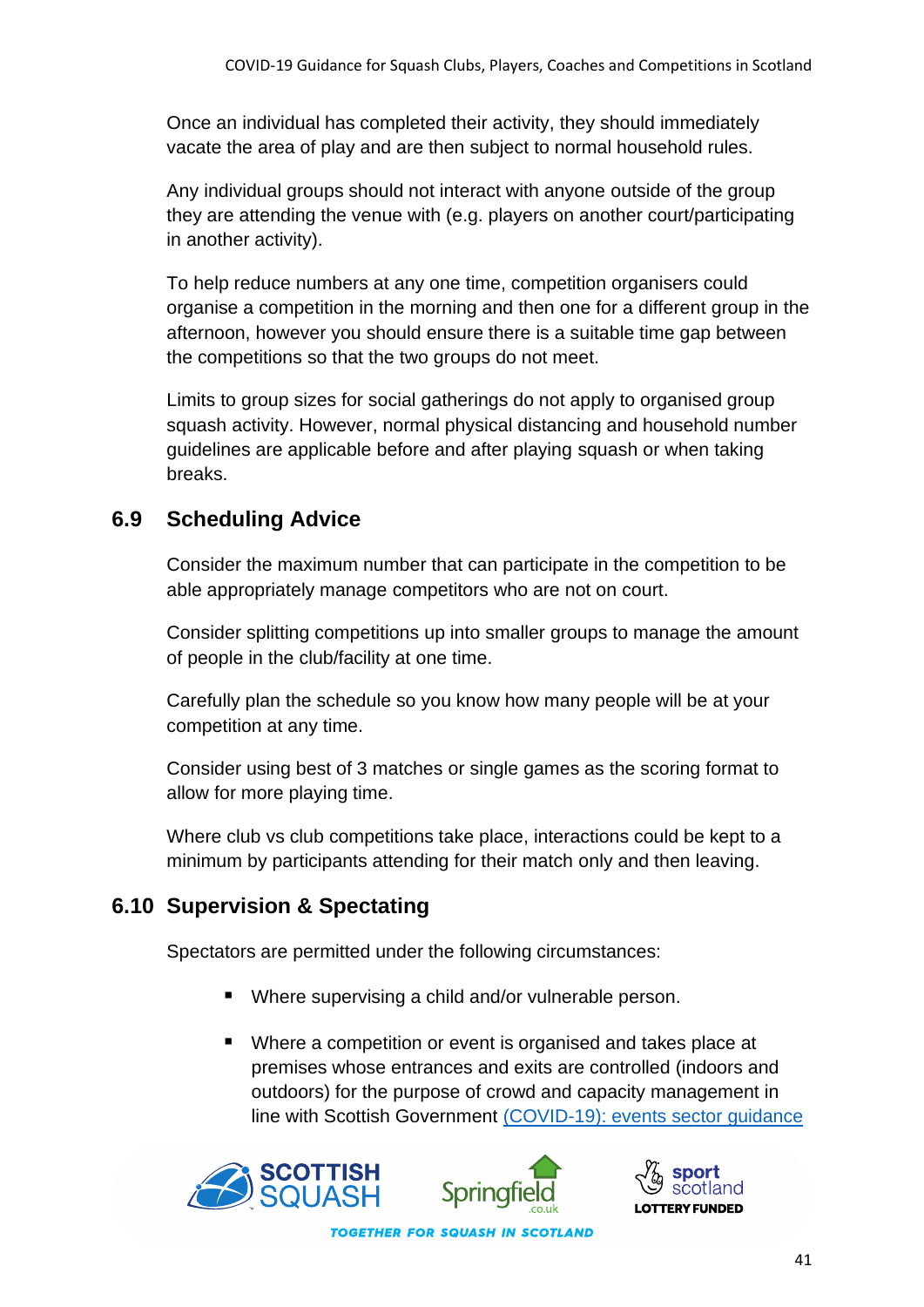and [\(COVID-19\): calculating physical distancing capacity in public](https://protect-eu.mimecast.com/s/P4KmClO9rHGQBpiqO5s9?domain=gov.scot/)  [settings.](https://protect-eu.mimecast.com/s/P4KmClO9rHGQBpiqO5s9?domain=gov.scot/)

Clubhouses can be opened to provide indoor bar and restaurant services, providing they adhere to [Scottish Government Tourism and Hospitality](https://www.gov.scot/publications/coronavirus-covid-19-tourism-and-hospitality-sector-guidance/)  [Guidance.](https://www.gov.scot/publications/coronavirus-covid-19-tourism-and-hospitality-sector-guidance/)

#### **6.11 Equipment**

Players are advised to bring and use their own equipment – where any equipment is shared it should be subject to thorough cleaning measures between use.

Any equipment used should be cleaned and wiped down afterwards.

New or fresh squash balls are not needed for each match, but extra care must be taken to ensure the players do not touch their faces during play, and anyone involved in the match should all clean their hands before the match and immediately after finishing (use alcohol gel if required).

#### **6.12 Communication**

Communicate with your players/parents/carers clearly and regularly, making them aware in advance of the measures you are putting in place at your competition, and guidelines they are asked to follow.

Make participants aware that undertaking any activity, including squash, has the potential for increased risk of transmission of COVID-19, and advise attendees to read the Scottish Government's FACTS advice to stay safe and protect others.

Ensure a fact sheet is provided and/or ensure your communications highlight all guidance to players/parents/carers.

Encourage attendees to bring their own hand sanitiser.

Ensure signage on guidelines for maintaining physical distancing and promoting hygiene measures is clearly displayed (and ensure these remain up to date as restrictions change).

Posters that can be used to aid communication of the measures in place can be found in the [Scottish Squash Covid Resource Toolkit.](https://www.scottishsquash.org/resource-toolkit/)





42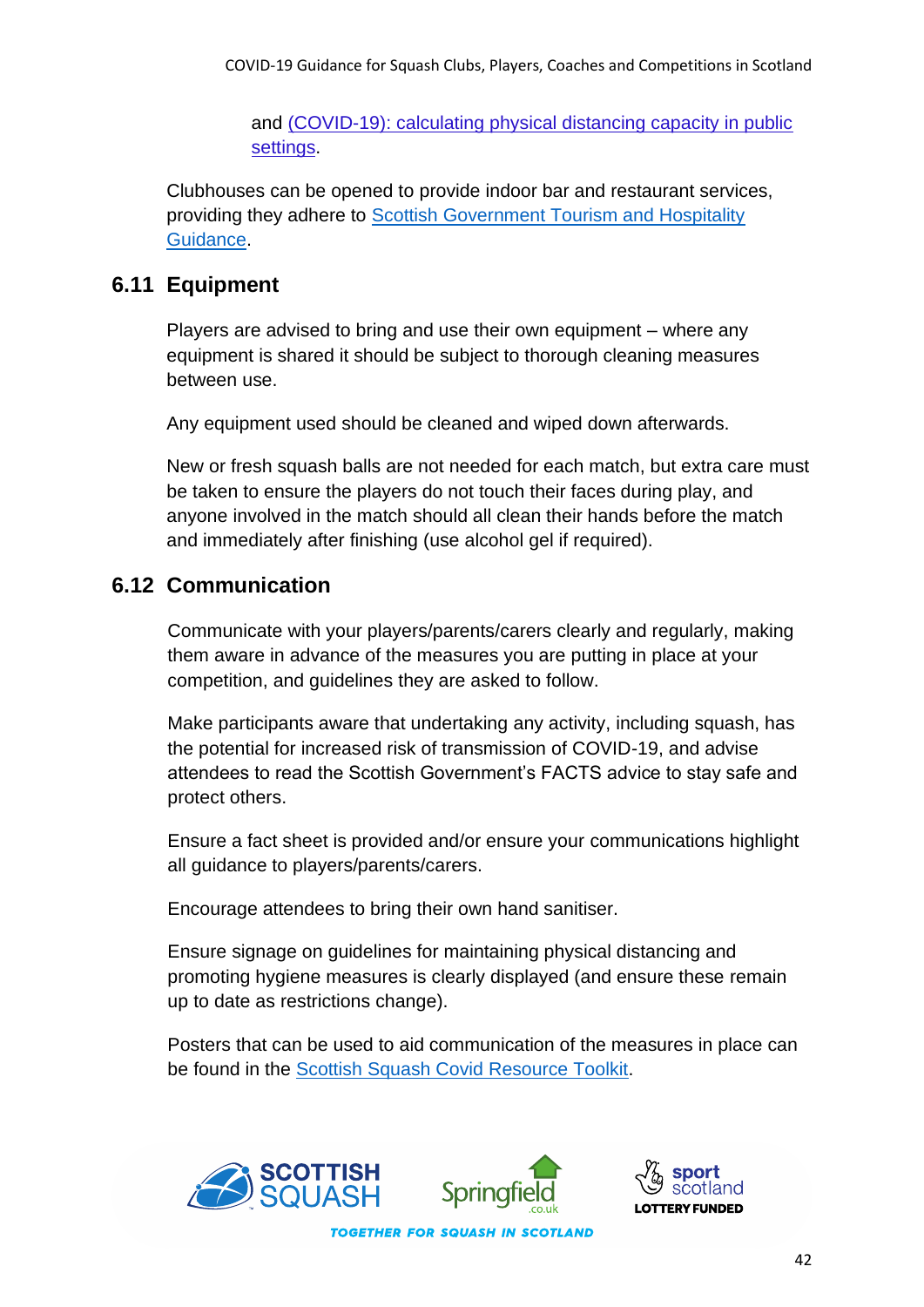#### **6.13 Travelling to and from the Competition**

Travel guidance outlined by the Scottish Government should always be followed. Further information on what travel is permitted is available at [Coronavirus \(COVID-19\): guidance on travel and transport.](https://www.gov.scot/publications/coronavirus-covid-19-guidance-on-travel-and-transport/)

Information for each local government area, including their level is available at [Coronavirus \(COVID-19\): local protection levels](https://www.gov.scot/publications/coronavirus-covid-19-protection-levels/) including a post code checker.

Specific information on car sharing is available from [Transport Scotland:](https://www.transport.gov.scot/coronavirus-covid-19/transport-transition-plan/advice-on-how-to-travel-safely/#section-63888)  [advice on how to travel safely.](https://www.transport.gov.scot/coronavirus-covid-19/transport-transition-plan/advice-on-how-to-travel-safely/#section-63888)

Sport & Physical Activity:

Children & Young People (17 years or under)

- People can travel to and from Level 0, 1, 2 and 3 areas to facilitate or take part in organised sport, training, and competition which is for persons under 18 years of age.
- Children and young people can also travel to and from a Level 4 area, if for example, they belong to a club which is outside their own local authority area. This flexibility is to allow children and young people to take part in sport or organised activity but they should travel no further than they need to. If attending a sport/activity in a Level 3 area or below, Level 4 guidance will apply to the whole activity e.g. 12-17 year old outdoor activity should be restricted to non-contact and include a maximum of 15 participants.
- Children and young people living in a Level 3 or 4 area can also travel out with their local government area to take part in informal exercise such as walking, running or cycling. Such activity should follow [Scottish Government 'local protection levels' guidance.](https://www.gov.scot/publications/coronavirus-covid-19-protection-levels/pages/protection-levels-by-area/)

Adults (18 years or over)

• Participants aged 18 years or over can travel to and from a Level 0, 1 and 2 area to take part in organised sport, physical activity, training and competition. However, to help suppress the spread of the virus, it is advised that people should not utilise facilities or take part in activities that are not allowed in their home local area protection level. Participants should not travel to a Level 3 or 4 area to take part in organised sport or physical activity.





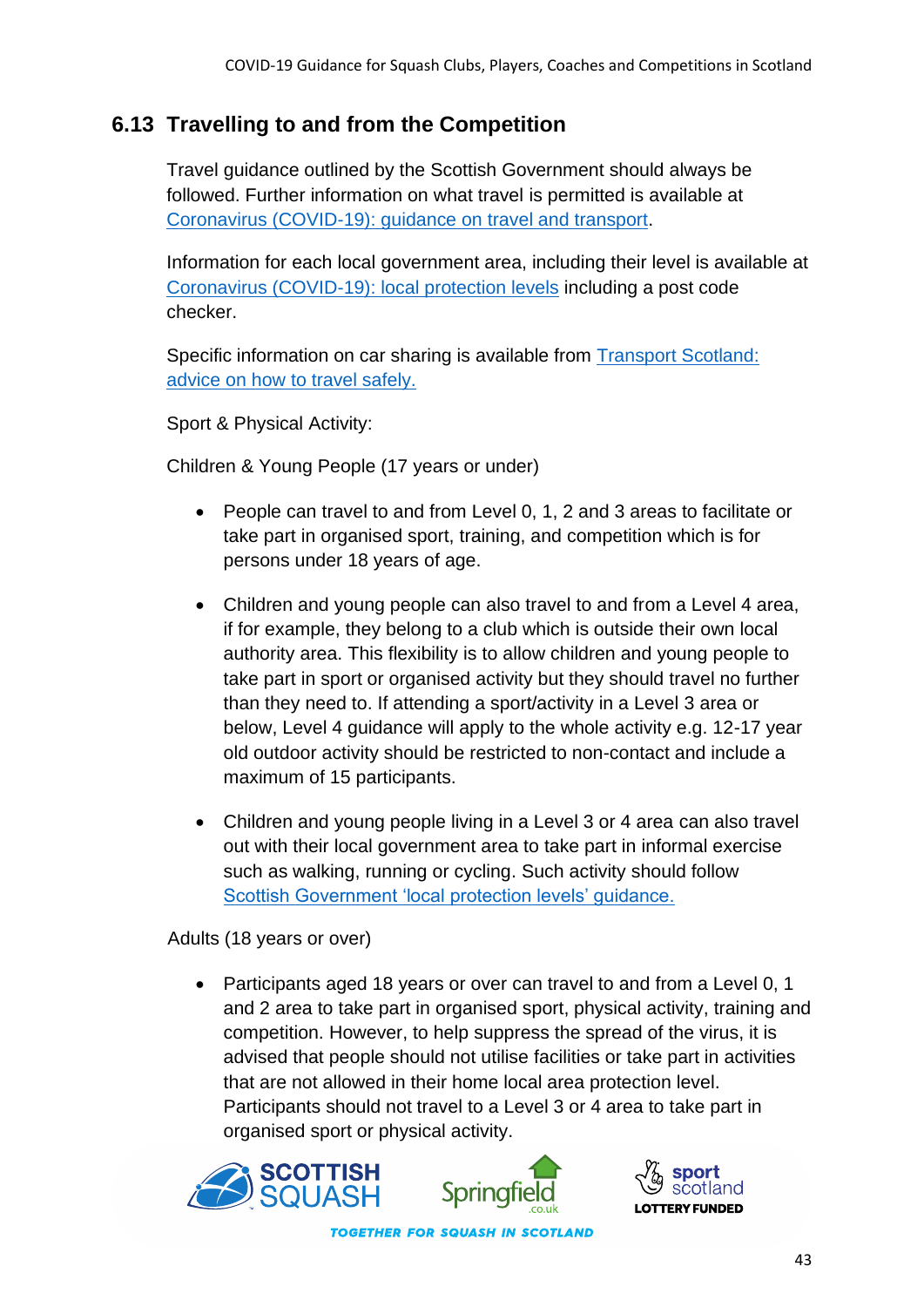- Adults living in a Level 3 area should only travel locally or to another Level 3 area to take part in organised sport or physical activity
- Adults living in a Level 4 area should only travel locally to take part in organised sport or physical activity.
- Adults living in a Level 3 or Level 4 area can also travel out with their local government area to take part in informal exercise. Such activity should follow [Scottish Government 'local protection levels' guidance.](https://www.gov.scot/publications/coronavirus-covid-19-stay-at-home-guidance/)

Please check before you leave that toilet facilities will be available at the club.

Wash your hands with soap and water for at least 20 seconds before leaving home. Information on hand hygiene is available at: [Health Protection](http://www.hps.scot.nhs.uk/a-to-z-of-topics/hand-hygiene/)  [Scotland: Hand hygiene techniques.](http://www.hps.scot.nhs.uk/a-to-z-of-topics/hand-hygiene/)

Where possible, avoid using public transport and adhere to Scottish Government physical distancing and travel guidelines.

Arrive as close to possible to when you need to be at the club and allow others to leave before you enter. If you need to wait, then do so away from the club and clear of any entrances or exits.

Take your own hand sanitiser to the club and use regularly throughout the activity.

If driving, park your car in such a way as to facilitate physical distancing. Car sharing should be avoided, unless with other members of your household.

Avoid touching fixed equipment including gates, fences, or benches.

After completing your exercise/activity, return directly to your car (if appropriate) and leave.